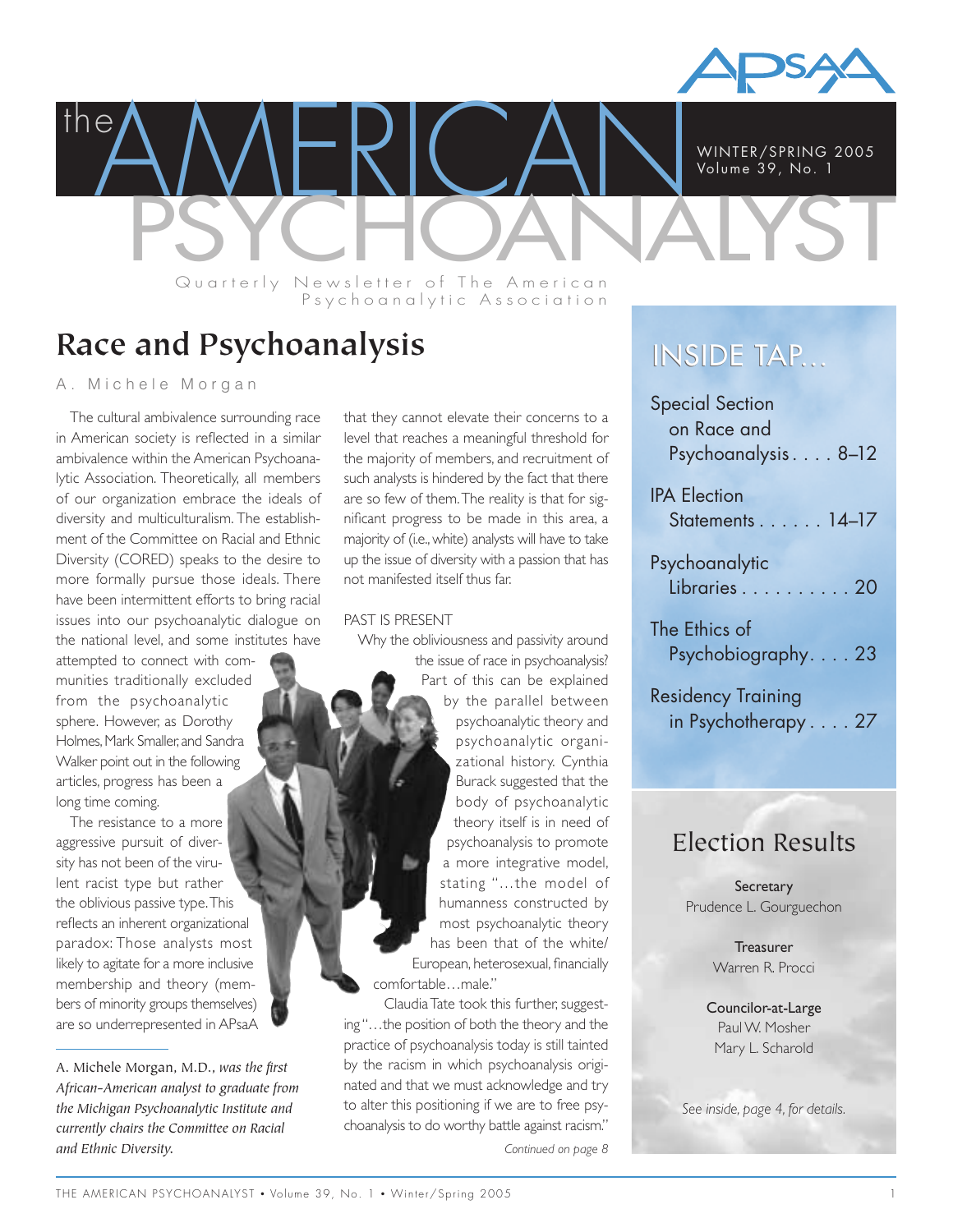- 3 **Our Evolutionary Tree and 21st Century Priorities** *Jon Meyer*
- 5 **The Great Divide** *Eric J. Nuetzel*
- 6 **Seattle: Scenic City of Light, Stunning Architecture, and Multicultural Attractions** *Julia S. Putnam*

# SPECIAL SECTION *Race and Psychoanalysis*

- 1 **Race and Psychoanalysis** *A. Michele Morgan*
- 8 **Psychoanalysis, Theory and Practice: Ensuring Relevance to Minority Communities** *Dorothy E. Holmes*
- 9 **Truth and Reconciliation: Psychoanalysis and Diversity** *Mark D. Smaller*
- 10 **Modeling Diversity: What Works?** *Sandra C. Walker*
- 13 **Poetry: From the Unconscious** *Sheri A. Hunt*
- 14 **IPA Election Statements**
- 18 **Efforts Focus on Educational Criteria for Psychoanalysis in New York** *Harriet I. Basseches*
- 19 **New Jersey's Psychoanalysts State Certification Act May Redefine Training**
- 20 **Psychoanalytic Libraries: Preserving the Past, Promoting the Future** *Nellie L. Thompson and Matthew von Unwerth*
- 21 **Reorganization Task Force Grapples with Central APsaA Functions** *Robert M. Galatzer-Levy*
- 22 **New Encyclopedia of Terms and Concepts to Clarify Today's Psychoanalytic Discourse** *Elizabeth Auchincloss and Eslee Samberg*
- 23 **The Ethics of Psychobiography** *Marie Rudden*
- 25 **The Schoolyard Bully Meets the Peaceful Schools Project** *Stuart W. Twemlow*
- 26 **Editor Reshaping JAPA to Connect Analysts with the Wide Intellectual World** *Jane Currin Walvoord*
- 27 **Residency Training in Psychotherapy under Critical Review** *Lynn Stormon*
- 28 **Council Report: Executive Council Looks Outward** *Brenda Bauer*
- 30 **BOPS Report: Membership, Reorganization, and Local Option Issues Focus of BOPS Meeting** *Brenda Bauer*
- 31 **Awards Spotlight a Variety of Psychoanalytic Achievements** *Michael Slevin*
- 32 **Letters to the Editor**
- 34 **APsaA Public Service Psychology Intern: Inspired by a Call to Political Action**
- 38 **TechNotes: Firefox Browser Good Choice for Security** *Paul W. Mosher*
- 39 **Membership: APsaA Helps Members Get the Best Coverage** *Debra Steinke*

#### **THE AMERICAN PSYCHOANALYTIC ASSOCIATION**

*President:* Jon Meyer *President-Elect:* K. Lynne Moritz *Secretary:* Prudence Gourguechon *Treasurer:* Warren Procci *Executive Director:* 

#### **THE AMERICAN PSYCHOANALYST**

*Newsletter of the American Psychoanalytic Association*

*Editor* Michael Slevin *Member, Council of Editors of Psychoanalytic Journals*

*National Editor* Prudence Gourguechon

*Editorial Board* Thomas Bartlett, Brenda Bauer, Vera J. Camden, Maxine Fenton Gann, Sheri Hunt, Jack Miller, A. Michele Morgan, Caryle Perlman, Marie Rudden, Hinda Simon, Gittelle Sones, Lynn Stormon, Julie Tepper, Christine Ury, Jane Walvoord, Robert S. White, Dean K. Stein, *ex officio*

William D. Jeffrey, *Consultant* Paul Mosher, *Consultant* Michael and Helene Wolff, Technology Management Communications, *Manuscript and Production Editors* Mervin Stewart, *Photo Editor*

*The American Psychoanalyst* is published quarterly. Subscriptions are provided automatically to members of The American Psychoanalytic Association. For non-members, domestic and Canadian subscription rates are \$32.50 for individuals and \$75 for institutions. Outside the U.S. and Canada, rates are \$52.50 for individuals and \$95 for institutions. To subscribe to *The American Psychoanalyst*, visit http://store.yahoo.com/ americanpsych/subscriptions.html, or write TAP Subscriptions, The American Psychoanalytic Association, 309 East 49th Street, New York, New York 10017; call 212-752-0450 x18 or e-mail apsa@apsa.org.

Copyright © 2005 The American Psychoanalytic Association. All rights reserved. No part of this publication may be reproduced, stored in a retrieval system, or transmitted in any form or by any means without the written permission of The American Psychoanalytic Association, 309 East 49th Street, New York, New York 10017.

### ISSN 1052-7958

The American Psychoanalytic Association does not hold itself responsible for statements made in *The American Psychoanalyst* by contributors or advertisers. Unless otherwise stated, material in *The American Psychoanalyst* does not reflect the endorsement, official attitude, or position of The American Psychoanalytic Association or *The American Psychoanalyst.*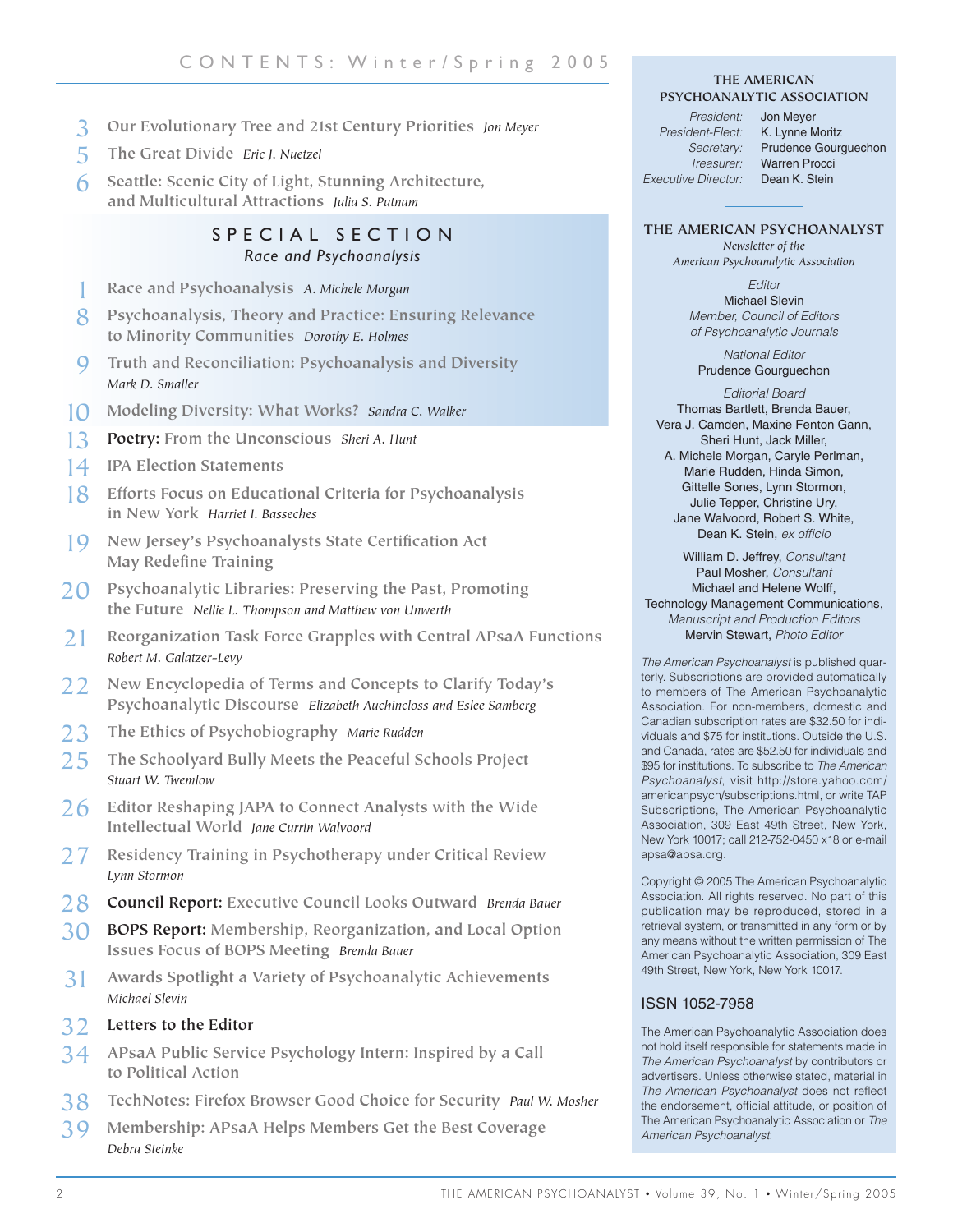# **Our Evolutionary Tree and 21st Century Priorities**

Jon Meyer

Evolution is a good metaphor for organizations. Organizations, too, are subject to Darwinian pressures to either adapt or disappear. In the past, the Association emulated the trilobite, moving slowly and carrying a protective shell. If there is a lesson here, it is that the trilobite is long extinct. Now, harsh reality requires us to be swift while we are being deliberate, stable but flexible, conservative but innovative, principled but not dogmatic, humanistic but political, and proud but welcoming.Tall orders! But we can take a strong hand in our own fate through strategic planning and action.

In a way, we already slipped into strategic planning without noticing. In working on our reorganization parameters and task force, I recognized that while necessary changes had a little to do with New York law, they had a lot more to do with organizational effectiveness and capacity. Current governance made sense when we were smaller and internally preoccupied with no competition or challenges scarcely our current circumstances. In other words, one strategic initiative is called "governance." The Task Force on Reorganization has the mandate, parameters, responsibility, and a tight time line to recommend facilitative changes across executive, educational, and board of directors' structures.

I recognized, however, that overhauling governance was only part of the job.We also needed to rethink programs by asking (1) what challenges require our focus and (2) where do we most effectively invest human, intellectual, and financial resources. In programbased strategic planning, we must consider, among other issues: state-by-state licensure that challenges our "brand"; revisiting lobbying priorities; demonstrating the effectiveness of psychoanalysis; strengthening and liberalizing education; supporting members against know-nothing regulation and intrusion; and advocacy for patients against systematic denial

Jon Meyer, M.D., *is president of the American Psychoanalytic Association.*

of care. I am sure you will see that we have serious concerns.

Nonetheless, undertaking strategic planning not only means doing some things better; it also means not



Jon Meyer

doing other things at all. Considering the stakes, an organization cannot afford rookie mistakes and needs consultation. Like you, I was impressed by what Niko Canner said about our future and connecting with the "10,000 best minds." In fact, Canner and Katzenbach Partners were as impressive in their way as were Victoria Bjorklund and Simpson Thatcher in theirs. Fortunately, Canner was interested in us and so was his colleague, Gretchen Anderson.They have advised that strategic planning cannot be either top down or bottom up but requires ongoing involvement and dialogue. To begin the dialogue, we developed a strategic planning survey to raise issues, respectfully ask for opinions, create a snapshot of the stakeholders' priorities, and get us talking.

### MISSING STAKEHOLDERS

Stakeholding in the Association is usually considered "for members only." We hoped that not only members but also associates, society and institute administrators, foundation and community activists, and staff in the National Office felt a stake in our future. Unfortunately, we immediately learned an unhappy lesson: many we view as stakeholders don't see themselves that way. Of 4,140 surveys, 880 (21%) were returned. Responses from our Actives (33.1%) and Senior Members (26.5%) were roughly comparable with the 32% returns in our last election, while certified members responded at 35% and TA's at 42%. Affiliates, associates, administrators, and

foundation/community activists had very low return rates. This is a problem for us more than for them because they are our future and our support. We have to help them feel an investment in us.

You have seen the survey or you can find it on the Member's Section of the Web site.The survey asked for views on certain priorities from two different perspectives: a rank ordering of 11 priority statements and an amplification of those priorities by statements that ask for gut-level agreement or disagreement.

### PRIORITY SURPRISES

As mentioned, Part I asked for the rank ordering of 11 randomized issue statements. Respondents took those statements and rearranged them into a set of priorities. I think there are surprises so I would like to borrow from David Letterman and present the rankings in reverse order.What are the priorities of the Association?

- 11. Offer meaningful national credentials and recognition, such as fellowship, certification, and special awards.
- 10. Improve membership benefits.
- 9. Extend psychoanalytic services to underserved locations and communities.
- 8. Become more involved and collaborative with other psychoanalytic organizations.
- 7. Seek the input and involvement of nonanalytic professionals from psychiatry, psychology, social work, academia, and other disciplines.
- 6. Market and advertise psychoanalysis and psychoanalysts.
- 5. Support the practice of psychoanalysis and psychodynamic psychotherapy by enhancing referral networks and providing access to the skills and services of members, societies, and institutes.
- 4. Lobby, advocate, and, if necessary, litigate to protect the interests of psychoanalysis and psychodynamic psychotherapy and our patients.
- 3. Support high standards in psychoanalytic education.
- 2. Conduct research to demonstrate the efficacy and effectiveness of psychoanalysis and psychodynamic psychotherapy.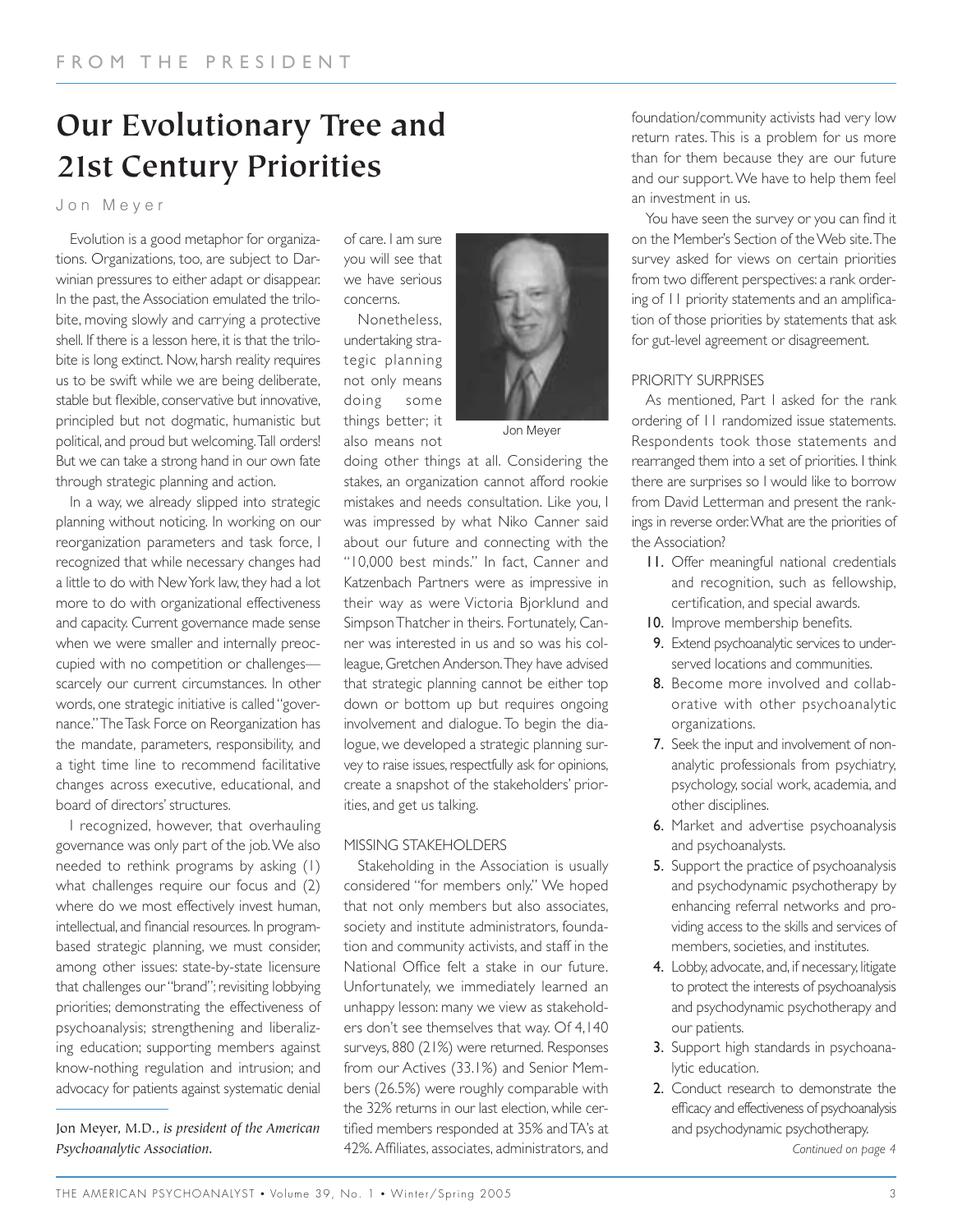# Evolutionary Tree

*Continued from page 3*

1. Promote and sponsor education in psychoanalysis and psychodynamic psychotherapy.

The education priority was from a broad base, being ranked mean number one by the responding affiliates and the active and senior non-certified, certified, and TA's.

It is useful to look at the data in terms of the number of first, second, and third place votes for each priority because in that way the priorities form into clusters. Education is far and away number one with 365 first, second, and third place votes. Research and standards are in the second cluster, both with votes in the high 200's. Advocacy, practice, and marketing cluster in the low 200's. Input from non-analytic professionals, collaboration with other psychoanalytic organizations, and extending psychoanalytic services cluster in the low 100's. Finally, benefits and credentials cluster at around 50.

I believe these data describe a synergy. Expanding psychoanalytic services, collaboration with other psychoanalytic organizations, and seeking input from non-analytic professionals can be considered infrastructure for effective marketing, advocacy, and improved practice. I believe that in a professional organization of clinicians, marketing, advocacy, and practice are the bedrock for education, standards, and research. It is also clear that good education and research on efficacy and effectiveness will, reciprocally, strengthen practice, marketing, and advocacy.

#### THE PRICE OF VALUES

Part II of the survey asked for responses to statements related to the previous 11 priorities. Space does not permit reporting those results except to say that they were generally consistent with the priority ratings. However, there is one statement in Part II, central to all the priorities, that deserves comment.The statement, "The American Psychoanalytic Association should raise funds for psychoanalytic causes," was weakly endorsed. That weak endorsement says we have another educational task.

We cannot implement an agenda based on dues alone. If we are to reach our goals, we simply must fundraise. We need a war chest for political action, a real, non-dues fund

for research, and underwriting of advertising and public information. Focused, intelligent, and effective fundraising is going to be one of our major challenges. In fact, one of the motives behind programmatic strategic planning is to help define fundraising priorities and targets. You can't raise funds until you know what you are raising them for and why.

I hope we all have food for thought. We are moving forward on two strategic fronts, programs and governance. With regard to programs, our stakeholders have voted their values and ideals and not their pocketbooks. Reporting on this snapshot of our opinions, however, is just the beginning of the conversation.The Executive Committee and Steering Committee also met personally with members in New York for their feedback.The Executive, Steering, and Coordinating Committees will meet again in April to draft a provisional strategic plan. I will report to you in June.

There is a timely spirit of change in our Association, a spirit that is both our greatest asset and our greatest challenge. It propels us toward a vital tomorrow but demands that we not reinvent a tired yesterday.

See you in Seattle.





# **Gourguechon Elected Secretary; Procci, Treasurer**



**Secretary** Prudence L. Gourguechon

With 32 percent of the membership voting in the fall elections, incumbents Prudence L. Gourguechon and Warren R. Procci won election as Association secretary and treasurer, respectively. Gourguechon was selected over Arthur J. Farley; Procci was selected over Sandra C. Walker. In the election for councilor-at-large, the members elected Paul W. Mosher and Mary L. Scharold. Barbara G. Deutsch and Henry J. Friedman also ran for this office.



**Treasurer** Warren R. Procci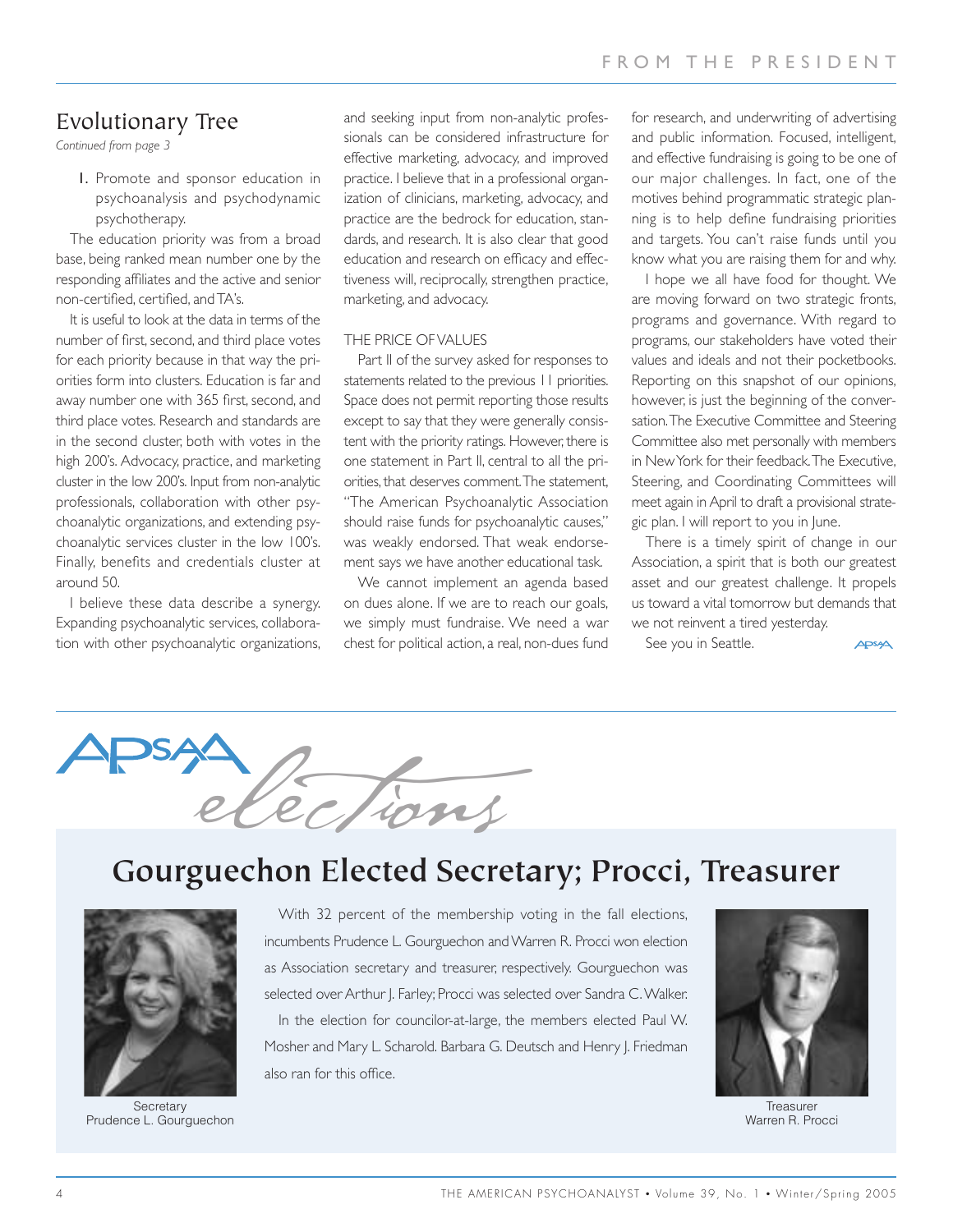# **The Great Divide**

Eric J. Nuetzel



issue that divides our Association more than our certification process and its link to training and/or supervising psychoanalyst status. It is denounced as

There is no

arbitrary, theory bound, unreliable, and woefully invalid. A significant number of our members simply do not trust the certification procedure. Because the test is viewed as egregiously flawed, critics argue it should be abolished as a requirement for training analyst status. There is currently a call for a local option in regard to this certification requirement.

Should our component institutes have the option of not requiring certification for training analyst appointments? It has been argued that this would help retain and draw institutes to our Association, help our institutes recruit new candidates, increase diversity, and foster creativity within our institutes. Others argue that in giving up our certification requirement we would lose a fundamental principle of our Association. The stakes are high, and resolution of this conflict will not be easy. There are three issues involved: first, the quality of the certification exam; second, the logic of the certification requirement for training analyst appointment; and third, the mechanism for effecting change.

# THE CERTIFICATION EXAM

Our certification exam is a test of postgraduate clinical competency. It consists of the submission of written clinical narratives of psychoanalytic cases, and an interview of the applicant by two members of the Certification Examination Committee (CEC). Every member of the CEC reads the narratives, but the two interviewers are asked to lead the discussion

Eric J. Nuetzel, M.D., *is chair of the Board of Professional Standards.*

of the applicants they interview. The written materials are anonymous, and the institute of the applicant is not identified in order to avoid biases. If an applicant is from the same institute as a member of the CEC, that CEC member does not participate in the reading of submitted materials, discussions, and interviews of that applicant.

After interviews, the applicants are discussed a second time, and the decision to certify (or not) is made. Any member of the CEC may ask that an application be reconsidered before the CEC adjourns. If an applicant does not demonstrate post-graduate clinical competency, the application is continued, the applicant is given feedback and may be asked to submit more material.

How is the demonstration of post-graduate clinical competency determined? It is an aggregate judgment based on evidence from two major sources of data—case writeups and interviews about the cases. It is an assessment of the applicant's various competences,

In 2004, the Committee on Certification (COC) was divided into two committees.The CEC is responsible for administering the certification examination. Oversight has been delegated to the Certification Advisory Research and Development Committee (CARD). This committee is charged with assessing and improving our certification procedure on an ongoing basis. CARD has the responsibility of insuring that the certification process is respectful, fair, reliable, and valid.

The preliminary work studying the reliability of the CEC members' understanding of the array of competences and their underlying components is very promising.The examiners and a group of senior educators unconnected to the BOPS and to the CEC have demonstrated agreement on the components of the competences assessed.They rank their importance similarly, with some variation.These studies cannot be reported at this time because they are a work in progress.

The next task will be to assess the inter-rater reliability of ratings of specific applications by CEC members, thus going the next step beyond reliability of their understandings of these competences and their components.

Part of the value of our certification exam is that it provides us with a national standard of post-graduate psychoanalytic competence that is linked to actual practice.

including the abilities to make a diagnosis, to assess suitability for psychoanalysis, to formulate a case, to manage the therapeutic relationship, to work with dreams, to remain attuned to the patient, to maintain an analytic attitude, to manage affective storms, to intervene effectively through confrontation, clarification and interpretation, to recognize clinical progress, and to end a productive analysis.

The CEC is aware that many factors may interfere with demonstrating competency, including the applicant's anxiety. The competences are not tied to any specific theoretical system.The certification examination is a test of basic clinical skills.

If evidence of inter-rater reliability continues to accumulate for this complex process, then validity studies can be carried out that will determine whether the test captures what it is intended to measure. If the certification examination is found to be problematic in any way, it will be revised.

#### THE CERTIFICATION REQUIREMENT

Post-graduate competency in clinical psychoanalysis is related to actual clinical practice. It is not enough to be conversant with psychoanalytic ideas and concepts, although we expect all of our graduates to be so. *Continued on page 13*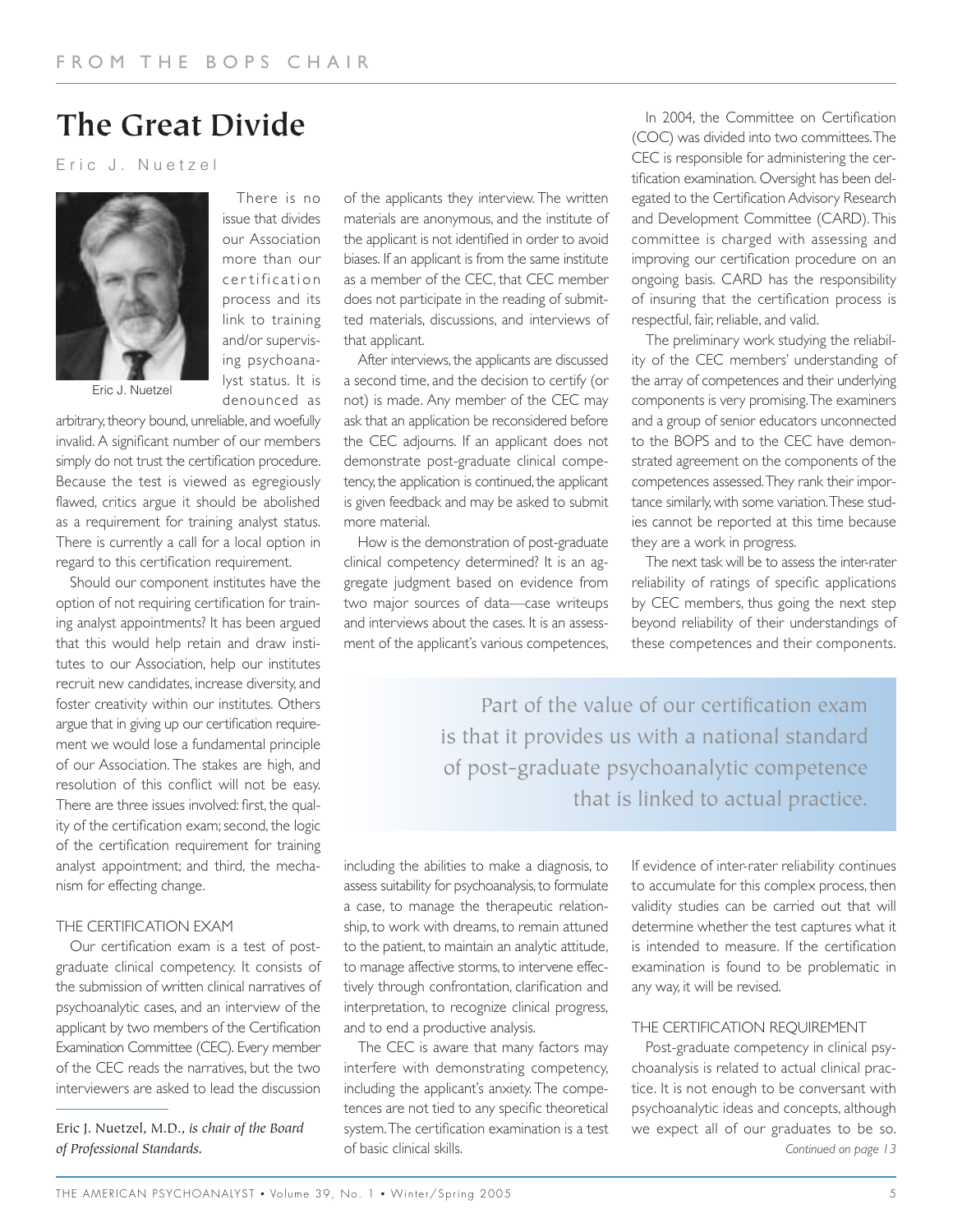# **Seattle: Scenic City of Light, Stunning Architecture, and Multicultural Attractions**

Julia S. Putnam

Begin your visit the moment you make your flight reservations. Select a window seat for your arrival. On the south side of the airplane there will be an incredible view of Mt. Rainier, Mt. St. Helens, and Mt. Adams. You won't feel cheated on the north as you pass Mt. Baker and the North Cascades. Either way, you will see the Olympic Mountains to the west and the evergreen covered islands set in a shimmering Puget Sound. After a quarter of a century living here, I never tire of these breathtaking sights.

Weather in June is mild (averages are 60 to 70 ºF).Whether you experience our famous rain or not, there are no great temperature variations. Plan to bring a sweater or light jacket and comfortable footwear. June is the month of our longest days, so that you will have wonderful natural light (until 9:30-10 pm!) for that evening walk and a beautiful, early dawn for your morning run or cup of coffee.

Our famous products are airplanes, computer software, courteous and classy department stores, outdoor gear outfitters, and coffee. To visit the original Starbucks, make your way to our most beloved city treasure—the Pike Place Market. This lively authentic market is the nation's oldest continuous farmers' market. For almost a century, it has featured fresh fish and produce, flowers, art, and more than a few quirky shops and eating establishments. Yes, the fishmongers really do throw the fish, and they really do catch them. If you visit no other place outside your hotel, the Pike Place Market is the one to choose.

### **ARCHITECTURE**

Of several favorites, the most recognizable is our beloved symbol, the Space Needle. Initially envisioned on a placemat sketch by community leader Edward Carlson, it was

the centerpiece of the World's Fair of 1962. The Needle has become the graceful lady that makes our city instantly identifiable. Near its base is the Experience Music Project (EMP), designed by Frank Gehry.The building, rumored to look like a smashed guitar in homage to Seattle-born Jimi Hendrix, is a lively experiential museum to contemporary music.

Creating national excitement in architectural circles is the new downtown Seattle Public Library designed by Rem Koolhas of OMA.The remarkably private and user-friendly Book Spiral winds through four floors and holds the library's nonfiction collection in the midst of the grand heights of the dark diamond glass panels dominating the building.

The flagship store of Recreational Equipment Incorporated (REI) is a balance of beauty and environmental values that epitomize the Pacific Northwest. REI was begun in the back of a gas station after WWII by a group of early Northwest climbers who couldn't find a decent rope or ice ax this side of Europe. Creating a standing invitation to two of our greatest assets, our mountains and water, Mithun Architects designed an AIA environmentally award winning building that includes trails for trying boots and mountain bikes, a waterfall, a 65-foot climbing pinnacle, and the feel of an enormous mountain lodge.

My absolute favorite is the Chapel of St. Ignatius. This little jewel on the Seattle University campus east of downtown was designed by Steven Holl and is as close to perfection as one can imagine. There are light,



interesting surfaces, the contemplative reflecting pool outside, and the beeswax coated chapel within a chapel. It is luminous and serene…exactly as it should be. Holl received an AIA award and a scale model has become part of the permanent collection of the Museum of Modern Art in New York.

### GARDENS AND PARKS

With such a favorable climate, gardening is nearly a competitive sport. Seattle is full of parks, specialty nurseries, and abundant visual evidence of this local passion. Our world-class Woodland Park Zoo, known for its natural habitats, is also one of the city's finest gardens.

The Washington Park Arboretum is a 230 acre woodland of native, non-native, and rare species of trees and plants. A dynamic living museum, it has some of the largest Japanese maples and hollies in the world.

My favorite park is one that is much overlooked. In 1927 Fujitaro Kubota bought five acres of logged-off swampland. Self-taught as a gardener, his work was interrupted by internment at Minidoka, Idaho, during WWII. Ultimately, this remarkable man returned to his garden and created a 20-acre work of art. The Kubota Garden features classic elements of Japanese gardens and larger spaces that are unique. Kubota was awarded a gardening prize in 1972 by the Japanese government. In 1981 this work was saved by the community and is now designated as a National Historical Landmark.

Julia S. Putnam M.S.W., D.C.S.W., *is in private practice of psychotherapy in the Medical-Dental Building in downtown Seattle, which is five blocks from her favorite French bakery and the flower stalls of the Pike Place Market.*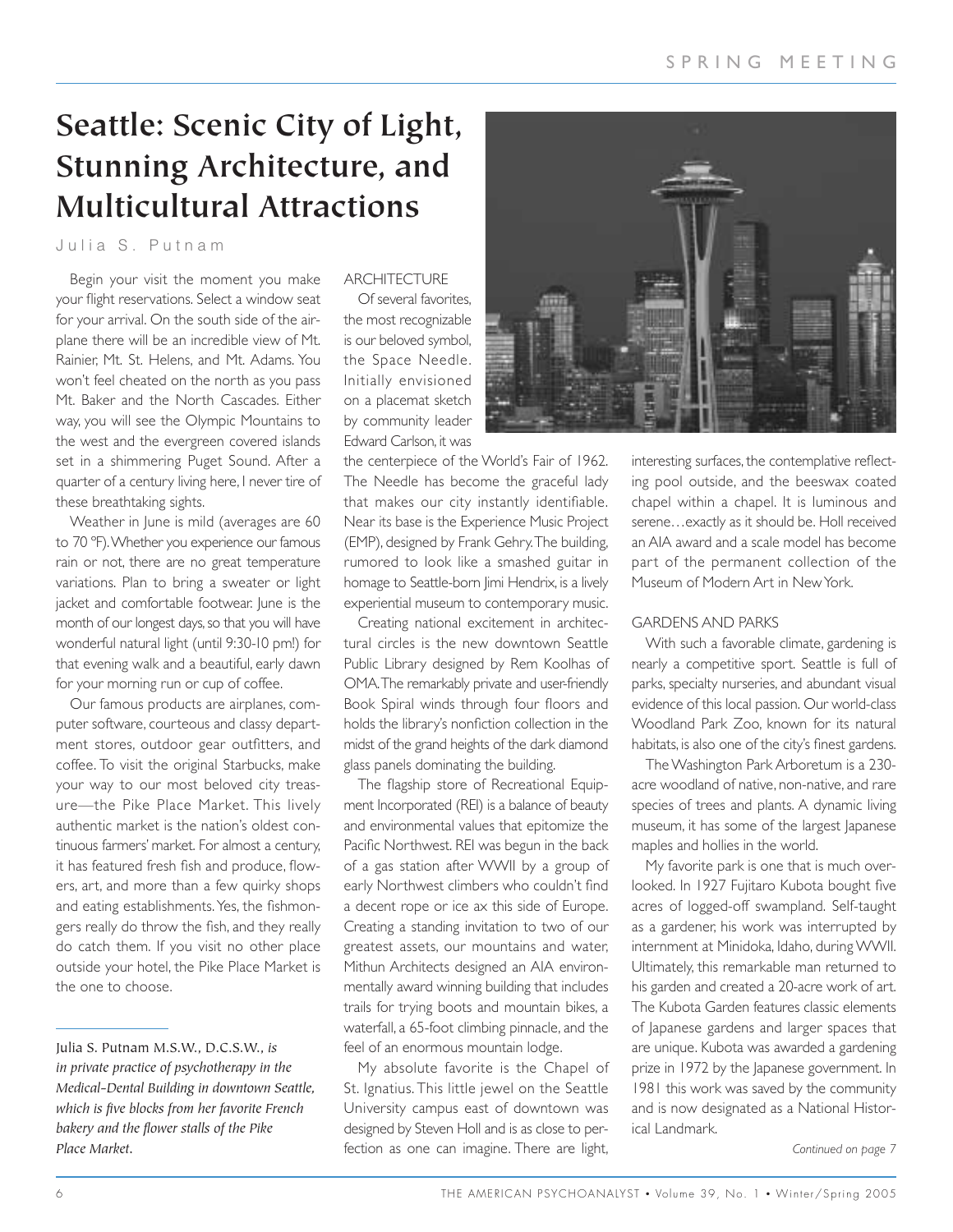### THE WATER

A visit to Seattle is not complete without some experience with water. Among your myriad of options,Alki Beach is a great place to stroll, run, or bicycle and have a panoramic view of Elliott Bay and downtown.The George Benson Waterfront Streetcar Line operates a trolley along the downtown waterfront, from the International District to Myrtle Edwards Park. These streetcars are wonderfully maintained and link good walking tours of these neighborhoods. Alight at the stop below Pike Place Market and visit our own resident giant octopus at the Seattle Aquarium. Or take yourself to Lake Union to rent a kayak or a sailboat.

The Hiram Chittendon Locks on the Ship Canal, connecting Lake Washington with Puget Sound, have two navigational locks, a dam and spillway, a fish ladder, and a botanical garden. Hundreds of vessels of all kinds move through these locks each day.Watching Corps of Engineers locksmen chastise the yacht captains is part of the show.

Taking a Washington State Ferry is a simple and easy pleasure.Walk on to either the Bremerton or Bainbridge Island ferries, at Coleman Dock and enjoy a pleasant ride across the Sound for a nominal fee.

### CULTURE AND COFFEE

Seattle is a city with a wonderful mix of the arts. Seattle Art Museum (SAM) is within walking distance of your downtown hotel and the Seattle Asian Art Museum (SAAM) is located in beautiful Volunteer Park.The Seattle Symphony is in the acoustically excellent Benaroya Hall downtown, and the Seattle Opera and Pacific Northwest Ballet make their home in the recently rebuilt McCaw Hall at Seattle Center. Nearby are Intiman Theatre and the Seattle Repertory Theatre. The ACT Theater downtown features more contemporary work. You will find art galleries and smaller theaters in most neighborhoods. If you are interested in northwest coastal and Inuit art, visit the Stonington Gallery. Jazz Alley and the Triple Door are among several downtown venues for excellent music and ambience.

For the best coffee in the city, visit Espresso Vivace Roasteria on Capitol Hill. Located near a torn-up reservoir and not far from a Jack-in-the-Box, it seems an unlikely place. However, follow their directions and your nose and you will have the best coffee you've ever tasted! The baristas are the quintessential pierced, tattooed, and beautiful young folks. You will find them pleasant, efficient, and very knowledgeable.

As in many cities, Seattle has its distinctive neighborhoods. Ballard is home to several Scandinavian businesses.The International District is the center of Asian culture, food, and goods.Wander among its restaurants and markets and choose among Japanese, Thai, Filipino, Cambodian, Vietnamese, Korean, or Chinese specialties.Try some bubble tea with milk and tapioca balls and have mochi covered ice cream for dessert. Fremont is our wacky, artistic neighborhood that is fondly known as The Republic of Fremont. There you will find a software company, organic food stores, restaurants, art studios, and a statue of Lenin from Russia. Rainier Valley was originally the home of Italian and German immigrants and is now a vibrant multicultural thoroughfare with African-American and Southeast Asian businesses.

A rowdy and cantankerous group of timber barons and prostitutes built the city. The Klondike Gold Rush of 1897 fueled its development. See the Klondike Museum in Pioneer Square or take the Underground Tour. Above ground, this historic district is well worth a stroll giving you a taste of the beginnings of this remarkable city.

Have a wonderful time!

*For locations of mentioned attractions, check the WHERE guides and maps at your hotel, the Web sites and, of course, the white and yellow pages.* APSA

# Helpful Web Sites General city information with links to points of interest www.Seattle.gov General Northwest information with links to points of interest www.gonorthwest.com Description of the many attractions at Seattle Center, with good links www.seattlecenter.com Visual scanning images of Seattle, offering 360-degree views. Amazing! www.vrseattle.com Description of historic district with practical tour information www.pioneersquare.org Bill Speidel's humorous and informative Pioneer Square tour www.undergroundtour.com Guide to Parks www.cityofseattle.net/parks

Kubota Gardens www.kubota.org

Ferry schedules and fare information for state ferry system www.wsdot.wa.gov/ferries

> Northwest Outdoor Center for kayak rental www.nwoc.com

Excellent images of public sculpture, including the Fremont troll www.whatrain.com/seattle/publicArt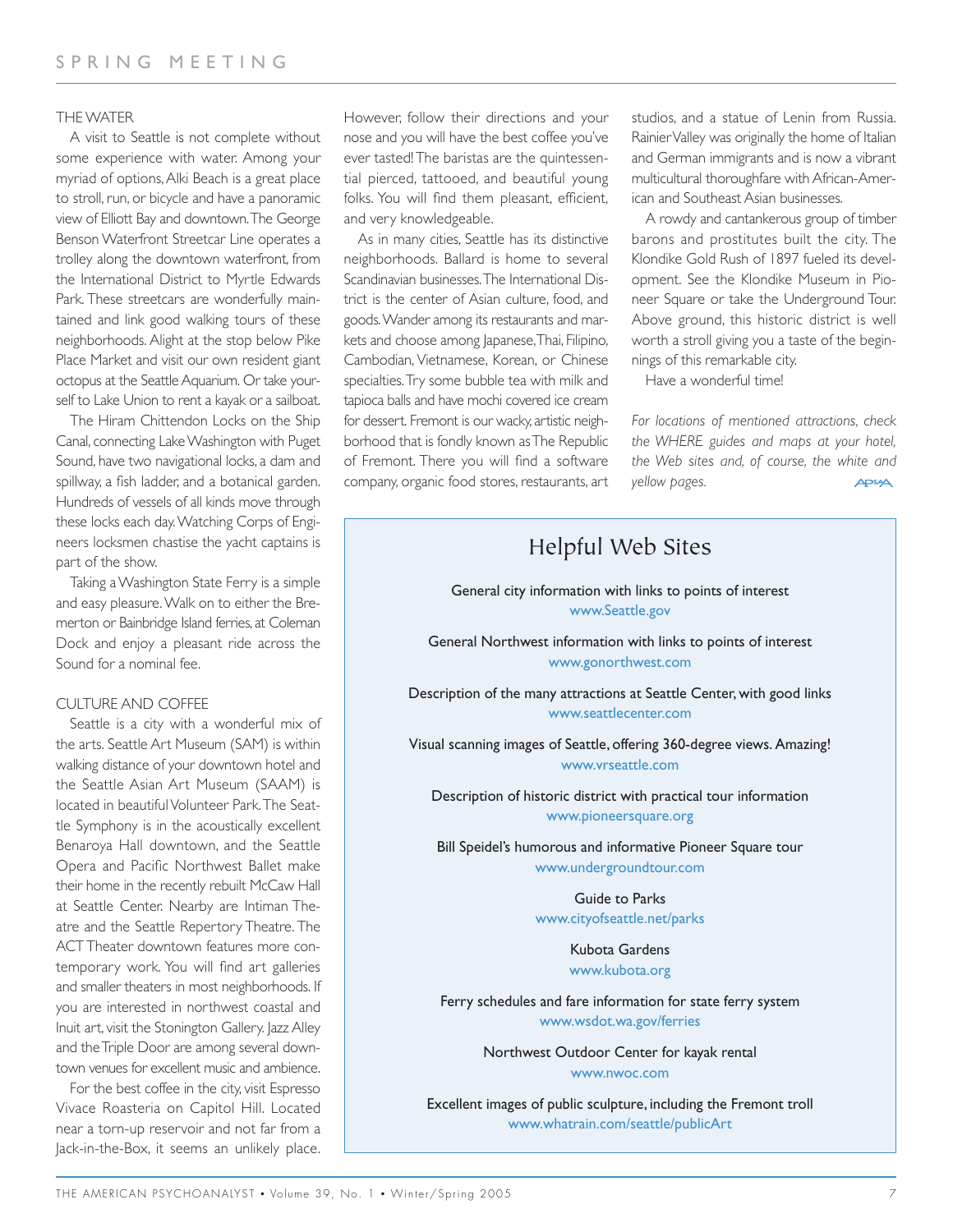# **Psychoanalysis, Theory and Practice: Ensuring Relevance to Minority Communities**

Dorothy E. Holmes

Is psychoanalysis relevant to minority communities?

This question has been answered strongly in the affirmative in an impressive array of psychoanalytic scholarship published since the early 1990s. Published works address the need for pluralistic approaches to clinical theory when working with patients from minority cultures. They examine the role of the therapist's self-disclosure about race in the treatment process. They address the question of how to include the external reality of race in psychoanalytic treatment. Also, there has been some exploration of the need for psychoanalytic therapists to address their own racial dynamics and conflicts in their own treatment. I have written on this subject,

Dorothy E. Holmes, Ph.D., A.B.P.P. (Clinical Psychology), *is professor and director of the Doctor of Psychology Program at George Washington University and training and supervising analyst at the Baltimore-Washington Institute for Psychoanalysis.*

as have other established scholar-clinicians like Neil Altman, Michael Moskowitz, and Kimberly Leary, as well as such rising stars as Kris Yi,

Forrest Hamer, and Ricardo Ainslie. While much is yet to be debated and explored about the relevance of psychoanalysis to minority communities, the ongoing effort is steady, lively, and informative.

As Moskowitz has so eloquently written (1996),"psychoanalysis is the only theory that offers [us clear understanding of ] the mechanisms by which one becomes subject to the social and intrapsychic forces that limit our resourcefulness. As well, [the theories and practices of psychoanalysis spell out how to] liberate oneself from the shackles of harmful internalization and self-hatred….Unfortunately, through the projective mechanisms involved in pervasive prejudices in our society, members of multicultural groups are made most prone to the development of internalized oppression and self-loathing….So, psychoanalysis is not



just helpful in conceptualizing how multicultural groups have been psychologically confined in our society, and the dynamics of those who do the confining [and of those confined]. It also offers the tools for our and their liberation."

#### THE MISSING PIECE

Is there something missing in the embrace psychoanalysis has made of the important question framing this paper? For me, the missing piece is in the collective will of organized psychoanalysis to systematically address the subject. In particular, the educational arm of the American Psychoanalytic Association would do well to institutionalize appropriate monitoring of its institutes' engagement of the didactic and training issues that link psychoanalysis to minority communities.

*Continued on page 11*

# Race and Psychoanalysis

*Continued from page 1*

More recently, Celia Brickman has examined the racial underpinnings of much of Freud's theory and called for a closer examination of how this is manifested in current psychoanalytic theory and practice.

We are all products, to varying degrees, of our history and the history of our theory. Our professional organizations reflect the influence of those theories that held sway during their inceptions, and APsaA is no exception to this.The transition to an organization more inclusive of diverse theories and members is slow and fraught with resistance.

On the individual level, the discourse on race in psychoanalysis cannot be removed from the discourse on race in American culture. Analysts, despite their training and their own experience undergoing analysis, are subject to the same internal and external pressures that impinge on racial thoughts and feelings as the rest of the population. The unconscious associations to people of color cannot freely exist in the culture and fail to permeate the ways in which analysts live their lives and practice their craft.

### RACIAL SUBTEXT

The Michigan Psychoanalytic Institute, an institute that has done more outreach to traditionally excluded communities than probably any other institute that belongs to APsaA, has twice moved physically farther from the core of the majority African-American city of Detroit.There have been various reasons contributing to these moves, but that the move was in any way influenced by the encroaching African-American population would be vehemently denied. How may other institutes have a history of such moves?

If we could magically (and truthfully) poll members of APsaA, how many would admit they have moved their homes, changed their children's schools, moved their offices, in response to an encroaching minority population that was tipping the demographics in their neighborhood? The fact that there are additional reasons unrelated to race that contribute to such decisions does not dismiss the racial underpinnings. As analysts, we all accept that actions are complex and multidetermined. *Continued on page 12*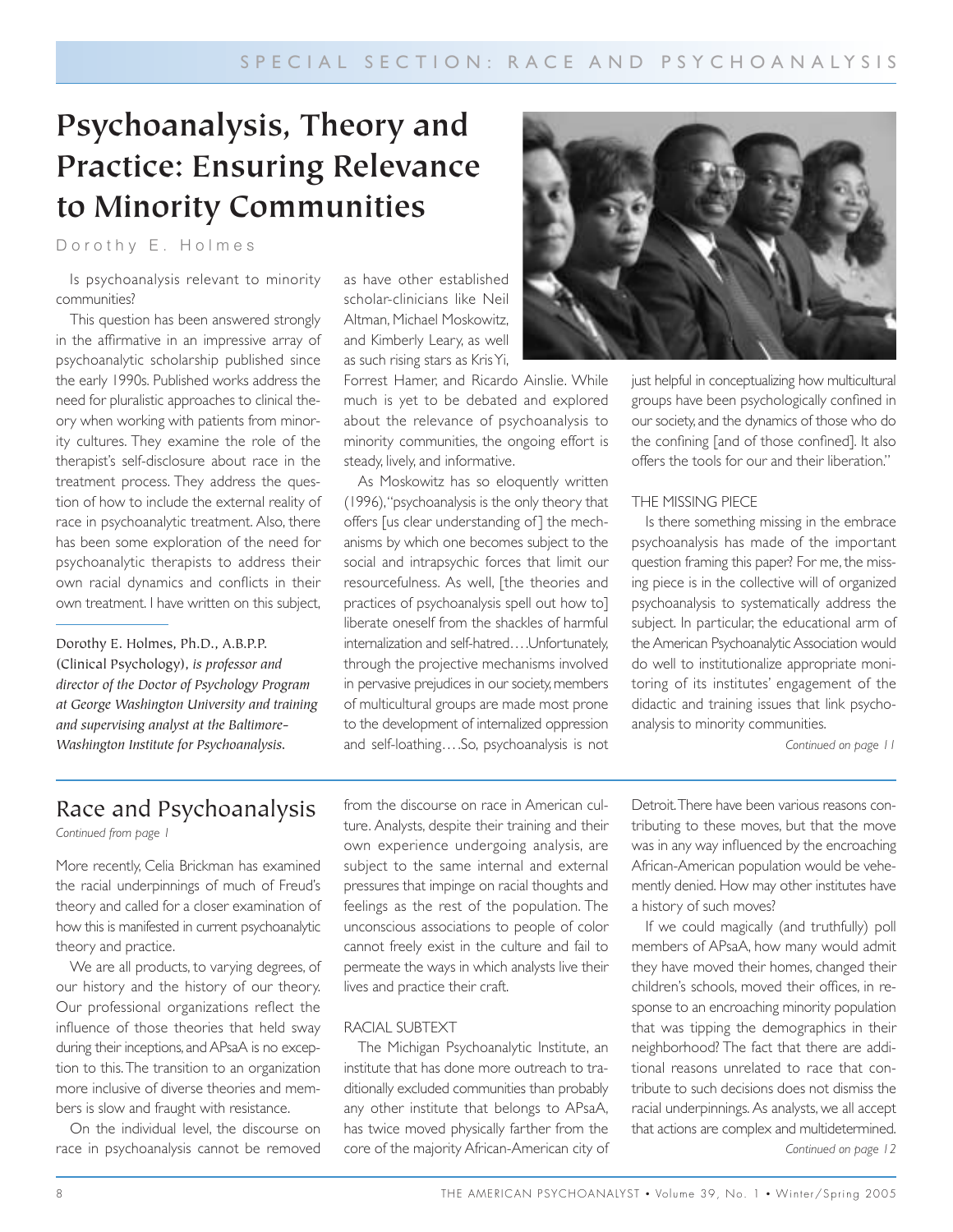# **Truth and Reconciliation: Psychoanalysis and Diversity**

Mark D. Smaller

When I think of psychoanalysis and race, I often think of a conversation 33 years ago during the Black Action Movement strike at the University of Michigan. A student remarked that in her high school there was never anti-Semitism or racism. She was immediately reminded that it may have been because there were few lews and only one African-American in her high school.

Some in the American Psychoanalytic Association might claim a similar lack of racial and ethnic tension. I once asked a colleague if he had ever talked, during his training and since, about his experience as the only Indian

analyst at our institute and how his background impacted his work. He smiled and said I was the first to ask. Following that conversation, with the help of two other colleagues, we created the first Multicultural Issues Committee at our institute. It had only taken 70 years since the founding of our institute!

Recently, during a recruitment committee meeting, another colleague pointed out that few people of color apply for analytic training at our institute, as if the problem is "out there." My participation on

the Committee of Racial and Ethnic Diversity has made me significantly more aware of what we do, individually and organizationally, that contributes to this lack of diversity. Until we acknowledge that the lack of diversity is a serious problem threatening the survival of psychoanalysis, change is unlikely.

#### OBSTACLES TO UNDERSTANDING

A brief clinical vignette, shared by a colleague at an East Coast institute, may serve to illustrate.

Mark D. Smaller, Ph.D., *is a member of the Committee on Ethnic and Racial Diversity and also chairs the Committee on Social Issues.*

Throughout her analysis, Ms. A, an African-American woman, complained bitterly about what she experienced as her white analyst's insensitivity to the issue of race. Ms. A described significant trauma growing up, as well as ongoing social isolation, because she attended a mostly white girls' high school. In her words, she had been the "token black kid from the poor neighborhood." The shadow of that experience fell across the analysis, since Ms. A was aware that few African-Americans were analyzed at the analyst's institute.When African-American friends heard that not only was she in treatment, but also that her analyst

The analysis arrived at an impasse. Finally, the analyst began reading articles about racial issues in analysis and consulted with a nonanalyst mental health professional of color outside his institute. He then started to make sense of his own unconscious feelings of anxiety about differences between his patient and him that were in fact organized around racial thoughts, feelings, and background.These feelings created subtle but ongoing countertransference reactions and analytic disruptions.

What was unfortunate was that the analyst felt uncomfortable discussing his case in open forums locally with colleagues because he too felt, like his patient, that the issues of race and culture in his consulting room would go unaddressed. He reported that what this patient had taught him about race and culture, and more importantly, about himself, had proven invaluable in all of his clinical work.

# NEED FOR NEW APPROACHES

Although a number of APsaA members have addressed issues of race and culture (Aisha Abbasi, 1998; Neil Altman, 2000; Kimberly Leary, 1997, 1995; Dorothy Holmes, 1992), and sporadic meeting programs have more recently included these issues, local institutes, with few exceptions, have been slow to create non-elective courses in their curriculums to address racial and cultural issues.The analyst's experi-

ence above might reflect how many of us remain unprepared to clinically and organizationally address these issues. How many other people of color have sought analysis or training only to feel isolated and chronically not responded to regarding these issues?

The Chicago institute has created a new pilot project, the Analytic Service to Adolescents Project (ASAP), to reach out to a group of primarily Hispanic high school students who need treatment that is rarely available or sought in their community agencies. ASAP will provide ongoing psychotherapy and also integrate it into the curriculum at Morton Alternative High School, which is the last stop for students suspended from the regular high *Continued on page 11*



was white, she often felt ridiculed. Although she knew of one African- American analyst in the city where she lived, because they had friends in common, she could not see him.

The analyst reported sometimes feeling angry and helpless addressing the ongoing complaint, because he believed he was struggling to understand everything about his patient, including her experience of being African-American. He liked the patient, believed he understood her and that she was making significant gains in her life. He consulted a colleague, but ultimately felt the consultation did little since the colleague believed that most of what Ms. A experienced was a result of childhood trauma and disappointment at the hands of her parents.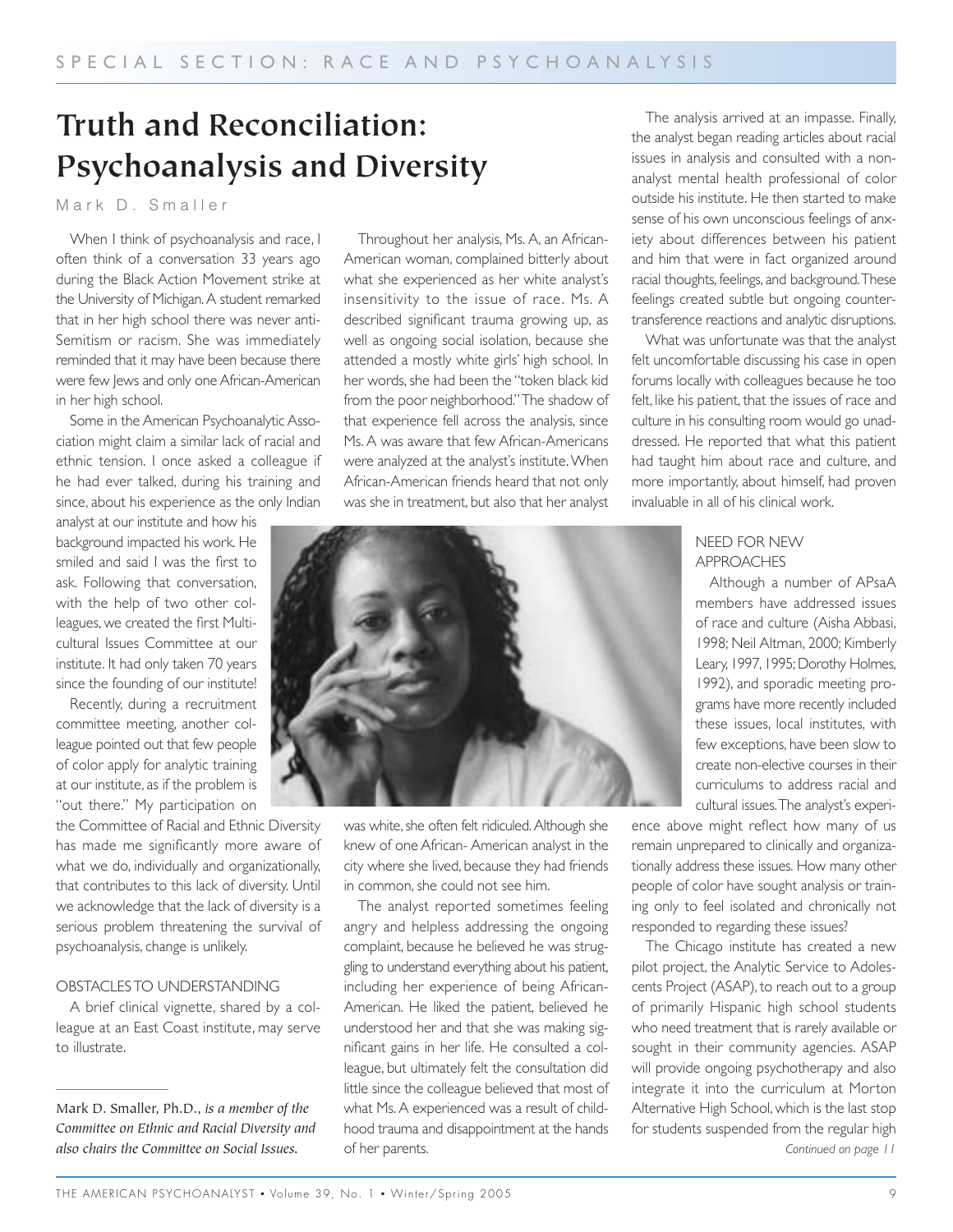# **Modeling Diversity: What Works?**

# Sandra C. Walker

When APsaA's Committee on Societies surveyed member societies five years ago, only six had ongoing racial and ethnic outreach programs. The survey report further noted: "Despite the fact that most of our societies are located in major urban centers where a large proportion of the population is African-American, Hispanic, Chicano, Asian, and Southeast Asian, only seven of the 31 societies without such programs requested help." These questions have not been asked again. APsaA does not routinely gather statistics on race and ethnicity among candidates, psychotherapy students, society members, and psychoanalytic patients. In an era when other mental health disciplines require cultural competency training, the Association has only an impressionistic idea of whether its member societies and institutes are reaching and teaching clinicians and patients of color.

APsaA may not know how many analysts of color have been trained in its institutes. Much of the information available comes from the recollections of analysts of color. For example, in the chapter on black psychoanalysts in her 1999 book, *Black Psychiatrists and American* Psychiatry, the late Jeanne Spurlock surveyed the 22 living black psychoanalysts that she and Hugh Butts could identify. Many of the respondents said that active recruitment into psychoanalytic training was crucial to their entering the field. Given the relative lack of familiarity with psychoanalysis in African-American and other communities of color, it is doubtful that APsaA institutes and societies will improve mutual relationships outside of white communities without making outreach a priority.

#### EFFECTIVE EFFORTS

What successful outreach models are there? My own Seattle Psychoanalytic Society and Institute (SPSI) has initiated the basics.

Sandra C. Walker, M.D., *is the Seattle Psychoanalytic Society and Institute's first African-American graduate and faculty member.* SPSI has made efforts to be more aware of the need for diversity among students, candidates, and faculty members.To increase diversity, SPSI has been more welcoming to persons of color

and to the gay and lesbian community and has included statements of non-discrimination in recruitment materials. When candidates have requested and organized courses on race and cultural issues in psychoanalysis, they have been accepted as electives. When individual SPSI members have organized or participated in outreach and continuing education activities in communities of color, SPSI has been helpful, but few white members of the SPSI community have participated. It is hard to know whether these efforts have had significant impact at SPSI, as elsewhere, because the numbers of students, candidates, faculty, and society members of color are small, and there seems to be a reluctance to count and keep track.





In yearly interdisciplinary symposia since 1999, the Baltimore Washington Center for Psychoanalysis (BWCP) has presented to the community a series of psychoanalyticallyinformed conversations. They have often focused on issues of race and culture. For its first five years, it was led by Dorothy Holmes, an African-American analyst who conceived the series. Symposia topics have included "Race and Psychoanalysis," "Shakespeare and Psychoanalysis: Focus on Othello," and "Sex and Race in World Culture and History." Currently, the BWCP has one African-American candidate in adult psychoanalysis and one Cuban distance learning candidate in the program in child analysis.

The most concerted effort of a psychoanalytic community to reach out to communities of color began in Michigan. Over a decade ago, the Michigan Psychoanalytic Foundation began the first Liaison Committee between the Foundation and Detroit's African-American community. The committee, first chaired by Marvin Margolis, flourished for six to eight years under the consecutive leadership of Don Spivak and Rosalind Griffin, an African-American psychiatrist. According to Margolis, the committee accomplished its mission and disbanded, but several of its members participate on APsaA's Committee on Racial and Ethnic Diversity. Liaison committees to the South Asian and Pakistani, Arab, and gay and lesbian communities followed suit, and some continue.These committees seem to have a life cycle that derives from the interests of the committee leaders.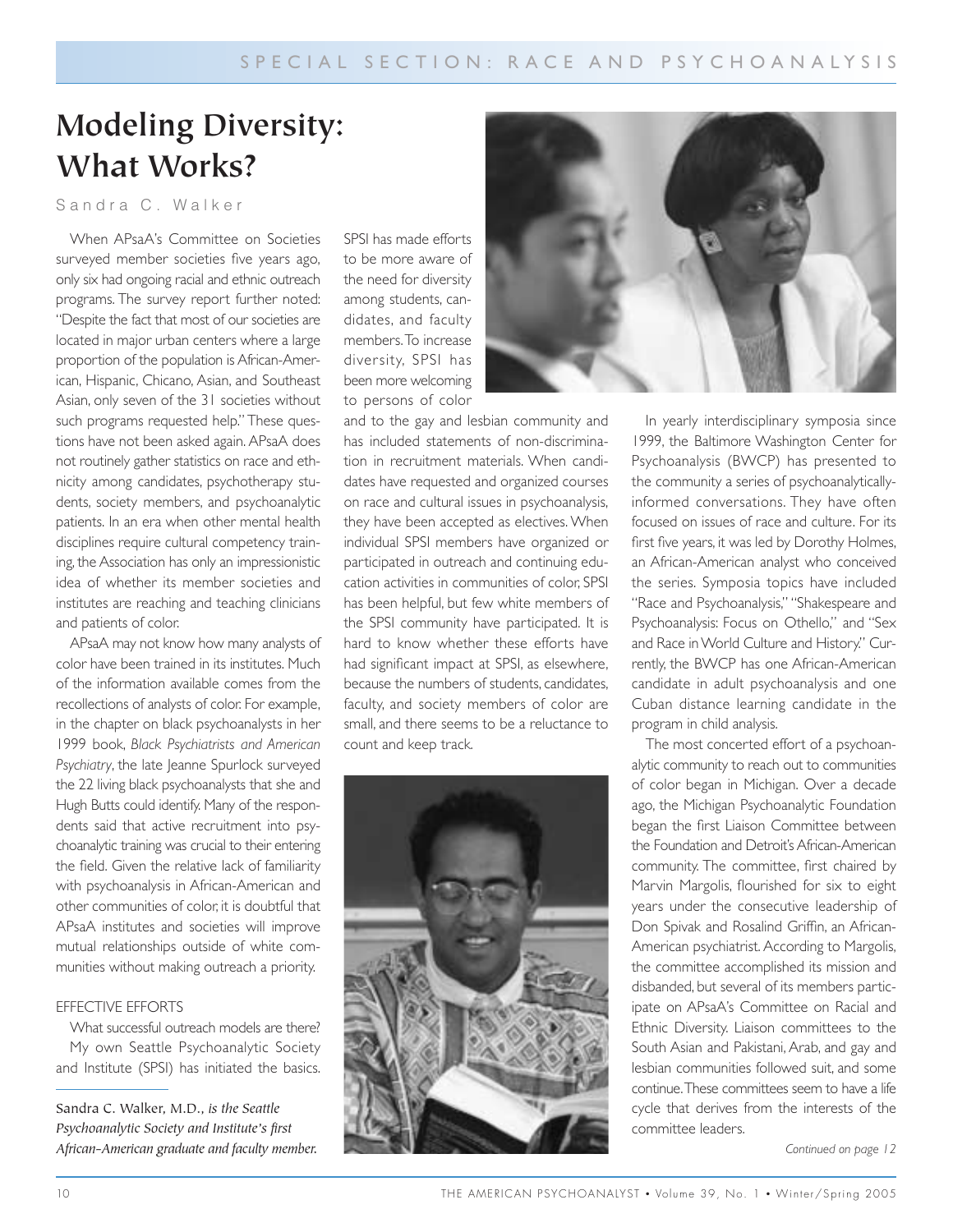# Ensuring Relevance

*Holmes—Continued from page 8*

This should be done through explicitly stated organizational intent, mechanisms, and practices. Specifically, APsaA needs to affirm its commitment to the importance of the subject matter by requiring that it systematically explore how institutes include cultural diversity in their curriculum content and supervisory focus. Further, institutes should be expected to develop systematic and intentional plans for recruitment and retention of culturally diverse candidates and faculty.

The effort recommended here is one of responsible organizational engagement of an important aspect of our culture about which there is substantial psychoanalytic knowledge. The aim is to standardize and document procedures by which APsaA institutes address the education of its members regarding

cultural diversity. *It is not an appeal for mandated outcomes.* Having served on the Association's Committee on Institutes and on the American Psychological Association's Committee on



Accreditation, I take my recommendations from the latter which does have the suggested mechanisms in place.

Of particular note is Accreditation Domain D: "Cultural and Individual Differences and Diversity." All doctoral, internship, and postdoctoral programs seeking accreditation must provide data responsive to this domain. All programs must provide detailed descriptions of their efforts and accomplishments in attracting and retaining diverse faculty and students. Likewise, they must describe in detail efforts and accomplishments in educating about diversity issues as they pertain to competent practice. Finally, they must describe how they evaluate competency in the area of diversity

I believe that if the Association were to adopt the approach recommended here, it will make itself credible as an organization that ensures that the training offered in its institutes is open to all qualified persons, including those from culturally diverse backgrounds. Further, it will demonstrate that it promotes inclusion of cultural diversity in its institutes' curricula, supervision, and staffing. In so doing, it will improve the prospects that its teachers, practitioners, and candidates will be educated in the various applications of psychoanalysis to cultural diversity, including minority communities. APSA

# Truth and Reconciliation

*Smaller—Continued from page 9*

school, mostly for behavior and emotional problems. Specific issues are being addressed in terms of Hispanic culture, ranging from what it means to be in need of help to family issues as well as the culture of gangs, in which many of the students are involved. ASAP



reflects psychoanalysts' attempts to provide treatment and consultation while taking race and culture into consideration—from the students' experiences as well as from the analysts' and teachers' perspectives.

As we learned years ago on college campuses, the first step is acknowledging our fear about racial, ethnic, and cultural differences. Our track record around theoretical, clinical, and organizational differences and changes

is poor at best. Adherence to old ideas, an idealized founder and later theoreticians have sometimes interfered with the "new" psychoanalysis, which is about more than being in our offices and analyzing patients five days per week on the couch. The new psychoanalysis embraces diverse candidates, patients, and communities, as a means to more richly develop our theoretical and clinical approaches to helping more diverse patients and exploring solutions to social issues.

Until our education includes courses and experiences for both candidates and faculty, and more importantly, a commitment to be out in the community (schools, agencies, clinics) seeking those kinds of experiences and making them a secure part of our training



programs, issues of race, culture, and ethnicity will continue to be ignored.

In order for our national and local organizations to first acknowledge our deficit in this area, we may need some real "truth and reconciliation." For example, we may need to offer analysts of color and different ethnic backgrounds a forum to come forward and publicly speak of their experience, positive and negative, and about moments of real misunderstanding.Those of us who contributed to those injuries must also come forward, accept responsibility, and then appropriately respond if we are to embrace the issue of diversity and move forward. Our future as an organization and as psychoanalysts may depend on it. **APSAA**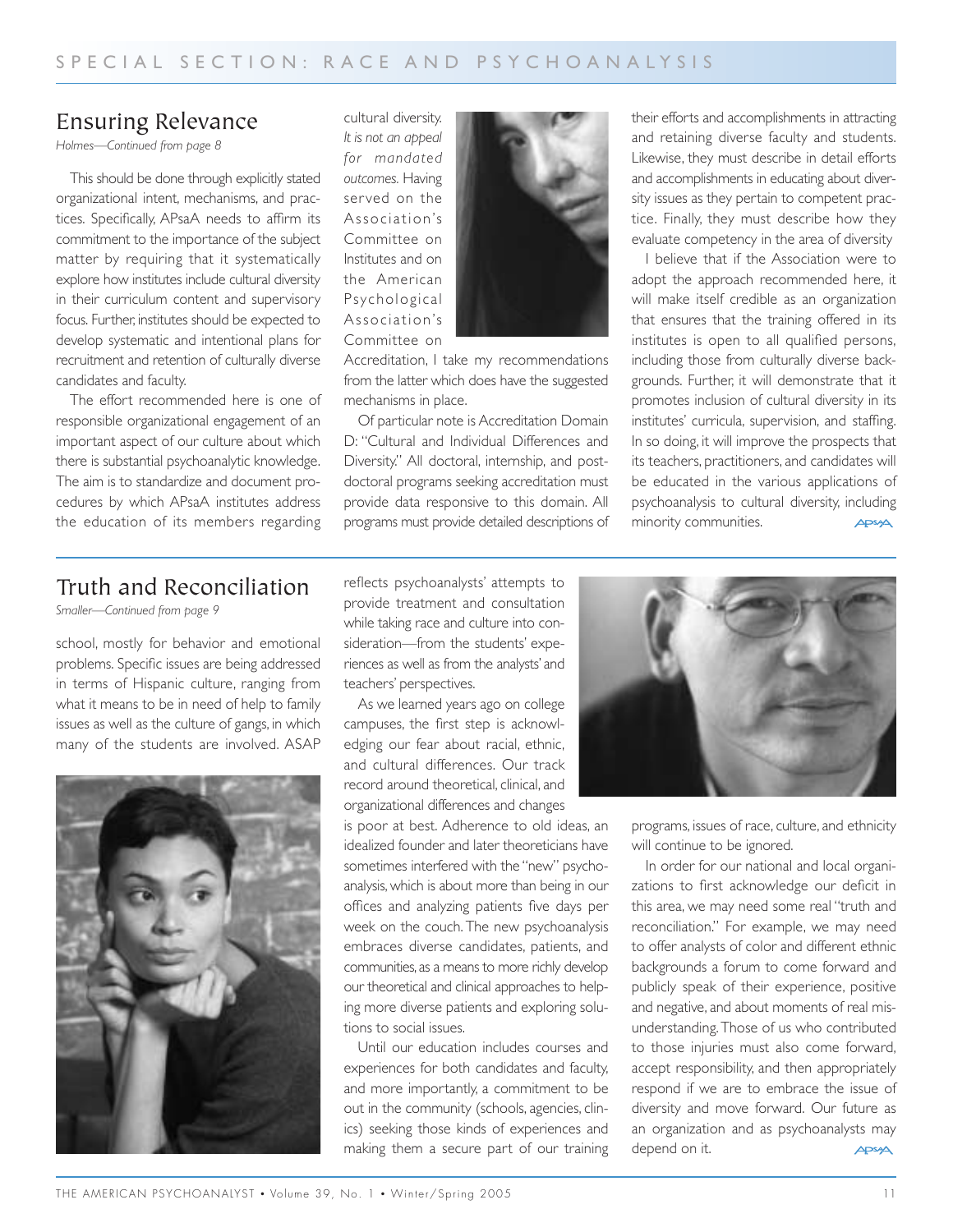# Modeling Diversity

*Continued from page 10*

# OUT OF THE WHITE BOX

Margolis credits the success of these committees to initiatives coming from within the psychoanalytic community and to the early leadership involvement of non-analyst mental health



clinicians from communities of color. These clinicians have actively supported outreach activities and, moreover, have supported candidates of color by referring patients. The Michigan Institute now has a steady stream of candidates and psychotherapy students of color. It has graduated two African-American analysts and currently has one African-American advanced candidate and one second-year candidate. Additionally, the institute is training a Nigerian candidate. The Michigan Institute also has two South Asian training analysts and continues to train candidates and extension students of South Asian descent.

Margolis considers Michigan's outreach work to be a "qualified success." The dent in awareness of psychoanalysis in communities of color in Michigan is not huge. However, the impact on the institute, society, and foundation is visible. "We're out of the white box, but not far enough on the road. But, it's not tokenism," he says. He counts six African-Americans and six South Asians out of 130 society members.

A course on cultural diversity is now part of the psychoanalytic curriculum in Michigan. Candidates and psychotherapy students of color contribute to ongoing outreach activities to psychiatric residents and students at local universities. These activities have included discussions at Wayne State University of plays with African-American themes and characters. Discussions have attracted attention in the African-American community and demonstrated the relevance of psychoanalytic ideas. The foundation has continued to support cultural ties to communities of color by, for example, inviting African-American choirs to participate in its benefits.

APsaA must encourage and assist its member institutes and societies to adapt models like these to help themselves stay relevant to this country's changing demographics. Achieving and maintaining diversity demands persistent effort. **APSAA** 

# Race and Psychoanalysis

*Continued from page 8*

However, until we can explore those aspects of our thoughts and decisions that are racial, collectively and individually, we are doomed to deny them and have whatever enlightenment that might be made possible by that exploration closed off to us.

I have personally witnessed how these unconscious associations to people of color can manifest themselves. In conversations at both the local and national level (including discussions within CORED) concerning inclusiveness of minorities as both practitioners and patients, frequently the discussion turns to particular populations such as substance abusers, violent offenders, the homeless, and other negative associations. I don't deny that there are certainly members of minority groups among these populations, but I find myself wondering at such times how we got there and why this association seems to be so automatic. If such associations manifest so quickly among those that are actively thinking about and trying to address this issue, how must they influence general interactions with minority analysts or evaluations of potential



candidates or analysands? And how can we address this issue unless we frankly examine it on the personal, theoretical, and organizational levels?

Holmes, Smaller, and Walker are all thoughtful analysts with ideas about how we can make more progress regarding our examination of the role of race in psychoanalysis. Their suggestions are some of many possible ways we could advance the agenda of being more inclusive to members of minority groups. I hope, for the future of our theory, our practice, and our organization, that we take up these and other endeavors with renewed vigor to open our minds and membership to diversity. **APSA** 

# Contacting the National Office

**The American Psychoanalytic Association**  309 East 49th Street New York, NY 10017 Phone: 212-752-0450 Fax: 212-593-0571 E-mail: apsa@apsa.org

World Wide Web Site: http://apsa.org/

# **National Office Voice Mail Extensions**

| Alex Gino          | $\times$ 8      |
|--------------------|-----------------|
| Chris Broughton    | x19             |
| <b>Brian Canty</b> | x <sub>17</sub> |
| Debra L. Eder      | x71             |
| Sherkima Edwards   | $\times$ 15     |
| Tina Faison        | x23             |
| Carolyn Gatto      | x20             |
| Dottie Jeffries    | x29             |
| Danise Malqui      | $\times$ 28     |
| Nerissa Steele     | x16             |
| Dean K. Stein      | $\times$ 30     |
| Debbie Steinke     | x26             |
| Lyvett Velazquez   | x12             |
|                    |                 |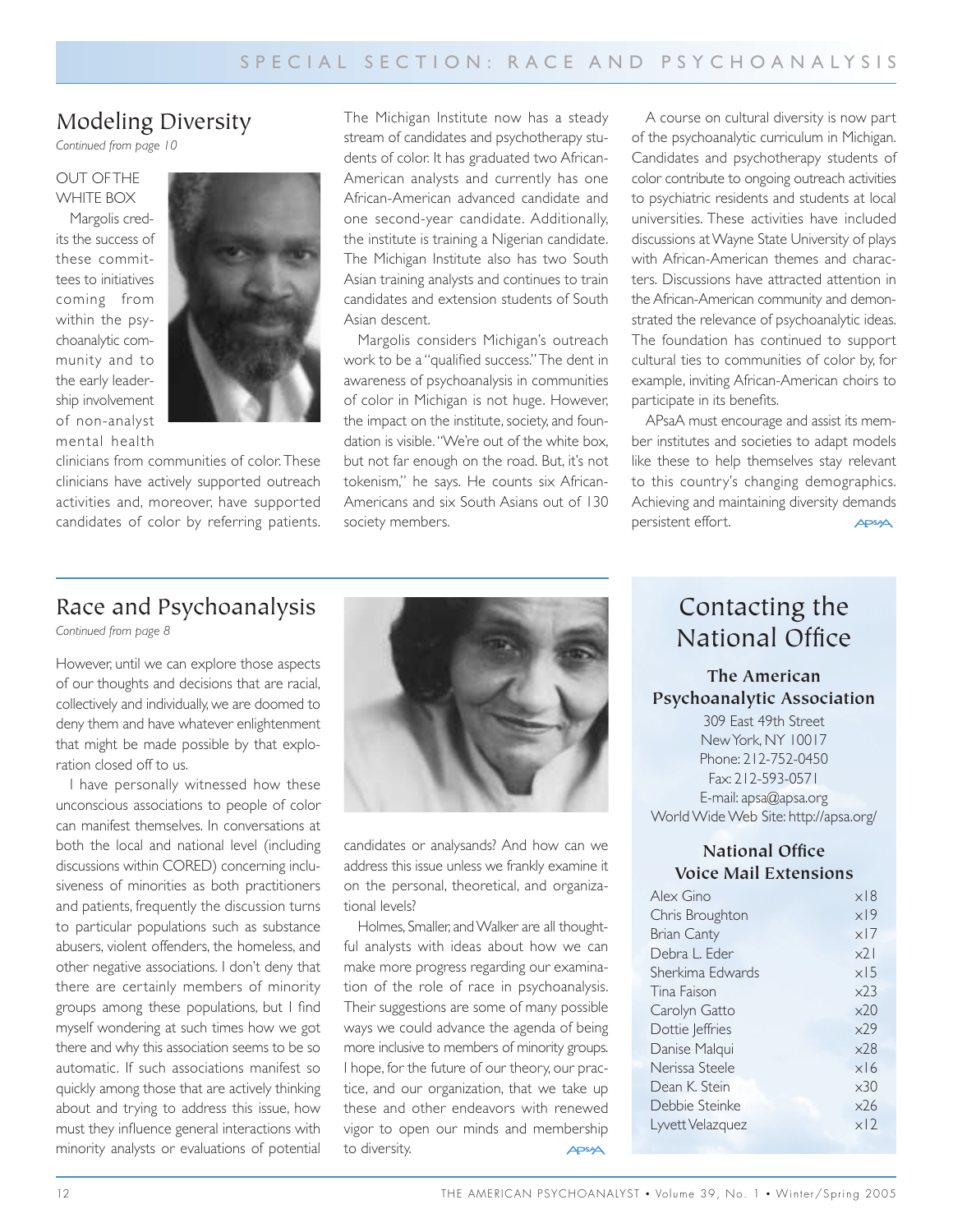# The Great Divide

*Continued from page 5*

Part of the value of our certification exam is that it provides us with a national standard of post-graduate psychoanalytic competence that is linked to actual practice. There is no other such standard extant in the psychoanalytic world.

Those who would treat students in our psychoanalytic training programs should be willing to submit their work to a national system of peer review. As a national organization, we have the obligation of due diligence in screening those who would treat our students. Evaluations of competency by our component institutes can be distorted by local politics. Our national joint system, a cooperative partnership between our component institutes and the BOPS, guards against such distortions.The link between certification and training analyst status is fundamental to our national system of psychoanalytic education because it enables us to determine whether an individual put forth for training analyst status meets our national standard of post-graduate clinical competence.There is no other way to make this determination.

#### THE MECHANISM FOR CHANGE

The certification requirement for training analyst status is in our bylaws. It reflects a core value of the membership of our Association extant at the time our current bylaws were adopted. Historically, our members have valued accountability through our national system of peer review.The BOPS cannot make a change in the certification requirement. This decision belongs to the membership. Changes in our bylaws require a two-thirds majority of those who vote.

The reorganization process will require a new set of bylaws for the Association. These new bylaws will require a two-thirds majority to be adopted. If certification is externalized in a subsidiary or separate corporation, the Association's bylaws need not address the issue. The issue would be addressed in the bylaws of a subsidiary or a separate corporation. Does our current membership support certification and its link to training analyst status? The reorganization process will let us know. **APSA** 

# **From the Unconscious**

Sheri A. Hunt

Steven Ablon is an adult and child training and supervising analyst at the Boston Psychoanalytic Society and Institute, and associate clinical professor of psychiatry at Harvard Medical School and Massachusetts General Hospital. He is also the author of a body of writing that includes books of poetry: *Tornado Weather* (Mellen Press, 1993) and *Flying Over Tasmania* (Fithian Press, 1997). His next book of poetry, *Blue Damsels* (Peter Randall Press), will come out this spring. His list of publications includes *California Quarterly*, *Northeast Journal*, and *Princeton Arts Review*, to name just a few. He has written on the subjects of self-esteem, affect, and dreams in books and articles.

poetry

What struck me is the quality of the poetry Ablon sent to me. I read 15 of his poems and all had a directness and naturalness of phrase and imagery that was very appealing. The poem below, "Reservoir," captures the reader from the first word, and the writer's concern becomes the reader's.You want these worms (and whatever your own worms may be) to get a fair shake, and to have someone not ask too much of them. By the end of the poem you are also rooting for the writer, because you have been able to resonate with how he feels curiosity and simultaneous protectiveness over such vulnerability.

### **RESERVOIR**

Dawn. And here are worms, Pale, motionless in the road's

Asphalt cracks. I want them to stand up, A hundred thousand migrating

From saturated suffocating earth, In pairs, coiling and uncoiling.

I want to save them from thunder, prod them with my fingernail,

make them thicken and curl. I want to place them one by one

in dry grass.There are so many. I can never save them all.

—Steven Ablon

Sheri Hunt, M.D., *is a candidate at the Seattle Psychoanalytic Society and Institute in both the adult and child training programs. A published poet and member of TAP's editorial board, she welcomes readers' comments and suggestions at sherihunt@hotmail.com.*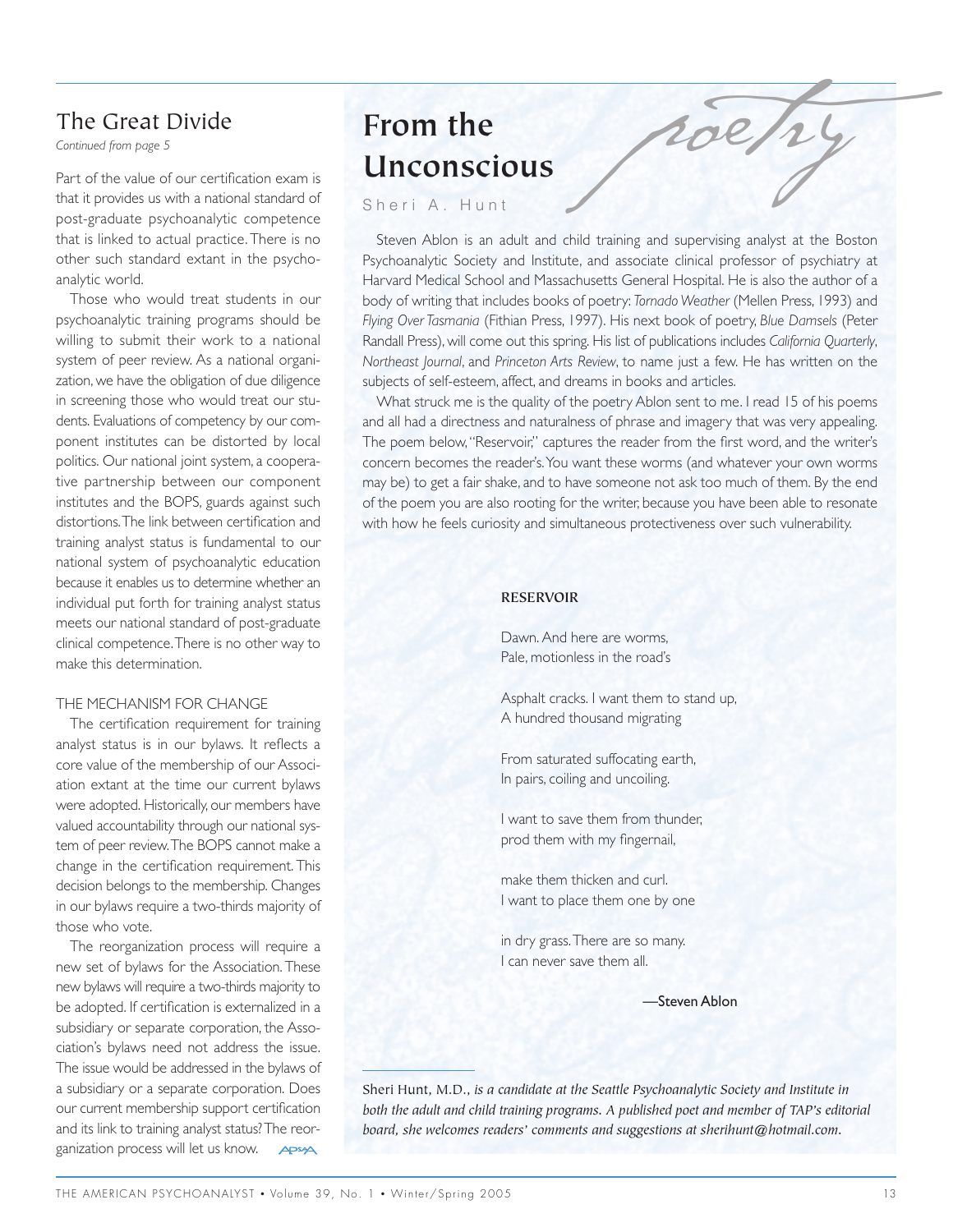# IPA ELECTIONS: GLOBAL REPRESENTATIVE

*Balloting is now occurring for positions on the International Psychoanalytical Association's Board of Representatives.* Paper ballots have already been mailed to members and are due May 31. Seven representatives will be elected for the *IPA North American region, two representatives globally and five regionally. Results will be announced by mid-June, 2005.*

# **Peter Blos, Jr.**



Peter Blos, Jr.

Association for Child Psychoanalysis (1992- 94), and chaired the child analysis program at the Michigan Psychoanalytic Institute (1981-2001). I am now in the second year of

I have been a psychoanalyst since 1967, a child and adolescent analyst since 1975, and a training and supervising analyst since 1980. Beyond the consulting room, I have served as president of the

The highest priority for the IPA is confronting the erosion of clinical practice. The attrition in psychoanalytic practice is in the foreground of membership concerns and is critical to our scientific my second term as appointed chair of the IPA Committee on Child and Adolescent Psychoanalysis (COCAP). I have presented papers in Canada, Finland, Switzerland, and in the United States. Since 1995, participation in the European Psychoanalytic Federation (EPF) and IPA educational efforts in Eastern Europe (Psychoanalytic Institute of Eastern Europe) has provided meaningful opportunities to teach with an international faculty as well as to evaluate, consult with and teach students from many Eastern European countries.

Three objectives define my candidacy: to facilitate achievement of consensus regarding standards for session frequency as a training requirement; to promote efforts toward understanding, in a manner befitting the analytic tradition, the social, cultural, and personal issues that underlie worldwide difficulties in establishing and maintaining an analytic practice; to bring child analysis into focus as an integral part of analytic training.

If elected, I will report North American viewpoints as fairly and clearly as I am able, but will not hesitate to bring my own views to the table. (Please see IPA Web site for further information.) **APSAA** 

# **Newell Fischer**



Newell Fischer

and educational mission.

As president of APsaA, I traveled extensively and found that nearly 50 percent of the psychoanalysts in the U.S. did not have a single case

in analysis. In discussions with the leadership of the European Psychoanalytical Federation (EPF) and the Latin American Federation of Psychoanalysis (FEPAL), it was clear that these practice statistics also reflected an international picture.

If this erosion of clinical practice continues, our current heated debates, nationally and internationally, about practice standards and educational requirements will become meaningless and our scientific efforts will become sterile.

For decades psychoanalysts have remained in splendid isolation—a position rationalized and idealized.This is no longer acceptable and we

must, as regional and international organizations, reach out to engage, inform, and educate as to what we as psychoanalysts can offer in the therapeutic arena and how we can contribute to the understanding of the human condition. We must demonstrate the fresh relevance of psychoanalytic thinking in the 21st century.

The IPA outreach efforts must be selective and creative while respecting the strengths and autonomy of regional groups.

I am a candidate for global representative from North America. I am confident that I can represent our region knowledgeably and I can contribute to articulating and realizing the mission of the IPA. APSA

# **Charles M.T. Hanly**



analysis remains a priority that should not be abandoned until analysts everywhere have flourishing practices and our Institutes have enough good candidates. The IPA should

The crisis in psycho-

use its resources to help struggling societies by providing consultations with colleagues from societies that have found effective ways to tackle similar problems successfully.

The IPA designation of accreditation (for example, in North America "Fellow of the IPA" or "FIPA" after our names) that certifies IPA training in a way that will be visible and easily identified by the public is one way of strengthening the professional position of individual members in their communities.

Accordingly, I think that the IPA should retain its traditional standard setting responsibility. Our shared analytic identity as well as our professional identity in our communities rests upon these standards. There are differences among psychoanalysts about training standards. It will be difficult, but it will be very important to resolve these differences.

I support the Board of Representatives' initiative to research the psychoanalytic efficacy of differing training programs and to stimulate further reflective study of the aims and effectiveness of differing training programs based on didactic experience.The results of the research and the reflective inquiries should form the theme and content of a congress devoted to training. I do not think that minimum training standards should be changed unless and until a consensus to do so,based on evidence,is formed.

I believe that the IPA should not increase fees at this time so that component organizations can use their resources to tackle urgent local issues of training and practice.

I strongly support efforts being made by the IPA to operate more efficiently so as to be able to continue to improve IPA scientific and professional services to members. **APSAA**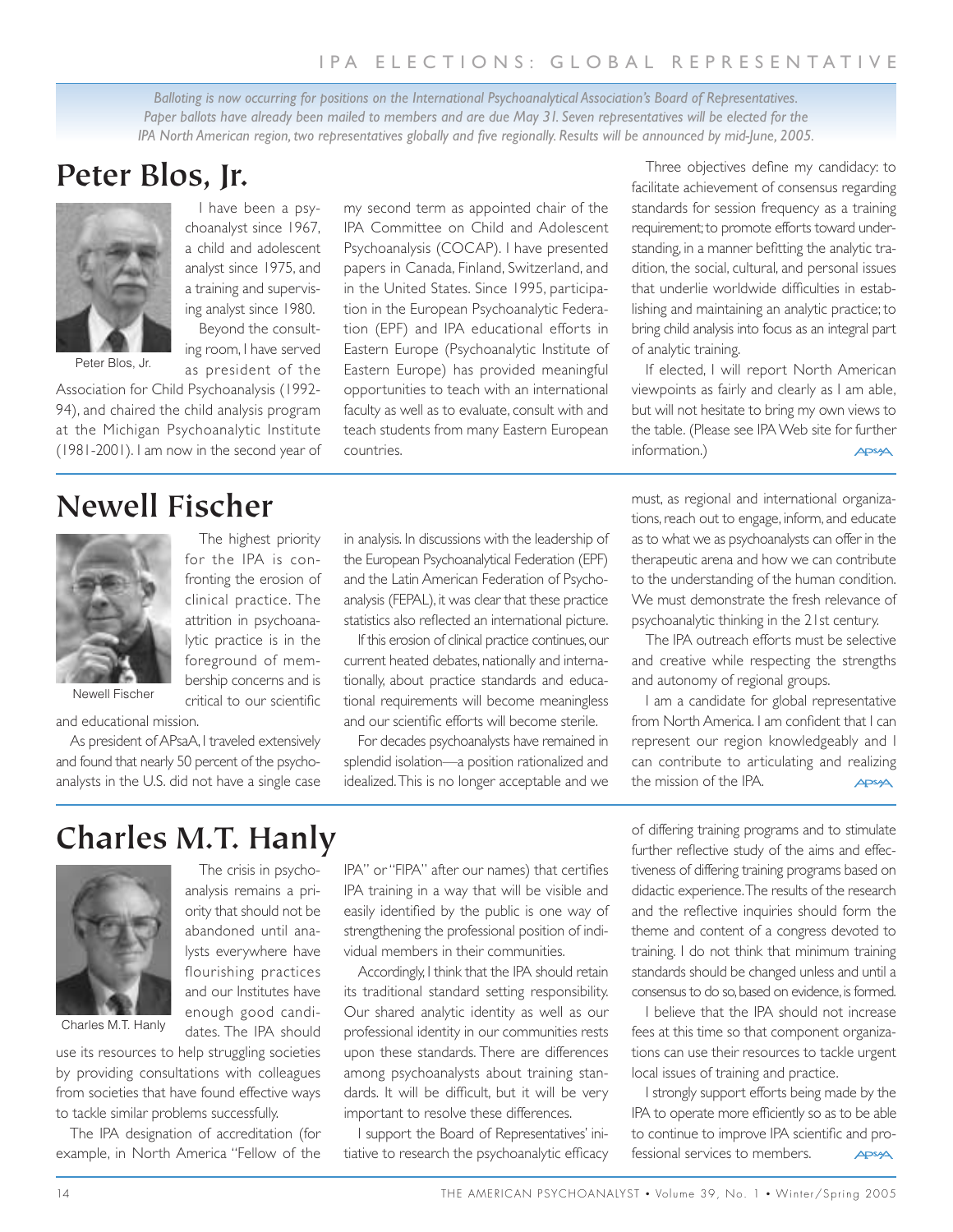# **Sander M. Abend**

I am a candidate for re-election as a North American regional representative to the IPA Board of Representatives. I believe I have helped present our regional point of view to the Board on a number



Sander M. Abend

of issues, including those of educational standards, IPA certification, dues structure, and other organizational and educational matters. My experience in the IPA includes service on the Committee on Societies, the International New Groups Committee, and as North American program chair for the Barcelona Congress. I am currently chair of the Korea Advisory Committee, and am a consulting member of the new China Committee.

I have extensive experience in both administrative and scholarly activities of the American Psychoanalytic Association, having served as secretary of the Association, as councilor-at-large, as chair of the Committee

on Psychoanalytic Education, and as a member of the Program Committee. I have participated in the scholarly activities of the American and the International Associations, including writing, lecturing, and editorial work, for the past 30 years.

I believe my breadth of experience in both organizations, and my acquaintance with many colleagues, here and abroad, contributes to my carrying out the duties of a representative to the Board in an active and constructive fashion. I also think it enables me to serve an important liaison function between our Association and the IPA. **APSA** 

# **Ronald M. Benson**



I am honored to be nominated for the office of regionally elected representative on the Board of the International Psychoanalytic Association from North America. Service as a member of the IPA House of Dele-

My re-election as North American regional representative

• Continuity of experience to the Board • Collaboration amongst members and

Ronald M. Benson

gates, BOPS chair of APsaA, president of the Michigan Psychoanalytic Society, and Education Committee chair of the Michigan Institute have prepared me for this position.

The budget, priorities, and governance of the IPA should be open and transparent to all of our members. All members should be encouraged to be active participants in the Association.

Membership in the IPA should distinguish our members and candidates within our profession and in the wider world. The newly adopted honorific "Fellow of the IPA" (F.I.P.A.) should designate that an IPA analyst has been educated according to the highest practical standards, that graduates are capable and ethical clinicians, devoted to our discipline, and intelligent consumers and producers of new information.

Whenever circumstances prevent training by these standards, the IPA should permit exceptions and devote resources to improving conditions for education worldwide.

The IPA should advocate for conditions that permit analysts to practice according to consensually determined standards and qualify for appropriate licensure wherever governmental agencies establish specific regulations.

The IPA should support research and scholarship to continue the growth and development of our discipline.

The IPA should increase emphasis on child and adolescent psychoanalysis. **ADSAA** 

# **James A. Gooch**



James A. Gooch

officers of the Societies of North American Region with representatives from all regions and IPA officers

would bring:

• Commitment to development of a collaborative working alliance between North American representatives and North American Psychoanalytic Confederation (NAPsaC) in relation to the IPA

• Proactively addressing problems of licensure of psychoanalysis as a profession which are now threatening our profession not only in the U.S.A., but internationally; thereby protecting our profession and the public

• Educating the public, the media, legislators, state licensing boards, and others about quality psychoanalysis, utilizing the Fellow of the IPA (F.I.P.A.) credential and developing public relations strategies (clearly defining IPA educational standards)

• Communicating with societies and members in a timely information exchange, utilizing e-mail, teleconferences, personal visitation to individual societies, selective attendance at national and other meetings

• Continuing development of transparency and democratic functioning of the Board

• Knowledgeable APsaA, Confederation of Independent Psychoanalytic Societies (CIPS), NAPsaC and international perspectives to the job, based upon long-standing active teaching and membership in APsaA societies, e.g., Southern California Psychoanalytic Society/Institute; years of involvement with IPA officers and committees in the formation of independent IPA societies (Psychoanalytic Center of California and CIPS) in the U.S.A.

• Finally, years of experience as co-chair and secretary of CIPS involving collegial negotiations and collaborations with officers of APsaA and the formation of NAPsaC. **APSAA**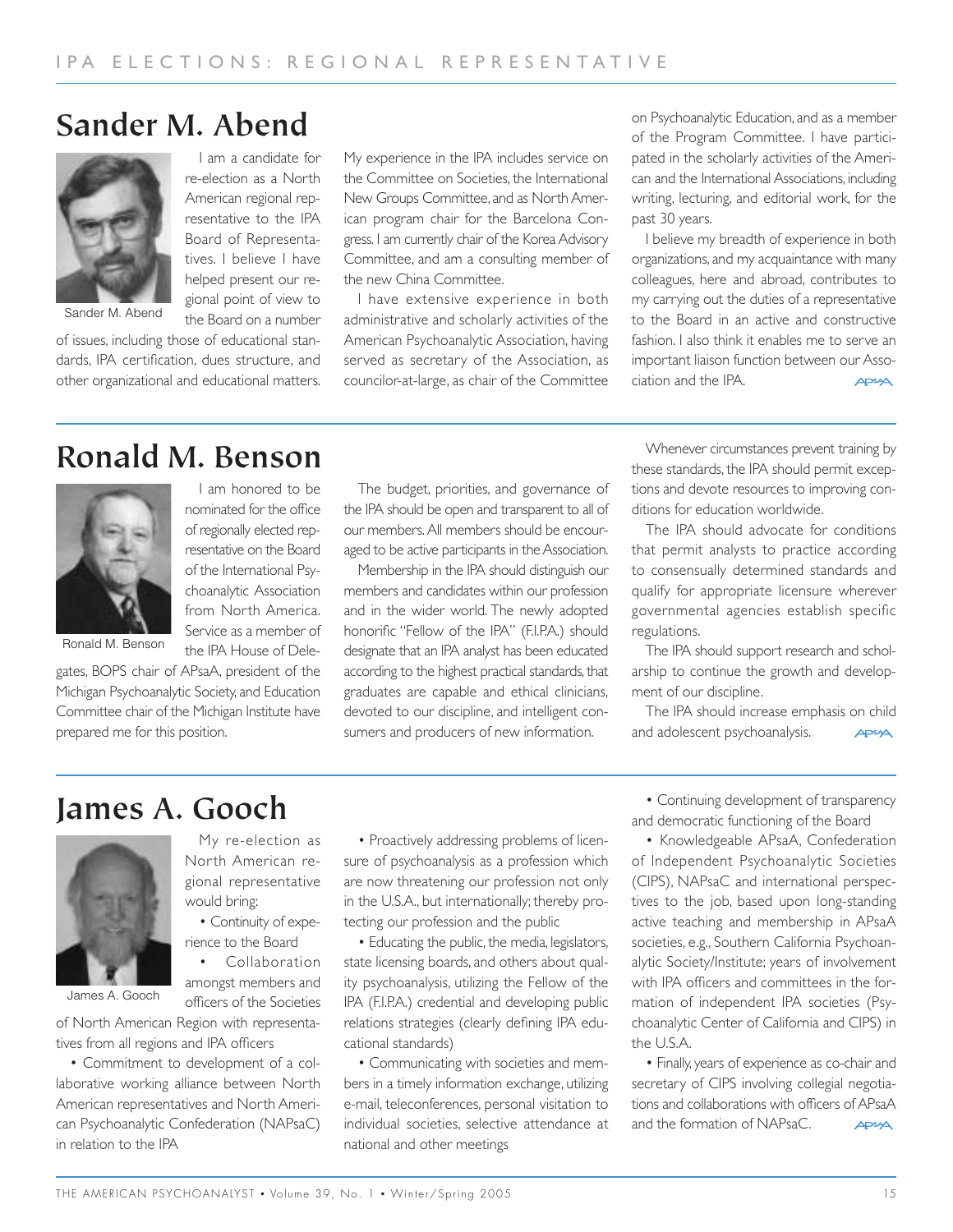# **Lee Jaffe**



Lee Jaffe

chair of the Strategic Planning Committee.

I first recognized the differences between psychoanalytic institutes/societies as a candidate

I am an adult, child, and adolescent psychoanalyst on the Senior Faculty at the San Diego Psychoanalytic Society and Institute. There I serve on the Education Committee, the Board of Directors and as co-

I am running for regional representative because I believe I can advance and preserve the interests of North American analysts on the IPA Board. I am well prepared for this role, as past president of the

involved in the APsaA Affiliate Council, then as its president, and later as president of the international candidates' organization or IPSO. My appreciation for the value of our national and international diversities grew when I served on the editorial boards of IJP and JAPA, and when I was an advisor to the Program Committee for the IPA Congress in New Orleans.

More than ever, I am convinced that we must address the future, viewing our diversities as assets, not liabilities. Since we all strive to understand the same subject, the human mind, we must continue to search for the meanings of our national and international diversities in theory, education, and practice. If elected, I will support international and regional collaboration: to encourage research that verifies the value of psychoanalytic treatments; to promote effective educational methods; to develop diverse applications of psychoanalytic knowledge; and to advance human rights. If elected, I will be honored to serve as one of your North American regional representatives to the IPA. **APSA** 

# **Arthur Leonoff**



Arthur Leonoff

Canadian Psychoanalytic Society, current chair of the North American Psychoanalytic Confederation (NAPsaC), and a member of both

the ApsaA Access to Care Task Force and the IPA Membership Services Committee, among other contributions.

My approach emphasizes collaboration, vision and consensus building. I reject authoritarian, dogmatic approaches that accentuate discord.The IPA is rich in diversity and this should be better recognized. At the same time, I support developing an evaluative framework to study what we do, how we train, and how we define competency among psychoanalysts.

I advocate continued funding of practice and training projects. However, we must also ensure that the money is well spent and yields proven value.

The IPA must not be allowed to become a distant body that has little bearing on psychoanalytic life and identity. It must be a vital, relevant organization that supports psychoanalytic science and practice as well as working to protect the integrity and the future of psychoanalysis. It is the representative's job to make this happen and I will measure my success by this standard.  $PSA$ 

# **Richard Lightbody**



I would welcome election as a North American representative to the IPA Board. Not only do I have considerable experience in local, national, and international psychoanalytic organizations, but for

over five years I have taken graduate courses in non-profit management: I have learned many ideas applicable to a combined educational/membership association. I am organized, do e-mail, and procrastinate little. I am mobile of body, mind, and feeling, and I am willing to take on difficult tasks.

Early in my career in Cleveland, I helped restore a leaderless treatment clinic; more recently, a psychotherapy training program. I collaborated with others on a strategic plan, institutional reorganization, and physical relocation of our Psychoanalytic Center. I have become a TA. In APsaA, I was elected councilor-at-large after five years as local executive

councilor; I have participated on both Council and BOPS committees, and currently chair the Committee on Societies and Centers. In IPA, I am the chair of a Liaison Committee monitoring a (non-APsaA) Provisional Society in the U.S.A. as it moves towards becoming a Component Society of IPA.

In all these roles, I have come to value adherence to mission, maintenance of high standards, and sensitivity to the variety of unique situations in our organizations. I believe that thoughtful new responses in a changing practice world can and must be developed. **APSSA**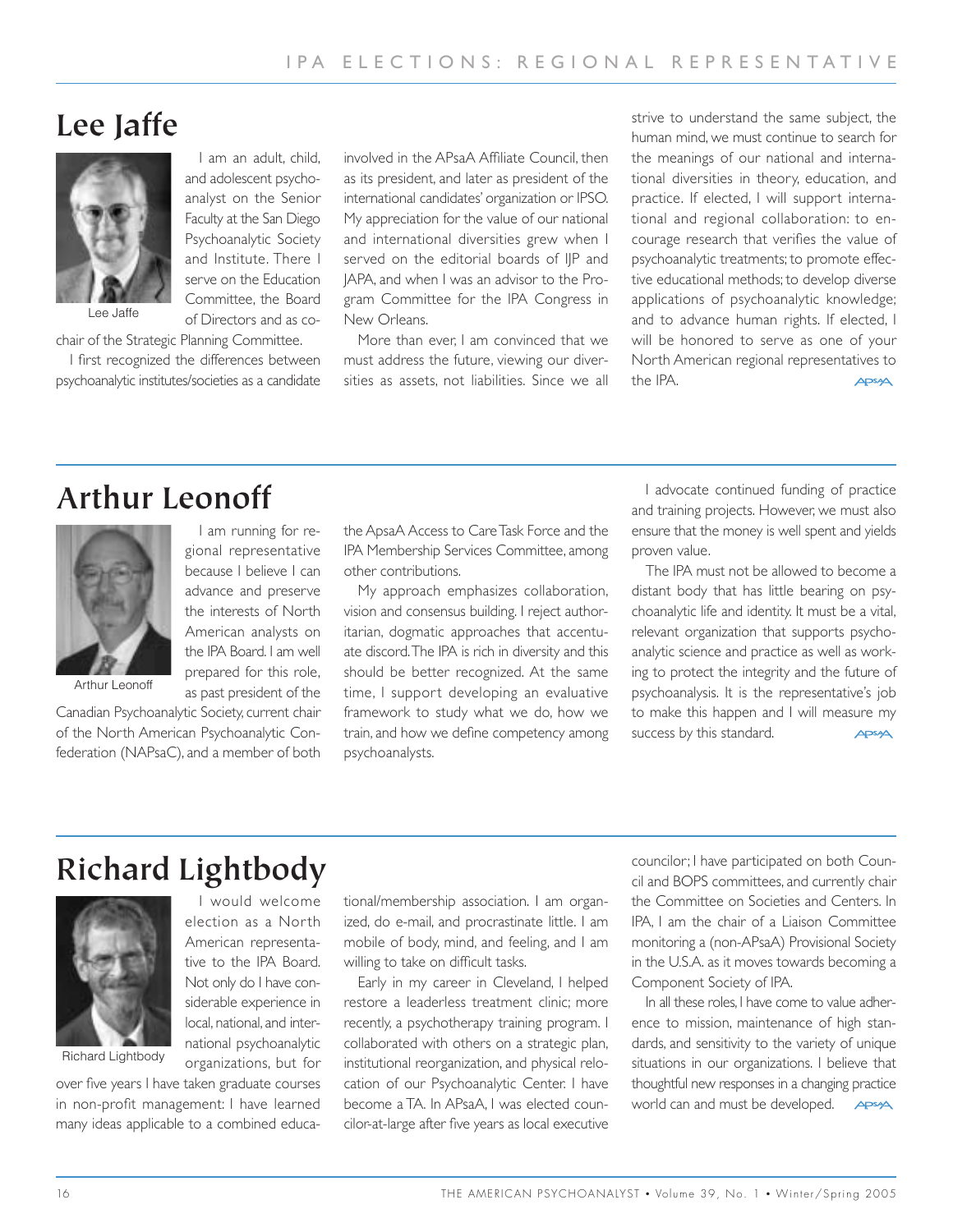# **K. Lynne Moritz**



K. Lynne Moritz

be a hub for dissemination of strategies and techniques—to promote psychoanalytic interest and thought, help support research, nurture fledgling institutes, and combat the market mentality that tolerates emotional suffering or relegates it to simplistic pharmaceutical "solutions."

Research is essential. Large multi-site studies on outcome must buttress our training and practice; we must become an "evidence-based" treatment. Equally important to IPA funding is the replication of potent experiences like the Hampstead Research Symposium.

We must become politically astute.The IPA must be a world resource for backup of local psychoanalytic advocacy. Not only must we seek to educate and influence insurance plans and governmental systems, we must combat abuses of our patients. Indeed, a new threat to our profession is attacks on the core definition of psychoanalysis by groups that seek to arrogate the title.

Alliances are essential. Our voices must join with those who share our commitments and values. Our patients are our touchstone of meaning.

I have long experience as a leader, educator, lobbyist, and alliance builder. I believe it is desirable for an APsaA officer to serve the IPA. APsaA members contribute precious funds that must be strategically invested; coordination of efforts will benefit all. **APSAA** 

# **Fredric Perlman**



I seek election to the IPA Board to help fashion policies that will better protect our profession.The proliferation of marginally trained groups and their success in securing licensure as "psychoanalysts" illumi-

As we become a world culture, the role of the IPA increases in importance. Psychoanalysis today needs orchestrated action in our cultures, research, politics, and training centers. The IPA must

Fredric Perlman

nates our growing vulnerability.We must avert further adverse legislation while adopting longterm policies to enhance our social standing and influence as a profession.

Our vulnerability is largely attributable to our isolation. We need to forge better ties to the lay community through innovative clinical and educational programs, and to create collaborative interdisciplinary relationships with researchers and other professionals in clinical, university, and scientific contexts. Such relationships enhance public and professional status while generating referrals and recruitment.

The challenges we face demand local action, but effective local action requires substantial organizational support.The IPA can help local groups advance our collective goals by providing funding, materials, and expertise through the expansion of the Developing Psychoanalytic Practice and Training (DPPT) and "Allied

Centers" initiatives and the creation of special standing committees to gather and disseminate needed resources.

POSITIONS: IPA: Working Group on the New Credential. APsaA:Task Force on Access to Care; co-chair, APsaA-Confederation of Independent Psychoanalytic Societies (CIPS) Joint Committee on Licensing and Credentialing; CIPS: Board of Directors; chair, Public Policy Committee; chair, Intramural Education and Research Committee; Structure and Mission Committee. Institute for Psychoanalytic Training and Research (IPTAR): Society Board; chair, Committee on External Affairs; chair, Section for the Study of Controversial Issues in Psychoanalysis; numerous academic committees; faculty. **ADSAA** 

# **Sharon Zalusky**

I ask for your vote for North American regional representative to the IPA.

I represent the new breed of North American psychoanalysts. I was one of the first psychologists to be accepted at Southern California Psychoanalytic Institute without a waiver. My training by analysts from four of the IPA institutes in Los Angeles made me aware of our complex psychoanalytic history and how it continues to affect us today. I know I can represent our shared needs and desires in the IPA.

Psychoanalysis today is at a crossroad. In North America young psychoanalysts come from all mental health disciplines and from academia. We need to strengthen the IPA by embracing diversity. The IPA has many issues to face and many constituencies to serve. While we need to acknowledge our differences, together we must develop focused plans for psychoanalysis in our regions and worldwide. We must recognize that talented and creative analysts who have

made enormous contributions to psychoanalysis and psychoanalytic psychotherapy have emerged from each model.

For many years I have been on the editorial board of TAP and *International Psychoanalysis*. As first chair of the APsaA Committee on Outreach for the scientific programs, I began a dialogue with psychoanalytic groups in the U.S. and Canada and our work paid off. An effort to increase participation at the scientific meetings of the IPA would help in the same way. **APSAA**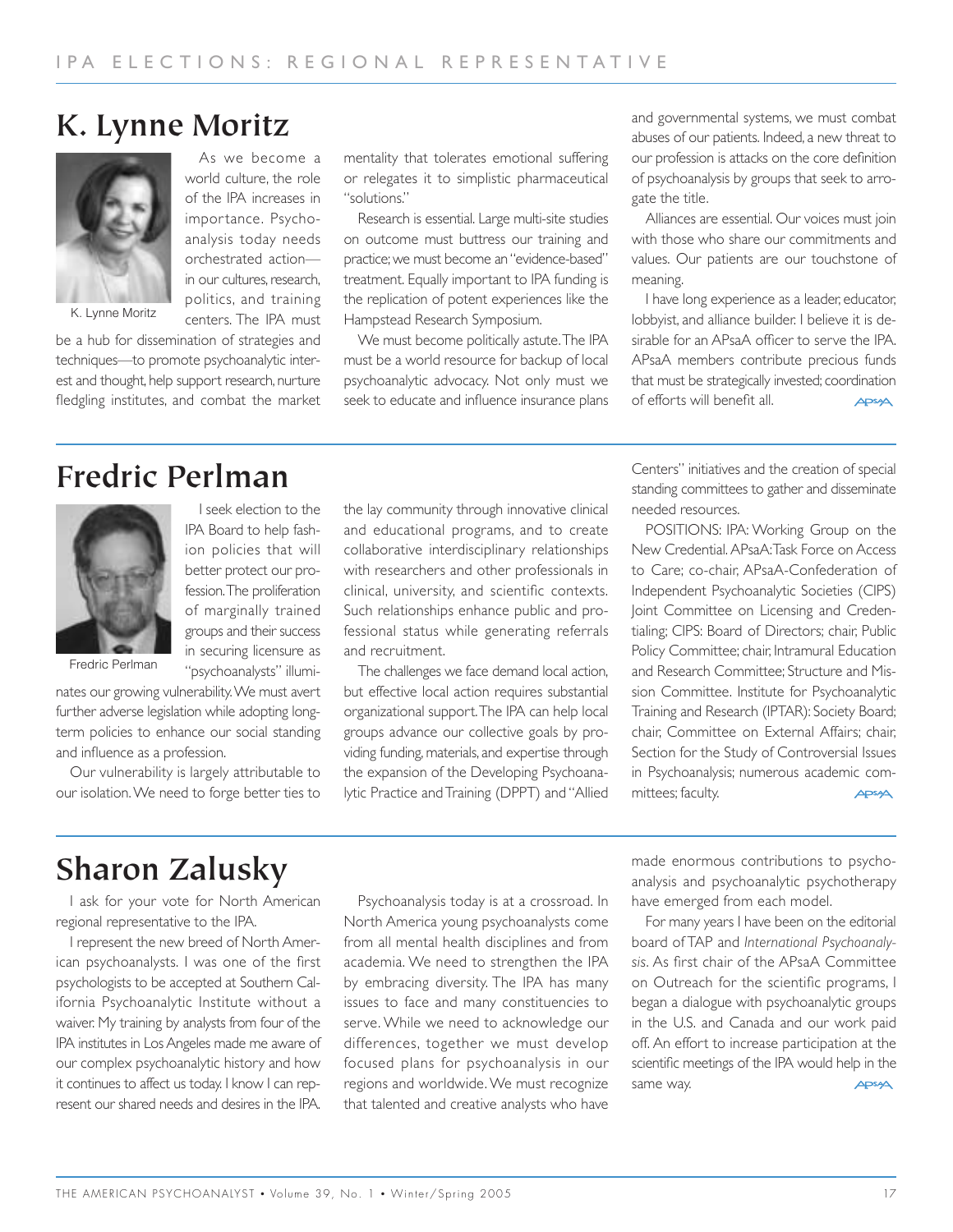# **Efforts Focus on Educational Criteria for Psychoanalysis in New York**

# Harriet I. Basseches

On January 11, 2005, the New York State Board of Regents voted to approve regulations for the implementation of Article 163 of the Education Law, which was scheduled to go into effect on February 3, 2005.The law establishes licenses for psychoanalysts who are not otherwise licensed in an "exempt" profession (medicine, psychology, social work, nursing). Licensed professionals in exempt professions will not need to obtain the new license in order to practice.

The passage of Article 163 in the summer of 2003 prompted growing concern among psychoanalysts and other mental health professionals because the educational requirements for a license in psychoanalysis are egregiously low: a master's degree in any field, completion of a program of training in a psychoanalytic institute, 1,500 hours of supervised clinical practice, and successful completion of a state administered exam. Most disturbing to many analysts was the omission of any frequency standards for psychoanalysis, permitting training and control analysis to be conducted once a week or less.

The licensing criteria in the law were clearly modeled on the educational standards of the National Association for the Advancement of Psychoanalysis, the group that lobbied for passage of the law, some of whose member institutes conduct training and control analysis at a frequency of one session per week.

### FREQUENCY STANDARDS

Following passage of the law, APsaA and CIPS (Confederation of Independent Psychoanalytic Societies) initiated a joint effort to build a coalition to lobby the State Education

Department, the agency responsible for implementing the law, to promulgate regulations that would strengthen the licensing criteria by specifying that training and control analyses must be conducted at a minimum of three to five sessions per week, in accordance with standards of the Psychoanalytic Consortium. (The Consortium, which comprises APsaA, Division 39 of the American Psychological Association, the American Academy of Psychoanalysis and Dynamic Psychotherapy, and the National Membership Committee on Psychoanalysis in Clinical Social Work, works on political and ethical issues and created the Accreditation Council on Psychoanalytic Education.)

A large coalition was formed to lobby the state through letters and petitions in support of a common set of recommendations. The coalition included APsaA, CIPS, the American Academy of Psychoanalysis and Dynamic Psychotherapy, Division 39 of the American Psychological Association, as well as many other psychoanalytic institutes and societies in the state of New York.

Unfortunately, although the state was prompted to revise the initial set of proposed regulations, the revised regulations, which were voted into effect by the Board of Regents on January 11, do little to improve the educational criteria for licensure in psychoanalysis. Most significant, the regulations remain silent with regard to frequency.

Psychoanalytic groups have been quick to respond to this situation.Within a week of the Regents vote, APsaA secured the services of David Carroll, an Albany lawyer and lobbyist. On January 20, Carroll addressed the APsaA Executive Council and reported that our situation in New York was difficult but not hopeless. In general, he favored an initial strategy of lobbying for favorable administrative guidelines. CIPS and other psychoanalytic groups in New York are similarly exploring both legal and lobbying options. At a recent North American Psychoanalytic Confederation (NAPsaC)



meeting, Fredric T. Perlman, as CIPS public policy chair, and I, as president, suggested that it might be possible for CIPS and other groups to join with APsaA as co-clients of Carroll if there is agreement on his lobbying agenda. We are waiting to see the lobbying agenda before moving forward.

# Certified in Psychoanalysis by the

# BOARD ON PROFESSIONAL **STANDARDS**

JANUARY 19, 2005

### Certified in Adult Psychoanalysis

Kathy Berkman, M.D. J.Todd Dean, M.D. Richard Fritsch, Ph.D. Gail Glenn, M.A. David P. Gordon, L.C.S.W. Ellen O. Helman, M.S.W. Noreen Honeycutt, Ph.D. Lee Jaffe, Ph.D. Stephen Kerzner, M.D. Claudia Lament, Ph.D. Carolyn Leavitt, M.D. Eric S. Millman, M.D. Svetlana Starkman, M.D. Karen Strupp, Ph.D. Douglas Van der Heide, M.D.

Certified in Child and Adolescent Psychoanalysis Alexander Kalogerakis, M.D.

Harriet Basseches, Ph.D., F.I.P.A., *is president of the Confederation of Independent Psychoanalytic Societies. She is a training, supervising, and teaching analyst at the New York Freudian Society and a member of the Baltimore-Washington Society and Institute for Psychoanalysis.*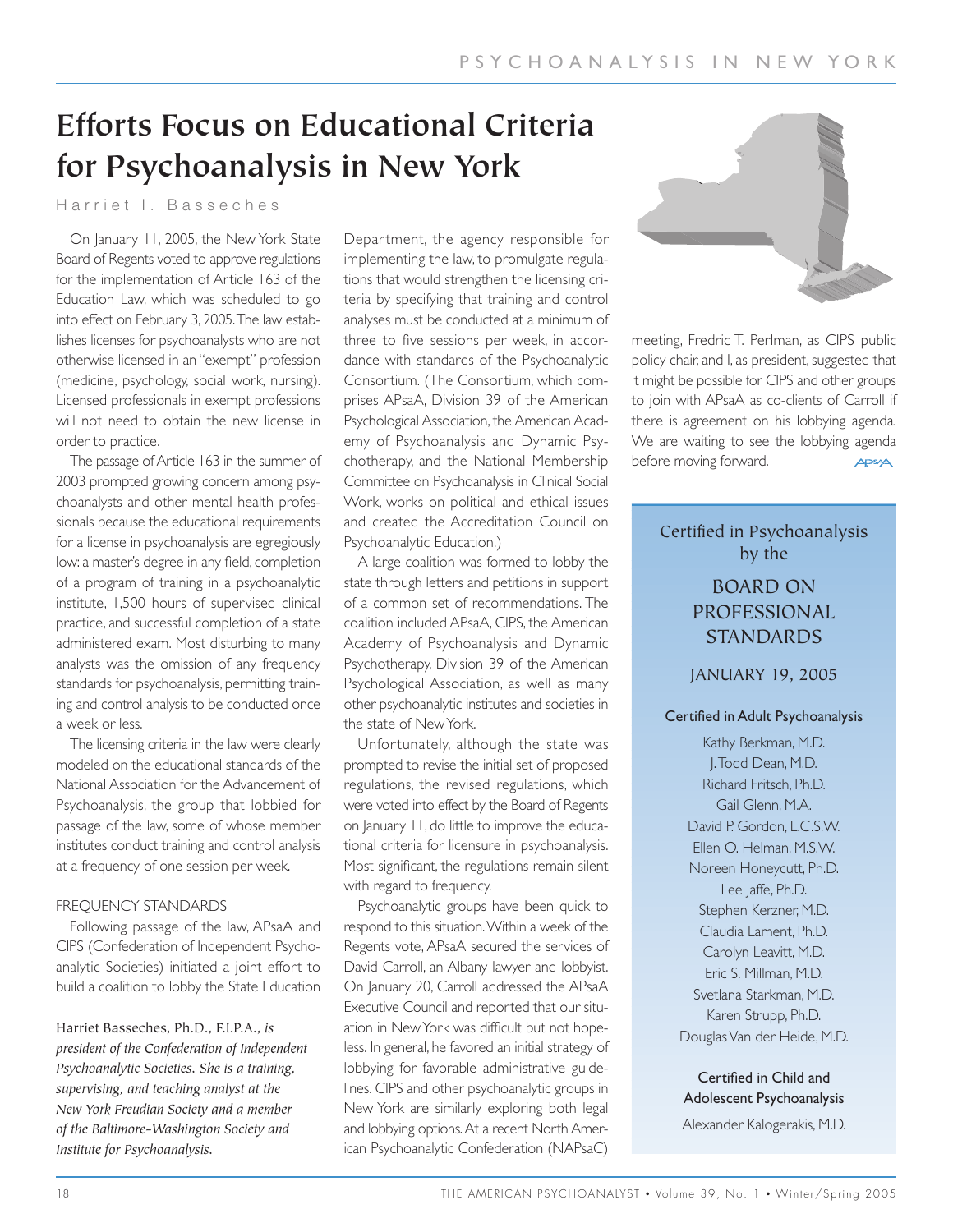# **New Jersey's Psychoanalysts State Certification Act May Redefine Training**

On July 6, 2000, Governor Christine Todd Whitman signed into law the Psychoanalysts State Certification Act, which created within New Jersey the entirely new entity of "state certified psychoanalyst" or SCP. Prior to this, psychoanalysts in New Jersey practiced under their professional licenses in the professions of medicine, psychology, social work, and advanced practice nursing. Psychoanalysis was subsumed (although not explicitly) within the scope of practice of these professions to provide "counseling and psychotherapy" to the general public.

Some New Jersey psychoanalysts had been trained in New York City either at established, primarily medical institutes that were affiliated with the American Psychoanalytic Association, two independent institutes affiliated with the International Psychoanalytic Association, or at largely (often long-standing) non-medical institutes. Others had received training in a few, almost entirely non-medical New Jersey institutes. By and large, the psychoanalytic community throughout New Jersey defined psychoanalytic training as requiring control and training analyses at a frequency of at least three times per week.

The Psychoanalysts State Certification Act, however, was something else. The psychoanalysts affiliated with the above mentioned institutes had not pressed for this act. Rather it was the result of effective lobbying efforts conducted by two organizations with an openly vested interest, the National Association for the Advancement of Psychoanalysis (NAAP) and the Society of Modern Psychoanalysts, which is "Spotnitzian." Both apparently desire to be considered "national psychoanalytic associations" within the meaning of the act. NAAP is conducting a nationwide campaign, which, if successful, would redefine training in psychoanalysis without the three times weekly frequency requirements.

NAAP has successfully lobbied for a Vermont psychoanalytic certification statute and most recently, a New York licensing statute. (They failed to enact such a law in Connecticut.) NAAP contains a variety of institutes—Jungian, Spotnitzian, and others—and makes a point of indicating that its national accreditation arm, the American Board for Accreditation in Psychoanalysis (ABAP) does not impose a three times weekly frequency training requirement on member institutes.

The Certification Act created an Advisory Committee with four psychoanalyst positions, appointed by the governor with the advice and consent of the senate.They were promptly filled by four Modern Psychoanalytic members, despite efforts by psychoanalysts from the New Jersey Psychoanalytic Society and New Jersey institutes other than Modern Psychoanalytic to be included.

### ACT REQUIREMENTS

The Act requires, as part of the psychoanalyst certification process:

- That the applicant be graduated from a psychoanalytic institute chartered by a state and approved by the director of the New Jersey Division of Consumer Affairs or accredited by a "national psychoanalytic association and approved by the director."
- An examination, created by the Advisory Committee, to "cover the theories relating to the applicant's psychoanalytic educational background."
- Every two years, when the applicant renews the certificate, a continuing education requirement must be met. The Act defines "psychoanalytic services"

as services "based on an understanding of the unconscious and how unconscious processes affect the human mind as a whole, including thoughts, actions, perceptions



and emotions." It was left to the rules to define appropriate psychoanalytic training.

On December 5, 2004, the proposed rules were promulgated with a twomonth period for public comment that ended on February 4, 2005. At that point, the director of the New Jersey Division of Consumer Affairs and the Advisory Committee may either modify the rules or approve them without any changes. *[Editor's note: No action had been taken when TAP went to press.]*The rules specify that the applicant for state certification has to hold a license, registration, or certificate in a mental health profession in New Jersey. These include a "licensed marriage and family therapist, a licensed professional counselor who holds a specialty permit as a mental health counselor, a licensed rehabilitation counselor, and a licensed clinical alcohol and drug counselor."

Most disturbingly, the proposed rules leave out training frequency requirements entirely. In fact, there is no way under the rules to ascertain what the institute training requirements of the "national psychoanalytic association" have to be at all.Thus NAAP or the Society of Modern Psychoanalysts legally is indistinguishable from the American Psychoanalytic Association the only requirement apparently being that they be "national" in scope and conduct onsite visits to psychoanalytic institutes. How to ascertain being "national" under the act is unspecified.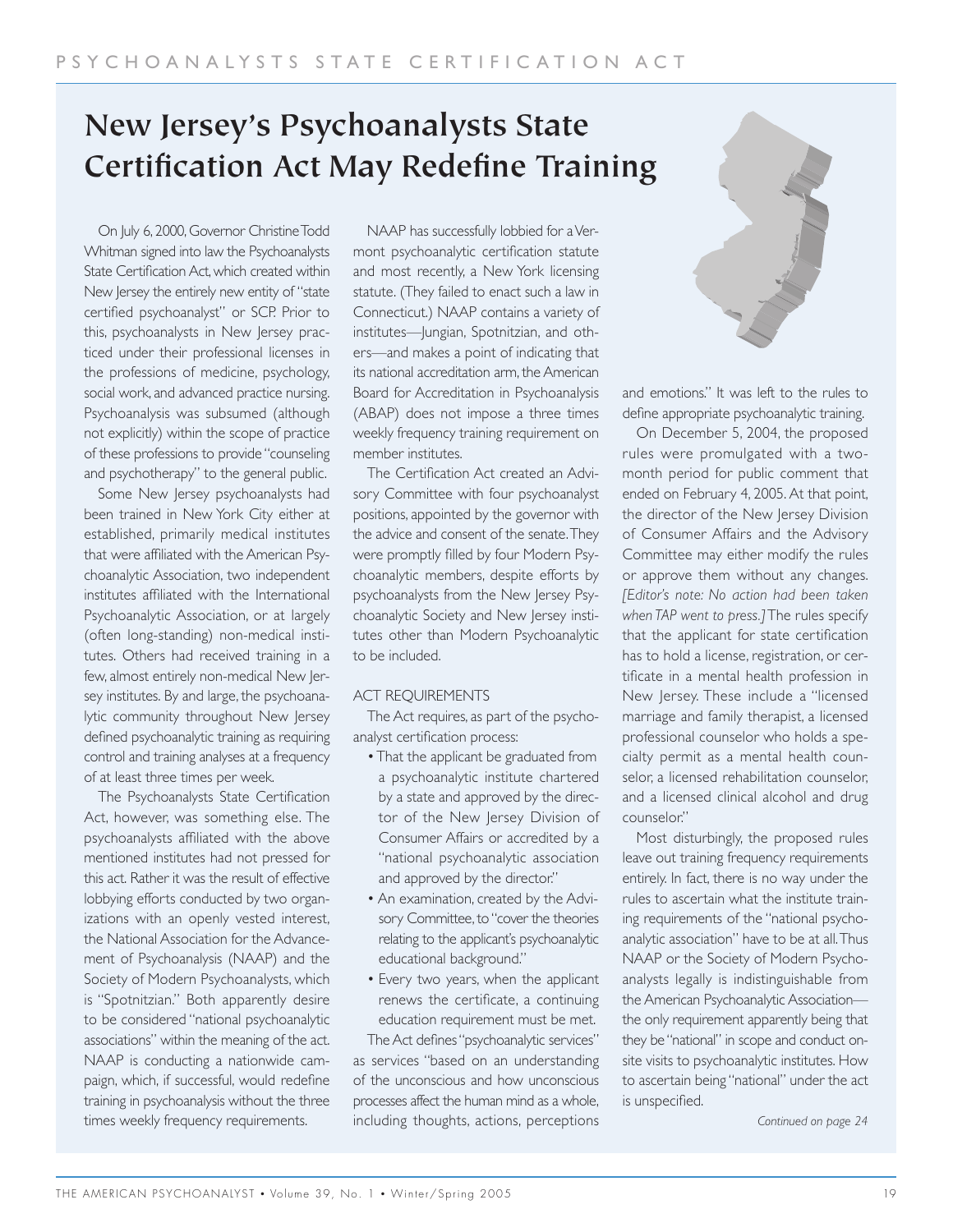# **Psychoanalytic Libraries: Preserving the Past, Promoting the Future**

# Nellie L. Thompson and Matthew von Unwerth

"Everything old is new again" is the sort of verbal chestnut that every psychoanalyst can identify with. And just as the ghosts/ revenants of the unconscious quicken and live again in the present, in recent years psychoanalytic libraries have been revitalized and the scope of their bibliographic and research services significantly expanded due

to extraordinary advances in information technology.

In the past 10 years, thanks in large measure to the effort and dedication of APsaA members, the tools available to access psychoanalytic literature have undergone several transformations. First, JourLit and BookRev were developed by Paul Mosher, Stanley Goodman, and Vann Spruiell. This monumental undertaking was quickly followed by the late Emmanuel Ghent's Jlist, which provided an easy to use, searchable

index of the English language analytic literature.These databases, coupled with the American Psychological Association's PsychLit and the National Library of Medicine's Medline, facilitated the first comprehensive surveys

Nellie L. Thompson, Ph.D., *a member of the New York Psychoanalytic Society and Institute, is an historian of the role of women in the psychoanalytic movement and curator of the Archives and Special Collections of the A. A. Brill Library.* Matthew von Unwerth *is director of the A. A. Brill Library of the New York Psychoanalytic Society and Institute, and a candidate at the institute for Psychoanalytic Training and Research. His first book,* Freud's Requiem: Memory, Mourning and the Imaginary History of a Summer Walk*, will be published by Riverhead/Penguin in July 2005.*

of psychoanalytic literature over the entire course of its history.

These tools were greatly enhanced by the arrival of the PEP Archive, a CD-ROM database jointly produced by APsaA and the British Psychoanalytical Society. As of this writing, it contains the entire contents of 11 journals and 23 classic psychoanalytic texts.

to the historic, complex, and often imprecise nature of psychoanalytic concepts and terminology. For example, a survey of the literature on countertransference must also take into account early references to the "analyst's transference"; similarly, Strachey's irregular use of instinct and drive in the translation of "Trieb" has bequeathed a legacy of confusion in the discussion of one of the core concepts of psychoanalysis.

Since the material on the PEP CD-ROM is always at least three years behind due to publisher restrictions, librarians play an essential role in keeping users informed of

> the latest publications in their areas of interest. They can also help analysts research developments in fields relevant to psychoanalysis, for example, in medicine, psychology, social work, the humanities, and social sciences, which are not included in the PEP CD-ROM.

> In light of the fact that many medical libraries and universities no longer subscribe to psychoanalytic journals, the importance of institute libraries as repositories of psychoanalytic literature cannot be

underestimated. Institute libraries play a vital role in the outreach efforts of the Association and its member institutes to mental health professionals, scholars, and the interested lay public. Psychoanalytic libraries offer these constituencies an entree to the sometimes confusing thicket of psychoanalytic theory and practice by providing ready access and guidance to psychoanalytic literature. Public educational programs, such as Friend of the Library evenings, provide opportunities to connect art, film, literature, and history with psychoanalysis. In this respect, libraries function as the front door of an institute by presenting a positive, engaged image of psychoanalysis to the public. It should be noted that many individuals have their first contact with psychoanalysis or an institute by visiting a library to read, do research, or attend a library evening.

*Continued on page 24*



This full text archive facilitates truly comprehensive scholarship on the evolution of psychoanalytic theory, technique, and the controversies that have often accompanied the development of psychoanalysis. Elusive quotations can be located, terminological confusions clarified, and forgotten, unjustly neglected writers can take their rightful place in the ever deepening complexity of the history of psychoanalytic thought.

### LIBRARIANS KEY

But these tools are only as powerful and useful as those who use them. The APsaA Committee on Institute/Society Libraries offers training and consultation to ensure that librarians, who have the skills to synthesize the complex technical and conceptual languages that drive these new resources, can maximize their potential for patrons of psychoanalytic libraries.The librarian is an indispensable guide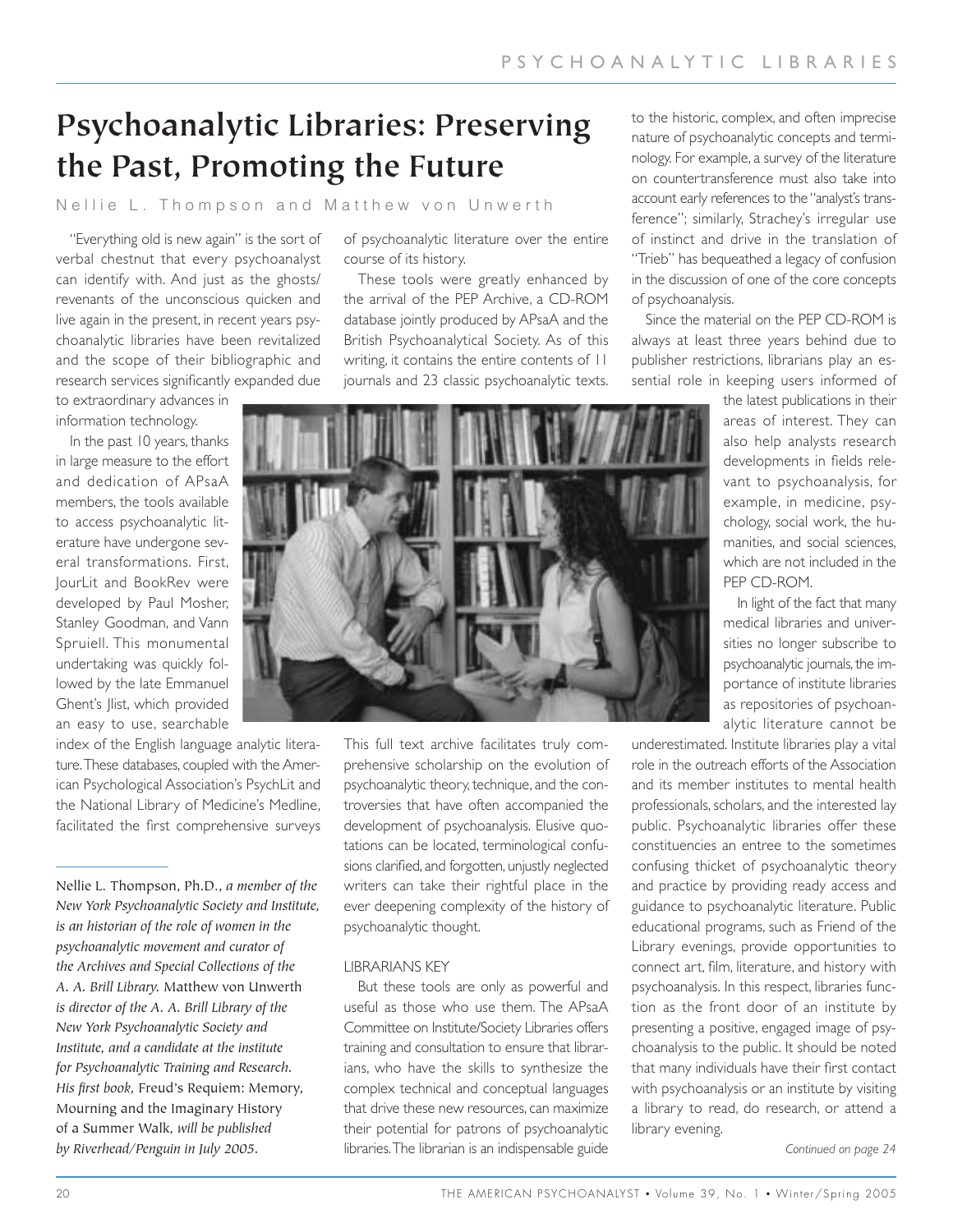# **Reorganization Task Force Grapples with Central APsaA Functions**

Robert M. Galatzer-Levy

The Task Force on Reorganization focused on the three central issues of mission, membership, and educational functions, at its January meeting.

We met with APsaA members for an hourand-half long, very informative exchange. A half-hour meeting with members of the Executive Committee focused on administrative issues and provided input about the strenuous nature of the presidency and possible ways of lessening its burden.

A clear statement of purpose is needed to create a rational governance for APsaA. Mission statements may go beyond that goal, capturing a shared vision, inspiring members, and providing an effective touchstone for the organization's actions. We did not decide on final wording for a statement of purpose, but agreed that APsaA's primary purposes include promoting the practice of psychoanalysis, supporting research and scholarship in psychoanalysis, promoting psychoanalytic education, relieving psychological suffering, and spreading knowledge of psychoanalysis and its ideas. A statement of purpose will be voted on at our next meeting.

The task force reached a consensus that APsaA should be a professional membership organization made up of analysts and analysts-in-training. There will be one class of members. Every member has a vote and any member is eligible to serve in any organizational position. We considered and decided against an alternative model in which APsaA would be an "interest organization," open to anyone invested in the field, including those who are not analysts or analysts-in-training.

Robert M. Galatzer-Levy, M.D., *is training and supervising analyst, child and adolescent supervising analyst at the Chicago Institute for Psychoanalysis, lecturer in psychiatry at the University of Chicago, and is in private practice.*

Membership will be open to a wide group of analysts and trainees, certainly including all those now eligible for membership.The exact mechanism for deciding who will qualify for membership was left for further discussion but several detailed models were proposed.The Board of Directors will be ultimately responsible for the implementation of the membership rules, as it is for all other aspects of the Association.

#### THORNY ISSUES

The task force must address the complex intertwining of education, credentialing, and membership that has troubled APsaA governance for over half a century. Educational achievements, such as graduation from APsaA approved institutes, or certification by BOPS were, at various times, used as membership criteria.The Association has moved toward wider membership criteria in ways that make the credentialing functions (accreditation of institutes and certification of analysts) of BOPS less influential in membership. Increasingly members come from backgrounds independent of BOPS standards.This poses a governance problem because some of us believe that control of BOPS by a membership that does not itself meet its standards risks their erosion. If standards play a smaller role in APsaA, the value of being credentialed, for example, the value of training at an APsaA accredited institute, may be diminished.

Finally, some see credentialing and other educational functions as easily separable; others believe they should be closely linked. In addition, both New York State law and wide sentiment in the Association press in the direction of ultimate control of BOPS resting with the membership through the Board of Directors, if BOPS remains in APsaA.Task forces and committees have struggled with these issues for decades without resolution so they constitute one of our major challenges. *He is chair of the Reorganization Task Force. Continued on page 32*

### EDUCATION CENTRAL

The task force recognizes that psychoanalytic education is a very high priority for many members; for some, it is APsaA's heart. We explored two major proposals about the relationship of educational functions to APsaA. In one, BOPS would become an essentially independent entity, probably a voluntary association of institutes

(not individuals), carrying out functions similar to those it now performs. During a transitional period the new organization would receive substantial financial support from APsaA. This proposal insures the independence of credentialing from political pressures, keeps educational functions together, and removes impediments to membership that might result if BOPS remains an internal part of APsaA.

In the alternative proposal APsaA would include divisions, including a division of education. The division would report to the Board of Directors. The Education Division would carry out current BOPS's functions, except certification, which would be externalized.The accreditation of institutes would remain a function of the division—for many years accreditation has consisted almost entirely of consultation to institutes rather than administrative control, an arrangement which would be formalized in this proposal. This proposal retains what many regard as a vital function within APsaA, avoids duplication of effort, and makes education activities responsible to the members. The task force engaged in a vigorous discussion of the proposals and plans to select one for further development at its next meeting.

The task force has received much valuable input from many sources in the form of e-mails, personal communication, and meetings. All such input is shared with the entire task force. We will seek further input by these means and by arranging meetings with interested groups at the June APsaA meeting. In the meantime, we invite all members to contact us.

We are charged to provide the Association with a plan and draft bylaws by January 2006.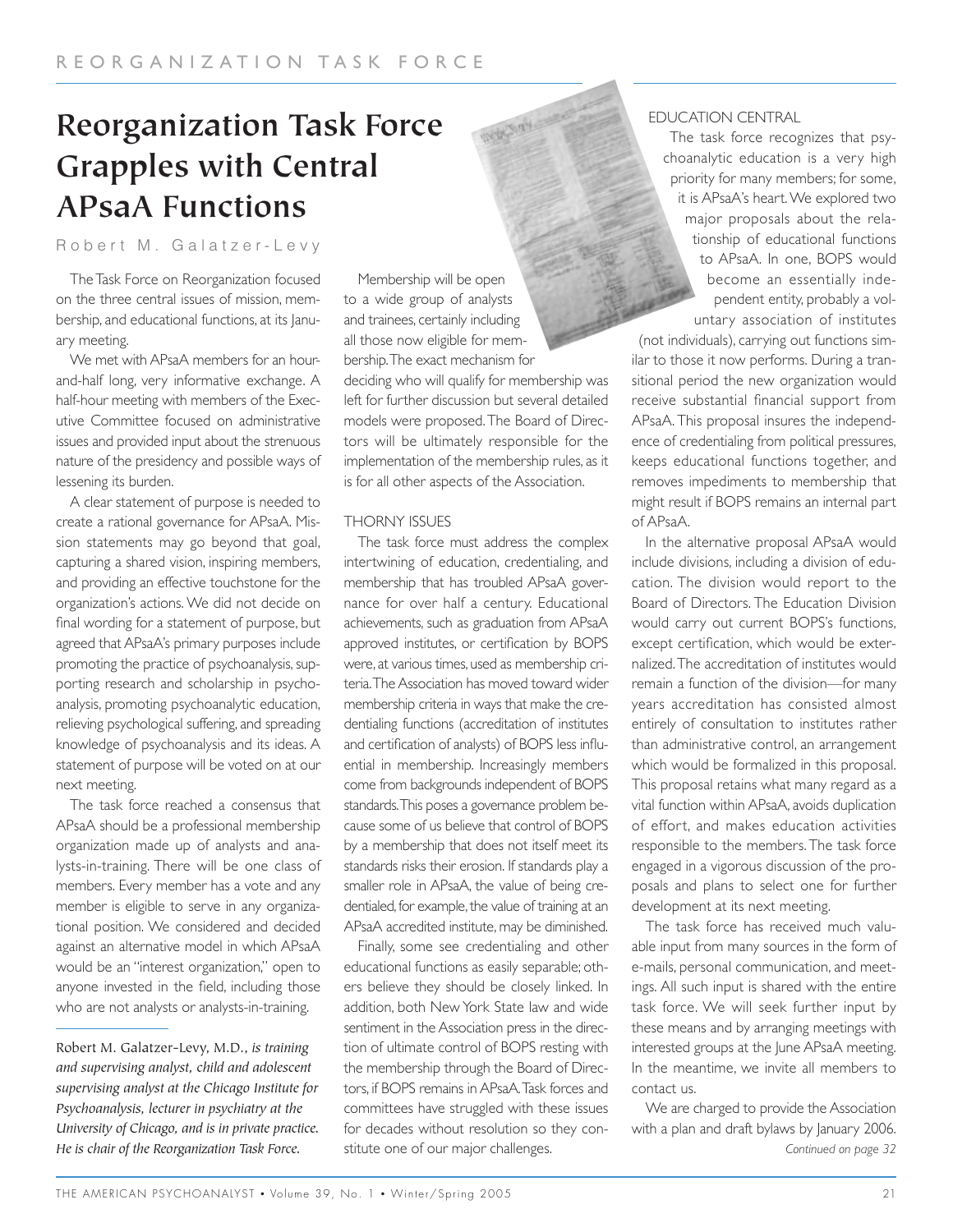# **New Encyclopedia of Terms and Concepts to Clarify Today's Psychoanalytic Discourse**

Elizabeth Auchincloss and Eslee Samberg

The task of defining psychoanalytic terms and concepts grows ever more challenging as the field explores new terrain while revisiting familiar landscapes. Increased theoretical pluralism, advances in psychoanalytic research, and the explosion of new knowledge from allied disciplines have all expanded what is now part of psychoanalytic discourse.We hope to encompass this "widening scope" in our new role as co-editors in chief of a project to revise and expand Burness Moore and Bernard Fine's *The Glossary of Psychoanalytic Terms and Concepts* into a new *Concise Encyclopedia of Psychoanalytic Terms and Concepts*. We were chosen for this task by a search committee appointed by the Executive Committee of the American Psychoanalytic Association.

Our goal is to provide an accessible yet sophisticated reference book for use by those both within and outside the field of psychoanalysis.We hope it will serve to promote communication among psychoanalysts who use different terms and concepts, as well among those who use the same terms and concepts in competing ways. As committed educators, we envision our volume as a valuable resource for students at all levels of training, including candidates, psychiatry residents, psychology graduate students, and social work and medical students. Further, it will be a resource to undergraduate and graduate students of psychology, philosophy, neuroscience, and all academic disciplines outside of the mental health professions who may want to learn more about psychoanalysis but who may not have easy access to the private language of our field.

Elizabeth Auchincloss, M.D., *is vice-chair of Graduate Medical Education in the Department of Psychiatry at Cornell University and the associate director of the Columbia Center for Psychoanalytic Training and Research.* Eslee Samberg, M.D., *is the former president of the New York Psychoanalytic Institute, where she is currently chair of the Curriculum Committee.*



Elizabeth Auchincloss and Eslee Samberg

*The Concise Encyclopedia* will contain an expanded and updated glossary of concepts and terms reflecting current theory, technique, and research. It will also include entries describing the work of psychoanalysts who have made significant contributions to the field. Finally, it will include an expanded bibliography of original and seminal papers that have created and/or elucidated important terms and concepts. Continuing the methodology used by Moore and Fine, each term/concept will be reviewed in terms of its origins and the developmental history of its usage, an approach particularly suited to the evolution of psychoanalytic ideas. Points of convergence and divergence in the current usage of psychoanalytic terms/concepts will be discussed. Existing efforts to operationalize terms and concepts for the purpose of research will also be noted. Areas of overlap between psychoanalytic terms and concepts and those of neighboring disciplines will be explored.

#### INTEGRATING DIVERSITY

We see this kind of "contextualization" as the bridge between the glossary format and a "mini-encyclopedia" that leads the reader from the study of language into the full richness of psychoanalytic thought. Most intriguing is the problem of how to capture the rich diversity of contemporary psychoanalytic discourse while maintaining an integrated point of view.

Along with growing diversity within the field of psychoanalysis, there are developments outside the field that make the goal of publishing a new *Concise Encyclopedia* especially timely. One of these is the mandate coming from the Residency Review Committee for Psychiatry of the Accreditation Council of Graduate Medical Education (ACGME) requiring that all residency programs in adult psychiatry train residents for "competency" in psychodynamic psychiatry. APsaA's Committee on University, Medical School and Residency Education has already been at work with members of the American Association of Directors of Psychiatry Residency Training (AADPRT) exploring ways that the APsaA can help psychiatric educators get the help they need to meet this mandate. As the new co-editors, we foresee the *Concise Encyclopedia* as helping to meet the needs of these educators for basic and easy-to-use educational material on the psychoanalytic model of the mind.

#### REDISCOVERY OF MIND

At the same time, in the larger intellectual world, rapid growth of the new field of cognitive neuroscience, born out of half a century of work in the fields of artificial intelligence, linguistics, experimental psychology, philosophy, and neuroscience, has culminated in a "rediscovery of mind." Not only is the mind itself back in fashion, but many of the attributes of this rediscovered mind are those which have long been of central interest to psychoanalysis, including the unconscious, the fundamental importance of "embodiment" and the interpersonal matrix in shaping mental life, and the basic narrative structure of consciousness. The time is ripe for a rapprochement between psychoanalysis and the rest of mind science. We hope that the new *Concise Encyclopedia* will contribute towards making meaningful dialogue and collaboration possible.

The first phase of the encyclopedia project is now underway as we start assembling an impressive editorial board of analysts, researchers, academics, and educators who represent theoretical, geographical, and professional diversity. The board will be active partners in the project, contributing expertise and judgment.The volume, scheduled for release in 2009, will be published under the joint auspices of the American Psychoanalytic Association and the Yale University Press. **APSA** 

22 THE AMERICAN PSYCHOANALYST • Volume 39, No. 1 • Winter/Spring 2005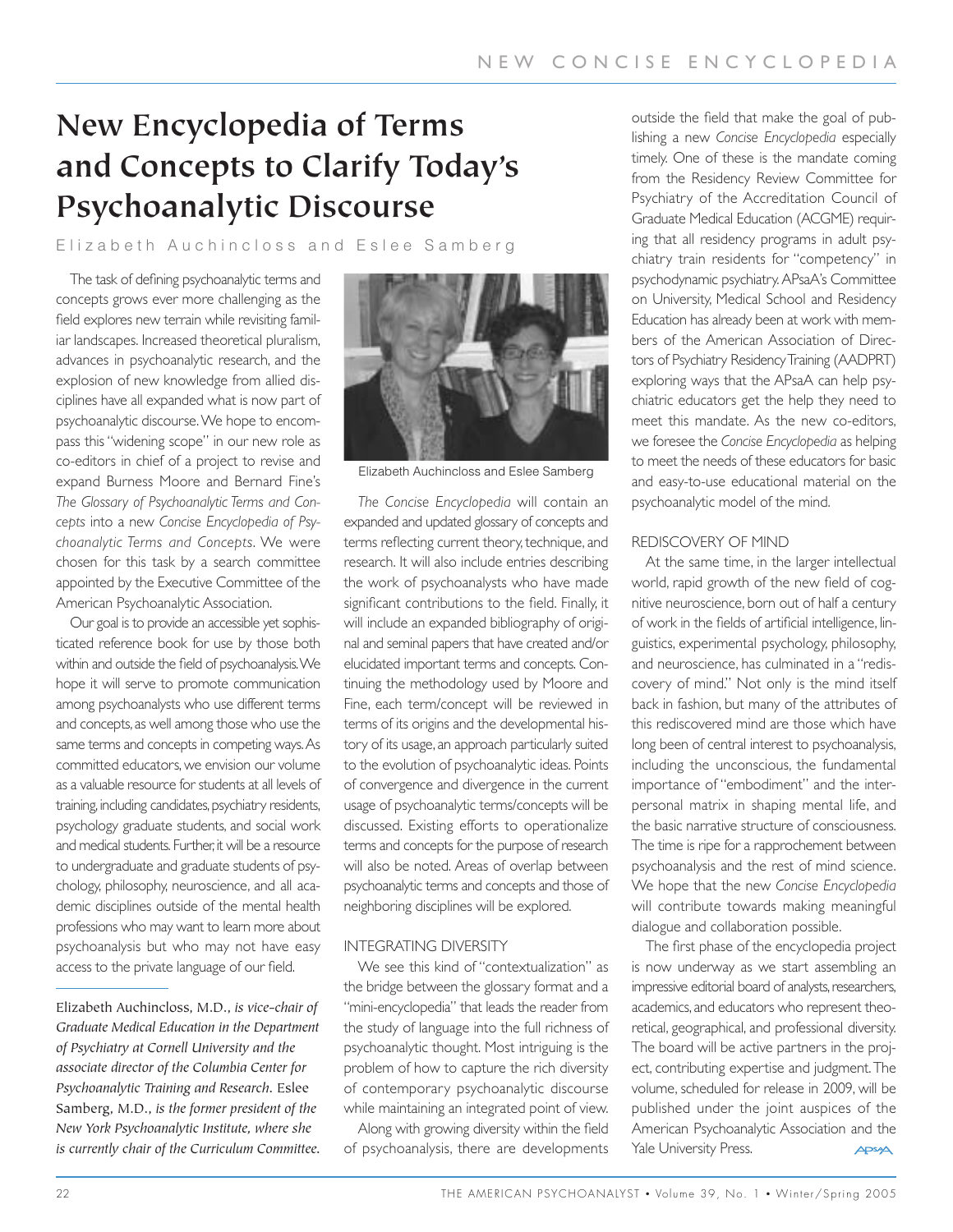# **The Ethics of Psychobiography**

Marie Rudden

*Bush on the Couch: Inside the Mind of the President* by Justin Frank, a member of the American Psychoanalytic Association (APA), was released prior to the recent presidential election, prompting a spirited exchange of opinion among psychoanalysts about the ethics of psychobiography.

A sharp division was revealed. On the one hand, Frank contends: "If a physician sees a man with jaundice walking in public, he is correct to immediately suggest that the man get liver function tests.When a psychoanalyst sees the kinds of disturbing behaviors that characterize our president, he is obliged to also inquire about their origins." Other analysts strongly question this position as a misuse of our expertise for political purposes that is damaging to our field.

Paul Mosher opened a recent discussion on the Open Line with a quotation from the American Psychiatric Association ethics code: "On occasion psychiatrists are asked for an opinion about an individual who is in the light of public attention, or who has disclosed information about himself/herself through public media. It is unethical for psychiatrists to offer a professional opinion unless he/she has conducted an examination and has been granted proper authorization for such a statement." (Section 7.3).

Mosher offered a sample quotation from Frank's book: "The combination of paranoia and protective delusion leads inexorably to the crux of the formulation: the summary analysis of Bush's psychic state. A careful consideration of the evidence suggests that behind Bush's affable exterior operates a powerful but obscure delusional system that drives his behavior…megalomania."

Given such statements, Mosher asked, "Does anyone else share my concern about this book?"

# ANALYSAND IN ABSENTIA

Several members responded affirmatively, noting the use of other diagnostic categories in the book to explain aspects of the president's behavior, such as ADHD, learning disabilities, or sadistic personality traits. Leon Kupferstein suggested that the use of such categories rendered the book "vulnerable to criticism as a misapplication of clinical constructs to an absent patient." He also expressed concerns about Frank's methodology, contending that Frank "spends little time weighing alternate explanations to the ones he's convinced of." Some members additionally objected that it would be hard to see an analyst as conducting an objective inquiry about a contemporary politician currently running for office.

Other analysts expressed some discomfort, however, with restricting psychoanalytic investigations into the public domain. Kerry Sulkowicz cautioned: "I've never felt entirely comfortable with the accepted wisdom…of avoiding commenting on standing political figures and political events.Trying to make a diagnosis is one thing, but lending our perspective to a national discourse on current events is another."

Mike Kowitt and Allen Dyer argued that it is a psychobiographer's methodology that ultimately determines the validity of his efforts. Kowitt described an acceptable methodology based on pattern recognition, hypothesis formation, and the search for a sense of reliability and predictive validity based on applying hypotheses to the biographical data. Dyer commented,"What particularly distinguished Erik Erikson's work on Luther and Gandhi is that he carefully delineates the method (psychoanalysis) and the data, so the reader can draw his or her own conclusions, much the way the analysand should be able to be convinced by the evidence rather than by the

authority of the analyst. Those are the standards by which Justin Frank's work should be judged, the integrity of the science."

In a communication with me about this article, Dyer observed a tension between norms of professional and social-political conduct. "The ethics of a profession are intended to serve the public, but there is always a certain amount of professional selfinterest in our strictures….Who would trust us if we didn't maintain standards and attempt to protect the public? But also those strictures can breed conformity.…Does not someone with the insight and skills of a Justin Frank...have an affirmative moral obligation to raise questions about the character of a world leader or about the implications of policies which so affect the lives of so many at home and abroad….?"

# SCIENCE OR PROPAGANDA?

Vamik Volkan has written three psychobiographies, including one on Richard Nixon, published after the president's death, and has published widely on the methodology for psychobiography. Volkan noted in a correspondence about this article: "Public figures and their actions are natural subjects for inquiry. Psychoanalysts as social scientists may have a right to speak about a leader's internal motivations. But their approach is crucial." Volkan would consider the author's motivations in evaluating the ethics and validity of such a work. "Is the author writing for propaganda reasons? Out of countertransference expressions? The author of such a work needs to show a serious and scientific methodology, and needs to have enough data on which to base his conclusions."

Justin Frank was interviewed about his thoughts on the ethics of his project, and described his significant concerns about the president, concerns that he has never held about any other president to date. He worries about the profession being "more interested in self-preservation than in the future of our country," and felt an obligation to help the public observe and understand something "that is really quite different and worrisome" about this leader. Frank stressed *Continued on page 29*

Marie Rudden, M.D., *is on the faculty of New York Psychoanalytic Institute and a training and supervising analyst at the Berkshire Psychoanalytic Institute, a new training facility of APsaA.*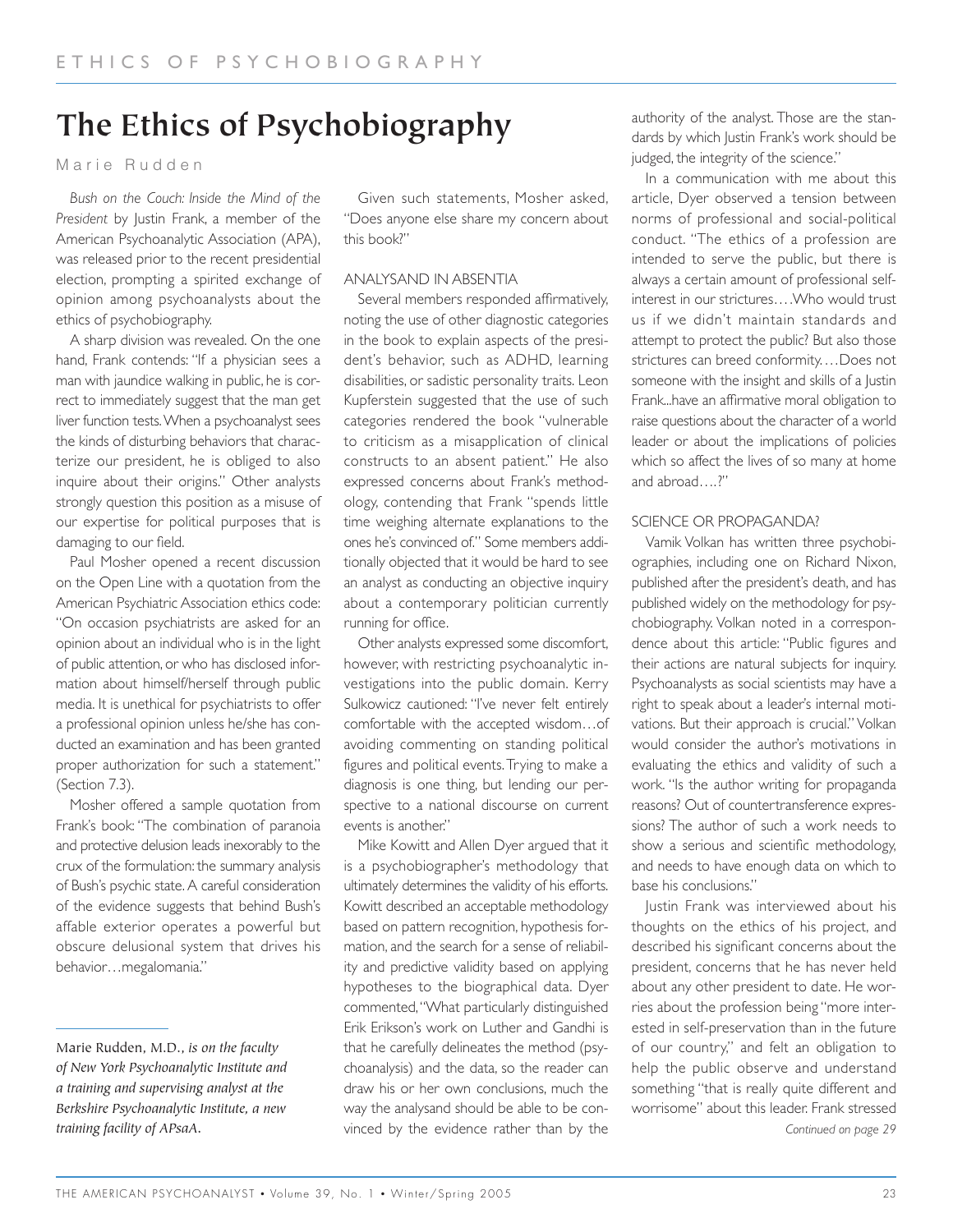# State Certification Act

*Continued from page 19*

However, for those institutes that are not affiliated with any national association, the training guidelines are 300 hours of personal psychoanalysis: 150 hours of control psychoanalysis, 50 hours of individual supervision with one supervisor on one case, plus 100 hours of supervision with at least one other supervisor,"not necessarily with one case. At least 50 hours of those 100 hours shall be individual supervision." This last phrase permits 50 hours of group supervision.

The rules provide no "grandparenting." And as might be expected, the first two associations permitted to conduct continuing education are NAAP and the Society of Modern Psychoanalysts.

As in New York, where the State Education Department recently approved rules pursuant to a statute for psychoanalytic licensing (as opposed to certification), the analytic community and leaders of the local psychoanalytic institutes generally have been appalled.They have organized protest letters and an on-line petition to oppose the rules as drafted.

Unfortunately, it may well be a case of closing the barn door after the horses have escaped.The fact is that the psychoanalytic community in New Jersey, uninterested in state certification, made no organized legislative effort, until the proposed rules were promulgated and their import was fully upon us.

The long-term effect of state certification of this kind is unclear. In theory, certification should not affect our ability to practice psychoanalysis under our professional licenses. For those of us disinclined to apply for state certification, it appears that we can call ourselves "psychoanalysts," as long as we do not indicate "state certified psychoanalyst"; and initial indications are that this will not affect our malpractice insurance.

But one thing *is* clear:At the very least, if these rules are approved, the public will be

cruelly misled by the State of New Jersey to believe it is getting effective psychoanalytic treatment when it may not be, and in some cases actual harm to New Jersey patients may take place. In addition, the general public may naturally assume that a "state certified psychoanalyst" is superior to one who does not have certification.

Thus, New Jersey stands as a case lesson on the dangers of passivity to psychoanalysts in other states, such as Pennsylvania, where lobbying efforts by NAAP are focused. It also raises the issue of whether a proactive nationwide effort should be made by the Psychoanalytic Consortium and the Accreditation Council for Psychoanalytic Education (ACPE) on a stateby-state basis to establish licensing and certification rules that *do* reflect good psychoanalytic training.

> Richard Reichbart, Ph.D. Henry Kaminer, M.D. Mort Fridman, M.D. New Jersey Psychoanalytic Society

# Psychoanalytic Libraries

*Continued from page 20*

### OUTSTANDING LIBRARIES

Libraries whose collections are current with the literature, attractively displayed, and accessible for browsing and study convey the important message that psychoanalysis remains a stimulating and exciting field of endeavor. Two libraries that exemplify the positive role libraries can play in the psychoanalytic community are found in Boston and New York.The Boston Psychoanalytic Society and Institute's Hanns Sachs Library is located on the third floor of a stately turn-of-thecentury mansion in Boston's Back Bay. The main reading room is sunny and bright with open stacks, and comfortable, inviting areas for reading and study.The library also has a special archive room devoted to historic materials and a notable collection of psychoanalytic photographs.The original Martin Peck Library, an elaborate walnut paneled room on the institute's first floor, contains the Edward and Grete Bibring Collection of rare psychoanalytic books, and is now used for institute committee meetings.

The A. A. Brill Library is housed on the two lower floors of The New York Psychoanalytic Society and Institute. The walls of the first floor reading room are lined with Engelman's pictures documenting Bergasse 19, busts of psychoanalytic pioneers, and photographs of distinguished members of the society, including Edith Jacobson, Ernst and Marianne Kris, Berta Bornstein, and Bertram Lewin. The original card catalog, which is still used by patrons, documents the growth of the collection from the personal library of A. A. Brill. It is now complemented by a computer catalog, the PEP archive, and ready access to a broad array of online resources. On the lower level of the library are shelved the 30,000 books and journals that make the Brill one of the largest psychoanalytic libraries in the world. Finally, the library's Archives and Special Collections contain not only the official papers of the society and institute dating from its founding in 1911, but also a large rare book collection, and a rich trove of materials and photographs documenting the history of psychoanalysis in Europe and the United States.

A third important psychoanalytic library, that of the Menninger Foundation, was transferred to its new home in Houston this past June. The library's 18,000 books, extensive collection of journals, and fine rare book collection are now housed at the Houston Academy of Medicine-Texas Medical Center Library.

Psychoanalytic libraries are repositories for unpublished archival materials, including the papers of prominent psychoanalysts, photographs, audio and video tapes, memorabilia, as well as the books and journals that comprise the history and development of psychoanalysis from its beginnings to the present day. Members of the Committee on Institute/ Society Libraries are committed to helping patrons utilize the diverse and rich collections contained in psychoanalytic libraries throughout the country. Contact information for all psychoanalytic libraries may be found by visiting the APsaA Web site and clicking on the library link. **APSAA**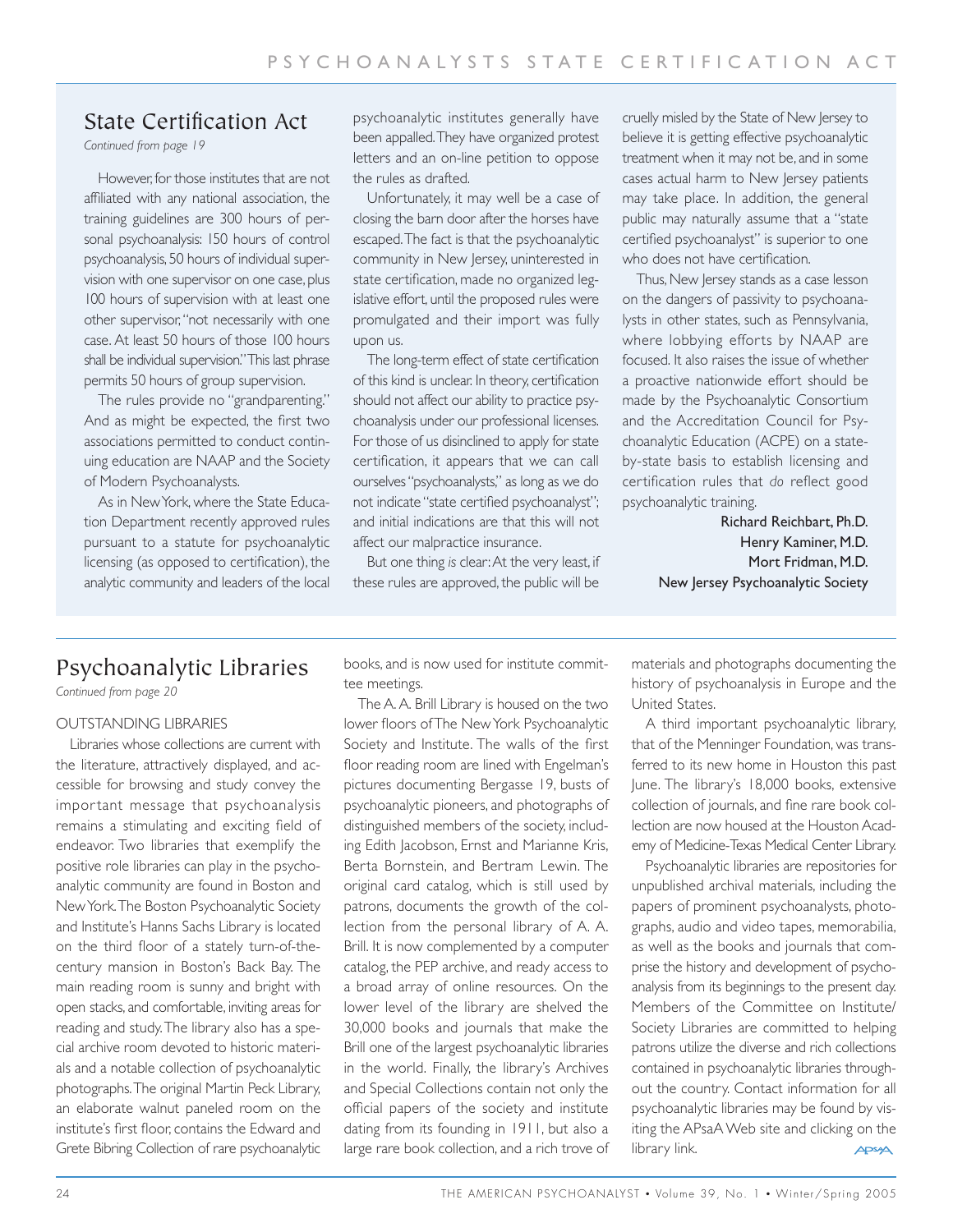# **The Schoolyard Bully Meets the Peaceful Schools Project**

# Stuart W. Twemlow

Billy, a somewhat overweight round-faced 11-year-old entered the classroom on Monday morning, rushed to his desk, sat down with a loud commotion, and yelled out,"I hate Mondays. School is such a waste of time."

Trying to ignore Billy's initial comments and behavior, Ms. Jones thought to herself,"Here we go again," confirming her frustrations with

Billy and his mother, who she feels is constantly encouraging the boy's behavior. Whenever Billy is told that his mother will be called, he becomes rude and indignant, saying he couldn't care less because his mother thinks the school is "stupid" anyway. Ms. Jones had been treated with such disrespect when she previously attempted to contact Billy's mother that she refuses to speak to the mother anymore. All communication must go through the principal, who is at his wits' end facing a threat of a lawsuit from the mother.

Billy, Ms. Jones notes, had a history of difficulty with his peers in elementary school. He did not play collaboratively and had trouble sharing playground equipment at recess. He seems always to have wanted to control and dominate the mode of play. In informal basketball, he would pout if he was not elected captain of the team and would constantly appeal to others, especially male teachers, to take his side.

Billy is limited greatly by his impoverished ability to mentalize, particularly when he feels upset and anxious. He seems unable to be accurately attuned to his peers and in his desire to affiliate with them, misjudges their

Stuart Twemlow, M.D., *is professor of psychiatry at the Menninger Department of Psychiatry, Baylor College of Medicine, faculty member at Houston Galveston Psychoanalytic Institute, editor in chief of the* International Journal of Applied Psychoanalytic Studies*, and president of the International Association for Applied Psychoanalytic Studies.*

needs, thus, appearing socially clumsy. As a result, he becomes the object of ridicule.This rejection from the peer group itself may enrage him and aggravate his tendency to bully. He has, thus, trained the system to be itself nonmentalizing and to respond only to threats. Everybody is deskilled, teachers, school administration, and his peers.The understanding that



this is a system-wide problem with unconscious determinants is what stamps such an approach as the Peaceful Schools Project as uniquely psychoanalytic.

The power dynamics between the victimizer, victim, and bystanding audience who, like the principal, are sucked into the role of impotent helpers, are all largely unconscious.The Peaceful Schools approach acts to bring the at-risk child like Billy and the school system as a whole to a higher level of conscious reflective awareness, in the best tradition of psychoanalysis, with social skills to remedy the situation. The Peaceful Schools system then functions in an altruistic, less self-centered and more effective way and Billy, thus, becomes a more comfortable part of the accepting social group.

### THE PEACEFUL SCHOOLS RESEARCH PROJECT

The project was spawned by two psychoanalysts, Peter Fonagy and me; a team that included psychologist, Eric Vernberg, plus many of his students at the Kansas University

Department of Child Psychology; numerous school teachers and school counselors, including Martin Gies and Debora Hess of the United School District 501, Topeka, Kansas; and professionals like Frank Sacco and Renshi Stephen W.Twemlow, a martial arts expert.

The bully and victim are not the targets of the intervention. Instead, bullying is seen as a large group process involving the interaction of the ever-changing social roles of bully, victim, and bystander.The bystander role is shared by all students, parents, teaching and support staff, administrators, and volunteers at the school. From this perspective, everyone in the

> school system is part of the problem and the solution. Each is challenged to become a helpful bystander who changes bullying and passive bystanding in others.

> The program has several elements:The Gentle Warrior Physical Education program, which teaches children self-awareness, to be helpful to others, and to be assertive, uses role playing, defensive martial arts, and cognitive strategies for relaxation and self-regulation. Classroom discipline and management

strategies no longer target problem children. Instead, teachers using bully-victim-bystander interactions employ insight rather than punishment to illustrate how everyone, not just the problem child, participates in the behavioral problem. Regular reflection time at the end of each school day further encourages mentalizing in children and staff. Positive Climate Campaigns help change the language and social customs of the school to those that emphasize being helpful.

After a three-year pilot study (1993-1996) involving three schools, the program was extended to five schools in the district from 1996-2000, where academic performance was investigated using a matched sample of 1,106 students. Program participation for two consecutive years was associated with a highly significant 8-10 percentile points overall improvement in achievement test scores. In a later evolution of this project, nine schools and 3,600 students participated in a randomized controlled trial of the intervention.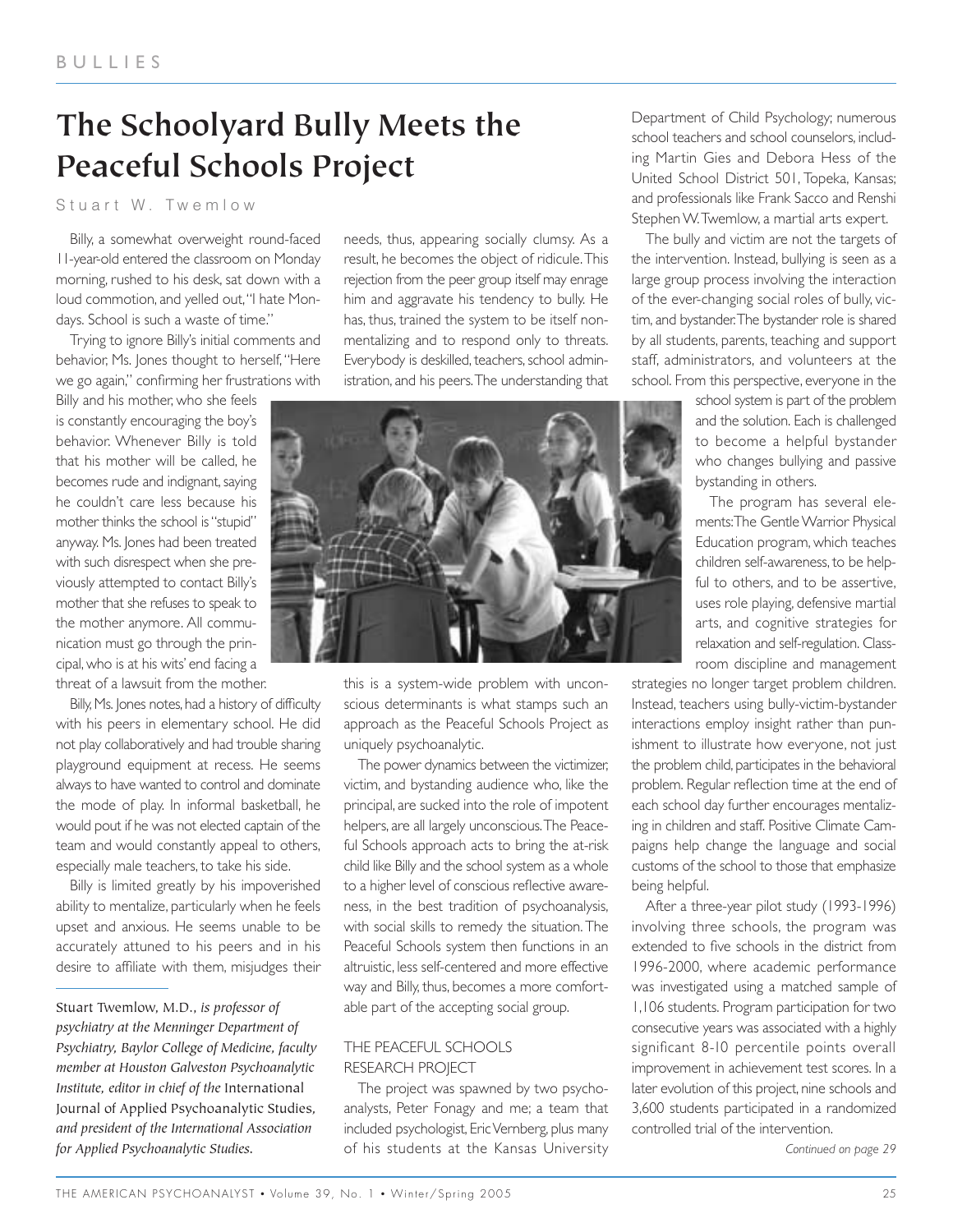# **Editor Reshaping JAPA to Connect Analysts with the Wide Intellectual World**

# Jane Currin Walvoord

As vice-chair and chief of clinical services for the Department of Psychiatry at Emory University, Steven Levy, JAPA editor since January 2004, enjoys brushing shoulders with academics in adjacent disciplines. Committed to academic scholarship, Levy finds much to learn from academic colleagues who share with him an interest in psychoanalysis—an outlook he hopes will be reflected in JAPA.

In a telephone conversation, he talked with me about JAPA, his vision for its future as a scholarly journal, and the challenges and privileges of being an editor.

Levy, who is a training and supervising analyst and former director of The Emory University Psychoanalytic Institute, says our tradition of free-standing psychoanalytic institutes, which was originally intended to protect psychoanalytic theory and education, has fostered isolation of psychoanalysts from the world of academia.While it may have been desirable during the early days, this isolation is now contributing to a loss of stimulation and learning for analysts as well as for academic colleagues. (He has brought psychoanalytic education to a broader audience by teaching a freshman seminar at Emory College on Freud and the Mind/Body Dilemma.)

One of Levy's goals as editor of JAPA is to foster and encourage dialogue and commentary among psychoanalysts from different schools of psychoanalytic thought and with colleagues in related disciplines, including the humanities and the social and natural sciences. In order to accomplish this goal, Levy has established recurring sections within JAPA that will provide continuity to enhance interdisciplinary dialogue.

### BRIDGES TO ACADEMIA

A new section will be the Academic Forum, with Bonnie Litowitz as editor. At most major

Jane Currin Walvoord, M.S.S.W., *who is a member of the TAP editorial board, is a graduate of Columbia University School of Social Work and The Dallas Psychoanalytic Institute. She is also past president of the Affiliate Council.*

universities, there is a thriving scholarly psychoanalytic community in which clinical psychoanalysts have not regularly taken part. Practicing psychoanalysts have been leery of the way academics understand psychoanalysis because most academicians lack clinical experience. Academics, for their part, often have anachronistic and limited views of clinical psychoanalysis, largely resulting from the failure of the two groups to communicate with each other.The focus in this section will be on mainstream issues that are of crucial interest to both groups, such as love, jealousy, forgiveness, and shame. Levy believes that psychoanalysts need friends these days and hopefully this section will begin to foster a much needed friendly relationship with other interested professionals.

With the same goal in mind for empirical researchers, there is now a section devoted to psychoanalytic research, headed by Stuart Hauser. A first for psychoanalytic journals, the publication of the poster abstracts from APsaA meetings is geared to encouraging the development of collaborations between analysts and empirical researchers in the social and natural sciences.

The section on psychoanalytic education, chaired by Robert Glick, is aimed at stimulating a national scholarly debate that is not limited to education committees at the local institute level. Recently, there have been relatively few articles submitted to JAPA on questions crucial to psychoanalytic education. In this forum, Levy believes contributors will be less constrained by local and national politics and encouraged to present scholarly, empirical arguments. Levy hopes that an ongoing exchange among educators, not excluding academic scholars, will energize the field and lead to new and creative ideas, and determination to solve the serious problems threatening psychoanalytic education today.

The JAPA Review of Books, headed by Rosemary Balsam and Paul Schwaber, will include book essays that review historically important books,book topics,and aspects of psychoanalytic

writing, in addition to reviews of single books. It will continue as a journal within a journal.

# PLURALISTIC FORUM

The section on Child Development and Child Analysis, with Phyllis Tyson as editor, will appear every third issue. Child development researchers have not published regularly in the psychoanalytic literature. Levy believes this to be a loss for clinical analysts. Child development research is, according to Levy, a significant aspect of the evolving body of psychoanalytic knowledge. Analysts who see adults need to read about current developmental research to help them understand its relevance to adult analysis.

Robert White, the journal's new Internet editor will continue to host a discussion on the Internet about JAPA articles that are of significant interest to the readership.Those readers who are comfortable with the Internet format have an opportunity to discuss these papers with colleagues around the world and with the author at http://apsa.org/japa/JAPANetcast.htm.

JAPA is a successful journal with long traditions as a repository for psychoanalytic expertise and as a vehicle for disseminating newly developed empirically derived ideas. Levy would like to broaden its format in order to energize the field, connect analysts with the rest of the intellectual world, and encourage a continued modernization of training practices. Which of these innovations will work to achieve his goals is unclear. But each will be put to the test.

While recognizing the impossibility of a journal without theoretical biases, Levy wants to continue JAPA's tradition of providing a pluralistic forum in which authors from diverse perspectives are encouraged to present ideas in a way the general readership will understand.This means explaining theoretical terms and concepts and clarifying empirical research nomenclature. Fairness in scholarship means not presenting disparaging, dismissive or superficial views of comparative theories for the purpose of privileging an author's ideas. According to Levy, if we don't take our colleagues' ideas seriously, we encourage factionalism and a loss of opportunity to learn from each other. "This is one of the hardest tasks an editor faces," says Levy. "It is challenging, and yet it is fun. Because I learn the most.That's the best part of the job." **APSAA**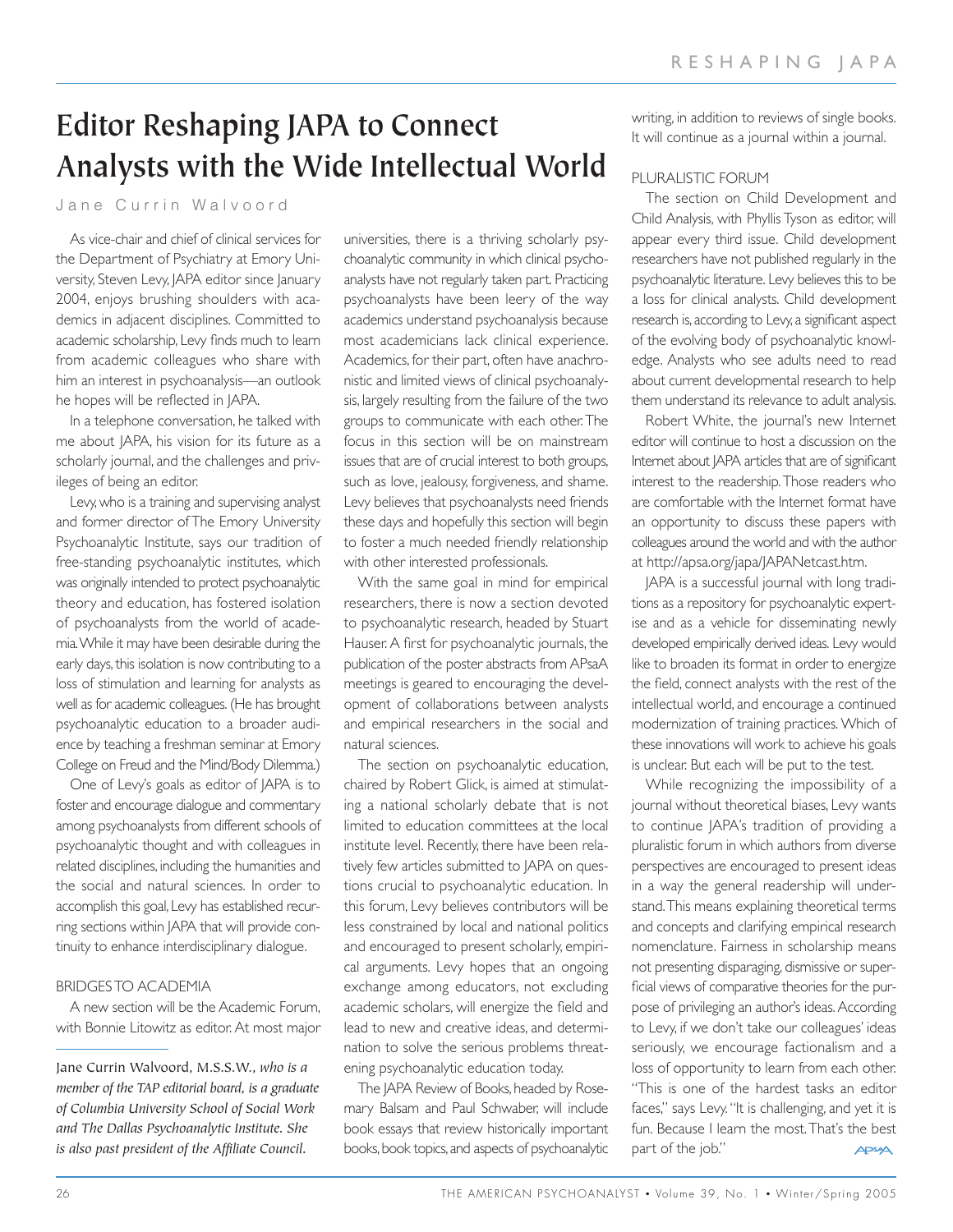# **Residency Training in Psychotherapy under Critical Review**

# L ynn Stormon

In an effort to reinvigorate and strengthen psychotherapy within psychiatry, the Residency Review Committee (RRC) of the Accreditation Council for Graduate Medical Education (ACGME) issued regulations that require training directors of psychiatry residency programs to demonstrate that residents are trained to competency in five specified psychotherapies. The RRC regulations took effect in January 1, 2001 and are currently in a revision process that will take one to two years to complete. This article provides a brief history of the regulations and highlights a recent action taken by the American Psychoanalytic Association to support the retention of the psychodynamic psychotherapy requirement, which, if eliminated, as is being discussed, may have serious repercussions for the future of psychoanalysis.

"We think that the psychotherapy requirements, particularly the psychodynamic, will come under especially critical scrutiny," said Joan Lang, chair of the Department of Psychiatry at Saint Louis University."There is significant opposition coming from some of the biological psychiatry/research leaders, who will very probably present powerful arguments to the RRC for a more 'flexible' curriculum which at the same time as allowing programs more leeway would require stronger research competencies and stress 'evidence-based' treatments."

# ACGME ATTEMPTS TO ENHANCE COMPETENCY

In 1999, in an effort to enhance competency and outcomes assessment in residency training programs, the ACGME announced the Outcomes Project, which identified six core competencies that residents in all medical specialties must develop: patient care, medical knowledge, practice-based learning and improvement, interpersonal and communication skills, professionalism, and systems-based practice.The Outcomes Project mandate further specified that residency program directors must "define the specific knowledge, skills, and attitudes required and provide educational experiences as needed" to demonstrate these competencies. Psychiatry is the only medical specialty with additional requirements.

"There is an alarming trend in the direction of biological reductionism within psychiatry," commented Glen O. Gabbard, author of *Psychodynamic Psychiatry in Clinical Practice*. "It began with an effort to re-medicalize so as to appear to be a true medical specialty. The pendulum swung too far, and there was growing recognition that psychotherapy skills are needed for all psychiatrists. As a result, the core competencies in psychotherapy were developed as a set of requirements for all residency training programs."

The RRC requirements state:"The program must demonstrate that residents have achieved competency in at least the following forms of treatment:(1) brief therapy;(2) cognitive-behavioral therapy; (3) combined psychotherapy and psychopharmacology; (4) psychodynamic therapy; and (5) supportive therapy.…The program must provide documented evidence to demonstrate that the proficiency/competency of each resident is assessed using techniques that may include supervisory reports, videotapes, oral examinations, case reports, patient care observations, or other methods."

The ACGME mandate prompted the American Association of Directors of Psychiatric Residency Training (AADPRT) to appoint a Task Force on Competency to assist training directors in implementing the new requirements. Sample competencies written by the task force, in consultation with the APA Commission on Psychotherapy for Psychiatrists (COPP), have been implemented in many programs.

"The mandate for psychotherapy competency has placed a spotlight on the inadequacy of psychotherapy teaching in many residencies and has given training directors needed leverage to obtain more resources. AADPRT continues to endorse training in psychotherapy to the level of competency," stated Lisa Mellman,AADPRT president-elect and former task force co-chair. Measures of psychotherapy competency are currently under development and a recent study supports the validity and reliability of the Psychodynamic Psychotherapy Competency Test developed at the Columbia University Center for Psychoanalytic Training and Research and the Department of Psychiatry.

The American Psychiatric Association has also been involved in efforts to provide educational materials to help teach psychotherapy to psychiatry residents. "The Core Competencies in Psychotherapy Series" of the American Psychiatric Press was developed to underscore psychiatry's commitment to psychotherapy as a major part of its therapeutic armamentarium," said Gabbard, series editor. Gabbard enlisted top experts in the field to write basic texts in each of the specified psychotherapies and also wrote *Long-Term Psychodynamic Psychotherapy;A Basic Text*.

### AMERICAN PSYCHIATRIC ASSOCIATION DEBATE

Despite the apparent success of efforts to implement the RRC psychotherapy competency requirements, they have come under serious fire.The psychodynamic psychotherapy competency requirement was debated at the May 2004 annual meeting of the American Psychiatric Association (APA). APA members Lisa Mellman and Allan Tasman argued for the retention of the requirement while Eugene H. Rubin and Joel Yager argued against it.

In her opening statement for the positive team, Mellman advanced a series of compelling arguments for the importance of psychodynamic psychotherapy in terms of the unique model of mental functioning represented by five key concepts: unconscious mental processes, transference, countertransference, defense and resistance, and the repetition compulsion.

Lynn Stormon, Ph.D., *a research associate of the American Psychoanalytic Association, recently received a doctorate in clinical psychology from Pacifica Graduate Institute and has accepted a postdoctoral research fellowship at SUNY Upstate Medical University's Department of Psychiatry and Behavioral Science.*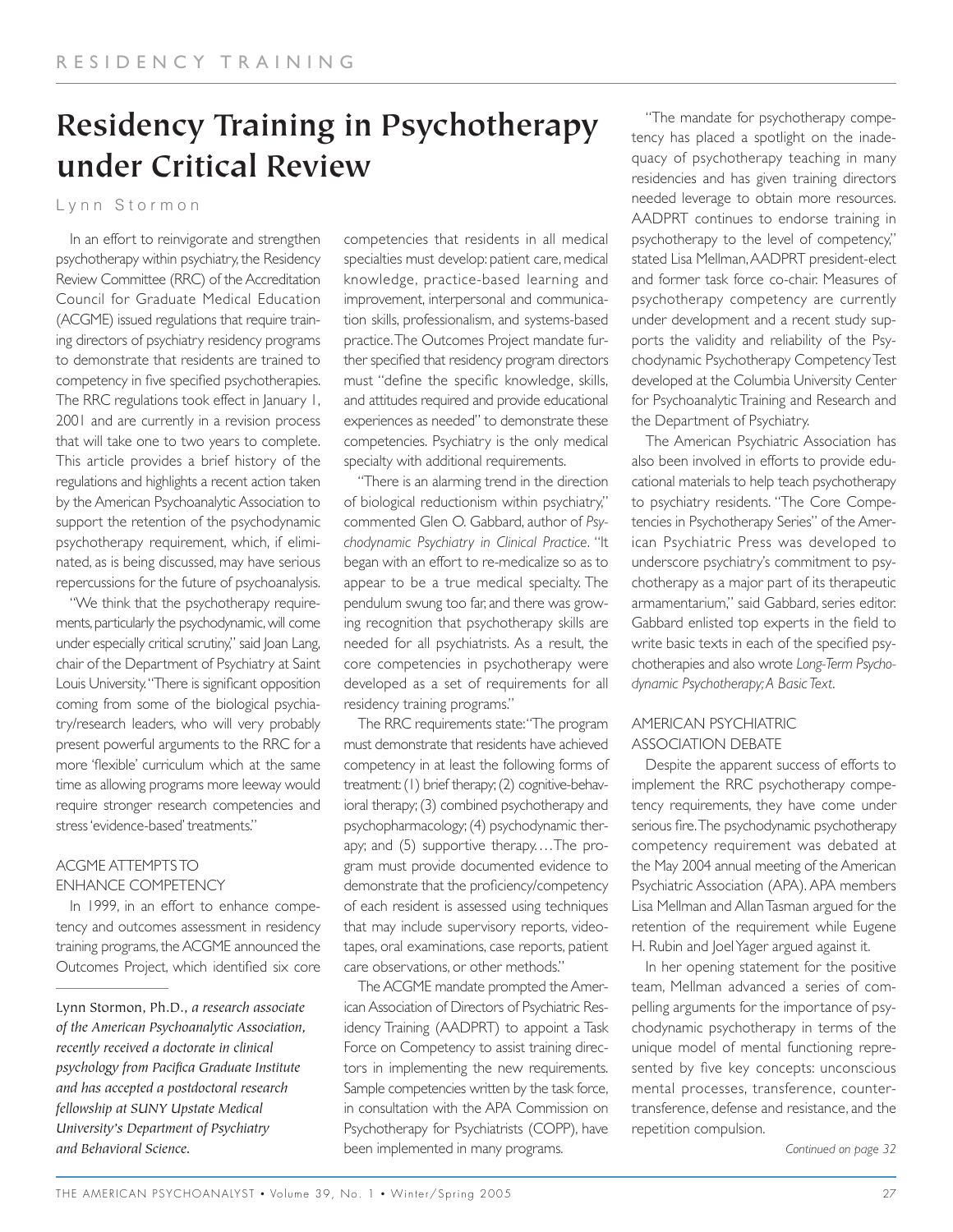# **Executive Council Looks Outward**

### Brenda Bauer

The Executive Council turned its gaze outward in considering the New York State licensing legislation, and launched the Membership Requirements and Review Committee (MRRC), in addition to deliberating internal governance issues.

### NEW YORK STATE LICENSING LAW

President Jon Meyer cited New York State as a "battleground" state in the effort to license psychoanalysts, since one-fifth of all APsaA members, three institutes, and six societies practice in New York. Although such efforts are already well underway, many feel that APsaA has a national responsibility in understanding and influencing pending legislation brought about by the National Association for the Advancement of Psychoanalysis (NAAP). APsaA is trying to counteract NAAP's efforts to use low frequency and training standards to define psychoanalytic training and practice.

The Executive Committee sought Council's wisdom in determining short-term and long-term expenses and benefits. One question is how to best utilize resources in New York and elsewhere, and whether resources and solutions are portable to other states. Another issue concerns the needs of APsaA Committee on Research and Special Training (CORST) graduates, who under NAAP-proposed legislation would qualify for licensure. Meyer, president-elect, Lynne Moritz, and BOPS chair, Eric Nuetzel, have worked closely with the Confederation of Independent Psychoanalytic Societies (CIPS) and other groups concerning this issue. David Carroll, a lobbyist, was hired to represent APsaA's interests with the New York State Education Department (see page 18 for the full story).

### TASK FORCE ON REORGANIZATION

Robert Galatzer-Levy, chair of the Task Force on Reorganization, described two "areas of controversy" that the task force has been working on. One involves the task force's efforts to determine the boundaries of APsaA's identity as a membership organization. The other concerns the possible separation of educational and regulatory functions vested in BOPS. There was considerable discussion and debate as to how societies and institutes would interface with APsaA. The Board of Directors (BOD) may shrink to a 15- to 20 person body, and may be regionalized or nationalized.

# FROM THE SECRETARY

APsaA Secretary Prudy Gourguechon reported that the Westchester Society has not paid society affiliation fees for several years due to a previous arrangement made with one of APsaA's treasurers. Westchester has not collected dues from its members for some time, as they are all also members of other societies.The society retains voting representation. After discussion, Council passed a resolution reaffirming that all societies should conform to the rules and regulations in order to be seated.

Council also took action on a request by two Portland analysts who wished to form an affiliated study group under sponsorship of the Committee on New Psychoanalytic Centers. They sought support to create a group that, if formed, would have non-voting representation on Council.The request was respectfully denied on the grounds that the mandate to develop affiliated study groups applies to new areas, not to those where a group, in this case, the Oregon New Training Facility and Society, already exists.

# MEMBERSHIP BYLAW AMENDMENT

The Council Membership Committee was replaced by the new Membership Requirements and Review Committee (MRRC).The MRRC grew out of the bylaws amendment of last fall, which shifted membership functions out of BOPS and into Council. The MRRC will manage ongoing membership issues. Additionally, it will propose new criteria for membership which will be presented as a bylaw amendment. The Task Force on Extended Membership Criteria will consult with and be a think tank for the MRRC in this process.

### TASK FORCE ON EXTENDED MEMBERSHIP CRITERIA

Harriet Wolfe reported that the task force composition is now more representative of the Association than it was previously with the addition of BOPS and Affiliate Council appointees.The task force is working in tandem with the Strategic Planning Initiative and the Task Force on Reorganization and will provide short-term solutions and long-term possibilities of enhanced and expanded membership.

### PEP-CD ROM REPORT

Nadine Levinson reported that sales were strong in 2004. They averaged sales of five CD's each week.The PEP-CD now appears in 23 universities. There were 7 new journals and 20 classic books added to the most recent edition. Securing the rights to the *Standard Edition of the Complete Works of Sigmund Freud* has been more difficult than anticipated since several family members and publishing houses jointly own the rights. She also announced the launch of their PEP-WEB project.

### OTHER COUNCIL ACTIONS AND NEWS

- Council approved the Ethics Committee's revised ethical standards, previously approved by BOPS.The revised ethics code can be viewed on the APsaA Web site.
- Nancy Blieden,Affiliate Council president, in her last Affiliate's Report, emphasized affiliates' "disconnection" from APsaA reflected in the six percent Strategic Planning Survey return rate. She wondered whether affiliates felt that the survey did not address issues vital to them. Affiliate councilors will also explore the reasons that only 61 percent of affiliates join APsaA.
- Council approved offering a non-voting seat to be filled by the president of the William Alanson White Institute (WAWI) to further outreach and liaison with that freestanding institute.
- Selma Duckler presented the proposed merger of the American Psychoanalytic Foundation (APF) and APsaA. Council authorized the Executive Committee to accept the APF's written consent for dissolution and for its becoming part of APsaA.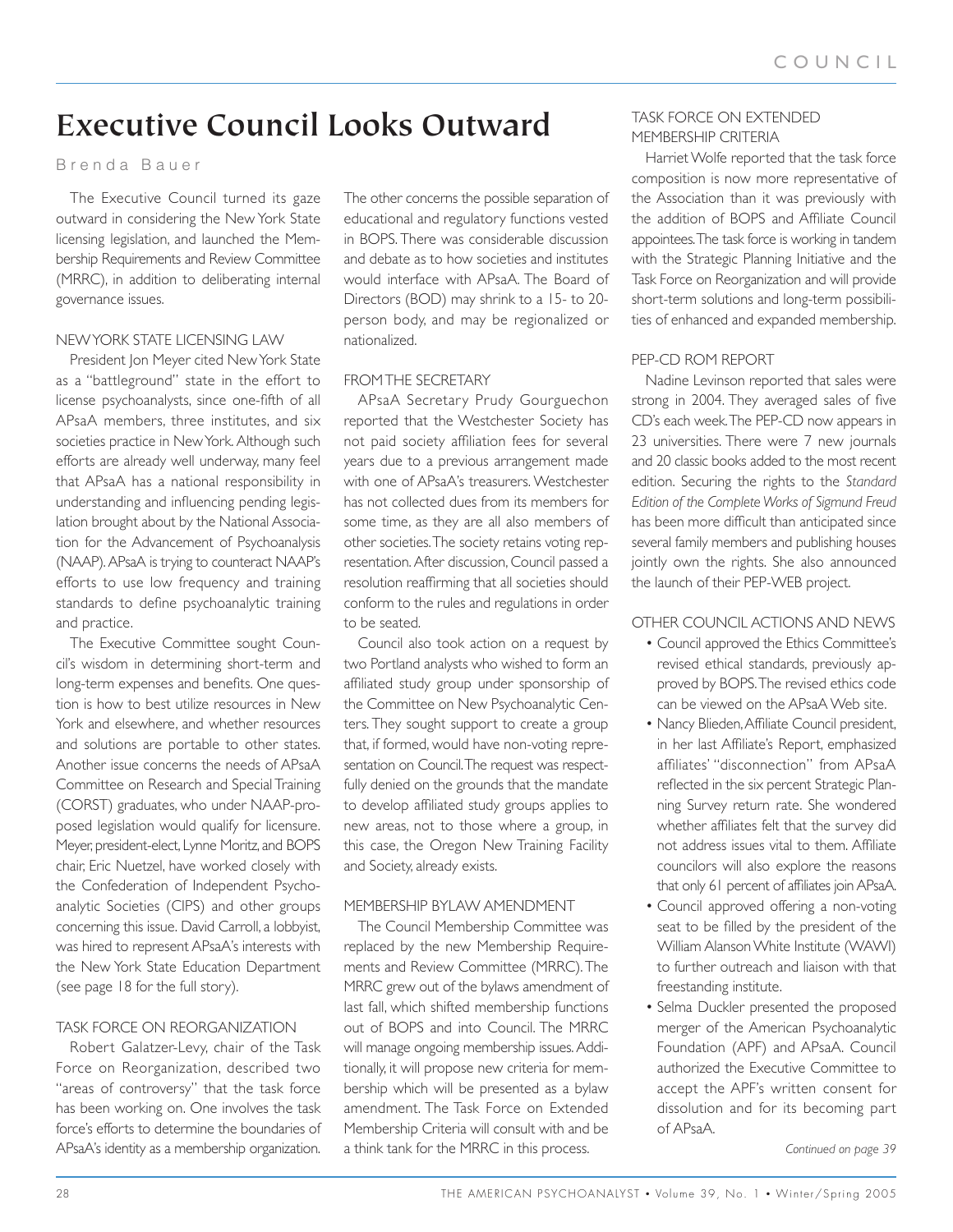# Ethics of Psychobiography

*Continued from page 23*

that his concerns are not about political positions but about Bush's behavior, and notes that he alerted the head of the Ethics Committee of the ApsaA and the APA president to the planned publication of the book in order to discuss their potential ethical concerns.

Frank observed that he returned to analysis to grapple with his potential transferences to his subject and that he used both his methodology and his personal analysis to question himself regularly about his own preconceptions. Frank defended the statement highlighted earlier in this article about megalomania by describing it as taken somewhat out of context, less an attempt to diagnose and more a description of a potential psychological explanation for "a constellation of observations about the president, including his unswerving religious certainty, a desperate need to be right, and to apparently manage anxiety by changing his story if need be to maintain this (sense of) security and utter certainty."

Kerry Sulkowicz and Allen Dyer described alternative types of applied psychoanalytic projects that might also help the public to understand potential underlying meanings of current political events and discourse. Sulkowicz suggested that our field "shift our perspective—from trying to 'analyze' someone at a distance (I think this is an oxymoron) to trying to offer an analytic lens through which experiences in the public domain can be better understood by the viewer or the public at large…(such as) helping people make sense of the extreme feelings that Bush inspires pro or con, or helping people make sense of the phenomenon of prisoner abuse at Abu Ghraib."

Dyer mentioned George Lakoff 's work (*Moral Politics*) studying features of liberal and conservative views on the state, which are seen as resting on underlying idealized views of the family, with conservatives favoring a strict father ideal, liberals an ideal of a nurturant parent.

It is clear that members of our field welcome such applied analytic efforts. Opinion is divided, however, on how much data might be needed to fully support a psychological analysis of a current political figure, and about whether the standards for validity developed by our field are adequate in themselves to answer questions about the ethics of any given psychobiographical effort of a contemporary. For now, a tension exists between the weight individual analysts give to their own sense of social responsibility as citizens versus the desire of the field to protect its reputation and the public from problematic uses of our expertise. **ADSAA** 

# Schoolyard Bully

*Continued from page 25*

The results at the end of year two showed that children in the Peaceful Schools program were less likely than children in comparison groups to be targets of bullies during the spring semester, and were less likely to engage in aggressive bystanding. Children in the Peaceful Schools program also reported more empathy towards victims, and more attempts to help bullied classmates. Behavioral observation of a random sample of children also showed a significant decrease in off-task classroom behavior. Overall the study suggested that the natural developmental "hardening" of students' attitudes to other students' bullying was ameliorated by this program.

To extend this scholarly effort, we have established a journal, *The International Journal of Applied Psychoanalytic Studies*, now in its sixth year of publication, and a new association:The International Association for Applied Psychoanalytic Studies. Its Web site is www.iaaps.org. A listserv with a 110 members has been organized by Alice L. Maher. Papers can be posted for general comment and participants can engage in many of the activities of the journal and association. We are sponsoring a Conference on Prejudice and Conflict with the International Institute for Psychotherapy of David and Jill Scharff, in Salt Lake City, December 1-4, 2005.

For more information on any of these activities, feel free to contact me at stwemlow@aol.com.



#### THE BODY IMAGE IN PSYCHOANALYSIS AND ART The Third International Symposium Psychoanalysis and Art Florence, Italy May 6-8, 2005 For information: *E-mail* os@mediahouse.it or haroldpblum@cs.com

#### 94TH ANNUAL MEETING AMERICAN PSYCHOANALYTIC ASSOCIATION

Seattle,Washington June 8-12, 2005 For information: *Phone* 212-752-0450 *Web site* http://www.apsa.org

#### BIANNUAL CONGRESS TRAUMA: NEW DEVELOPMENTS IN PSYCHOANALYSIS

International Psychoanalytical Association Rio de Janeiro, Brazil July 28-31, 2005 *Web site* http://www.ipa.org.uk/site/cms/

### FERENCZI AND GRODDECK: MIND, BODY AND THE BRIDGE BETWEEN

The Clinical Sándor Ferenczi Conference Baden-Baden, Germany August 31-September 4, 2005 For information: *Web site* www.clinicalferenczi.info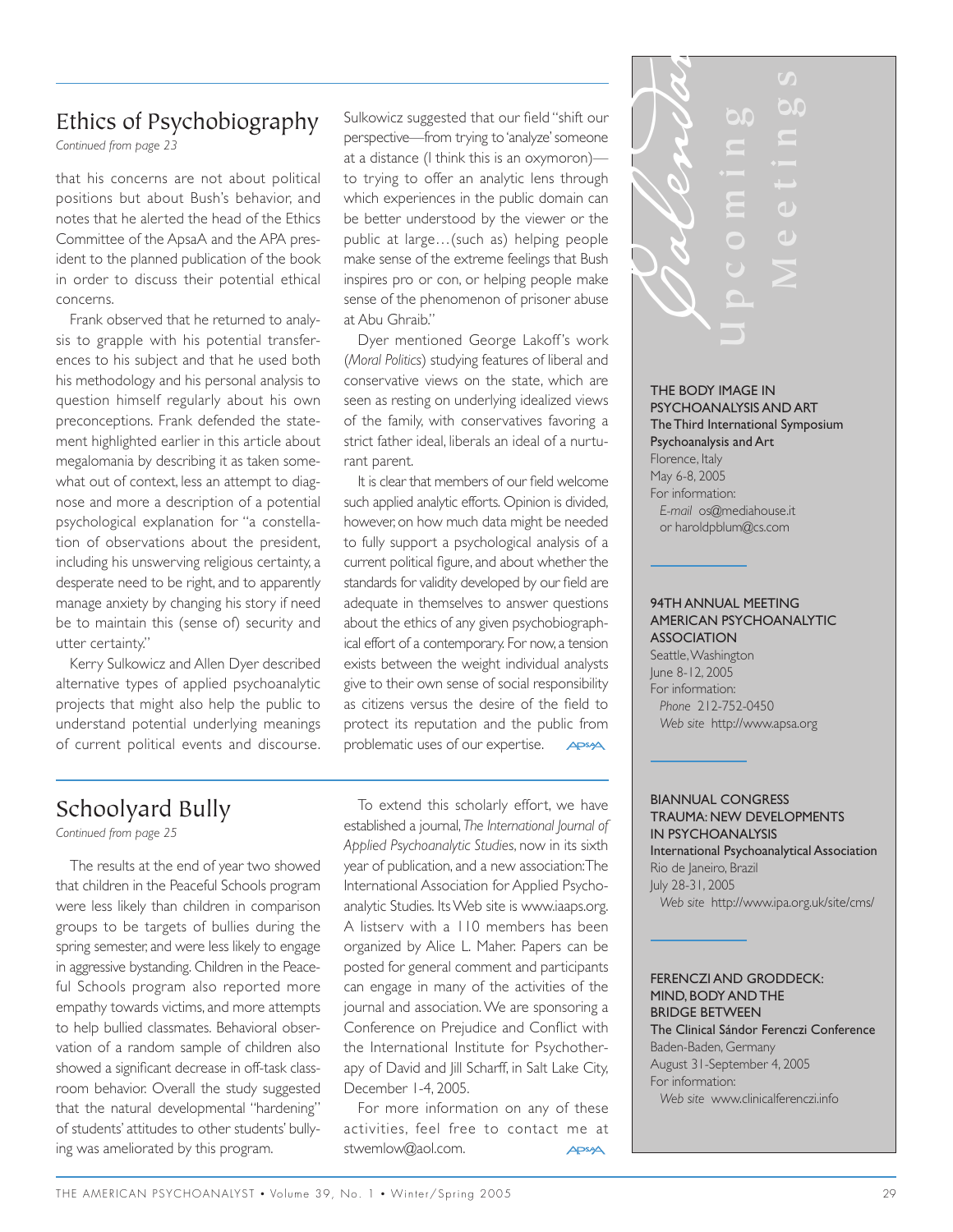# **Membership, Reorganization, and Local Option Issues Focus of BOPS Meeting**

Brenda Bauer

Three issues fundamental to the structure of APsaA and of the Board on Professional Standards (BOPS) occupied the Board meeting: membership, reorganization, and training analysis local option.

#### **MEMBERSHIP**

Harriet Wolfe updated the Board on the work of the Joint Task Force on Extended Membership Criteria, which is charged with "exploring options for expanding membership criteria in a broad and thoughtful manner." She spoke about the task force's surprise at the wariness and apprehension about proposed change that met their first report.The task force was revamped in June 2004 and is more representative of the Association in that it now includes several members of BOPS and the Affiliate Council as well as a co-chair from each of these groups.The task force's identity is "diverse, not divided" and "leaders and not elitist," she said. It expects to reach consensus on its mandate.

Wolfe summarized the four models put forth by the task force.

- 1. Equivalency: A standards-based model requiring applicants to demonstrate equivalent training, competence, or a combination of the two requirements. The task force will recommend transparency in evaluating equivalence, as distinct from a closed-door evaluation of prospective members.
- 2. Sponsorship: A model borrowed from the Association of Child Psychoanalysis, sponsorship places the responsibility of vetting in the hands of two of its members.
- 3. Alliance: Also referred to as the "Interest Group" model, subgroups of prospective members of varying statuses co-exist under the umbrella organization.
- 4. Multiple Accreditation: Seen by the task force as "the most radical model," the organization accepts accreditation of other bodies and their programs.Wolfe noted that this model is already partly espoused by APsaA, in that it accepts IPA accreditation.

Gail Reed reported that 17 individuals from IPA groups (The Freudian Society, the Institute for Psychoanalytic Training and Research [IPTAR], and Canadian Psychoanalytic Association) applied and were accepted as new members. She discussed the equivalency practice, which offers membership to non-IPA trained individuals who demonstrate that their educational standards are on a par with APsaA and meet other requisite membership criteria. Speaking on behalf of the BOPS Membership Committee, she recommended against severing the relationship between membership and educational standards, saying, "The whole is better than the sum of its parts."

Others expressed opposing viewpoints of those stated by Reed concerning membership and educational standards.

The Committee on Freestanding Institutes (CAFI) is engaged in exchanging ideas with freestanding institutes seeking *en bloc* membership. One of these is the William Alanson White Institute (WAWI). A WAWI member has been invited to attend the June 2005 BOPS meeting in Seattle. BOPS Chair Eric Nuetzel clarified that there was "no process that is moving toward affiliation—it is a mutual exchange of ideas and strictly a liaison function."

#### REORGANIZATION TASK FORCE

Stephanie Dee Smith, co-chair of the Task Force on Reorganization, reiterated that the task force's mandate was to provide a concrete

proposal for reorganization by January 2006, including definitive recommendations on whether to separate membership from educational structures and functions, and any prospective bylaws changes. She urged members to review the "white papers" generated by the task force and previously disseminated on the listserv.

Smith's remarks stimulated a variety of comments and concerns about the timeline of lanuary 2006. Many felt that there were too many crucial issues to be reviewed, debated, and advised on in too little time. Robert Michels proposed an externalized BOPS "that would not be governed or vetoed by the membership, would perhaps set not only APsaA's standards, but standards for the profession, and would necessarily be more concerned with institute functions than it is with membership issues."

Elizabeth Brett referred to the "fragile relationship between local institutes and BOPS." Brett elaborated on this remark after the meetings, saying,"One danger in externalizing BOPS would be the loss of rich, ongoing dialogues between local institutes and the national organization about what is the heart of psychoanalysis and the best ways to teach it."

The January 2006 timeline of the task force was reaffirmed by Nuetzel, who encouraged the task force to stay the course as it wrestles with the many difficult structural and functional issues.

### LOCAL OPTION

BOPS also considered the "Open Letter to BOPS" on Local Option.The letter, first posted to APsaA's Member's List on September 12, 2004, was again posted after additional members signed on, numbering nearly 150 in support of the document.The group recommends that certification be continued only as an optional element of the training analyst selection process belonging to each institute, but that local institutes be given the option of not requiring it.The group adds the proviso that the TA selection process or processes at each institute be approved by BOPS. Because the link between certification and TA status is in the bylaws, the membership must vote on any changes to these procedures.

The local option proposal drew remarks from several members present. Some questioned the validity of the certification exam. *Continued on page 33*

Brenda Bauer, M.S., *is a predoctoral clinical fellow at the Karen Horney Clinic and a fellow at the NYU Psychoanalytic Institute in New York City. She is co-chair of the Committee on Student Associates, a member of the APsaA Steering Committee, and a member of the TAP editorial board.*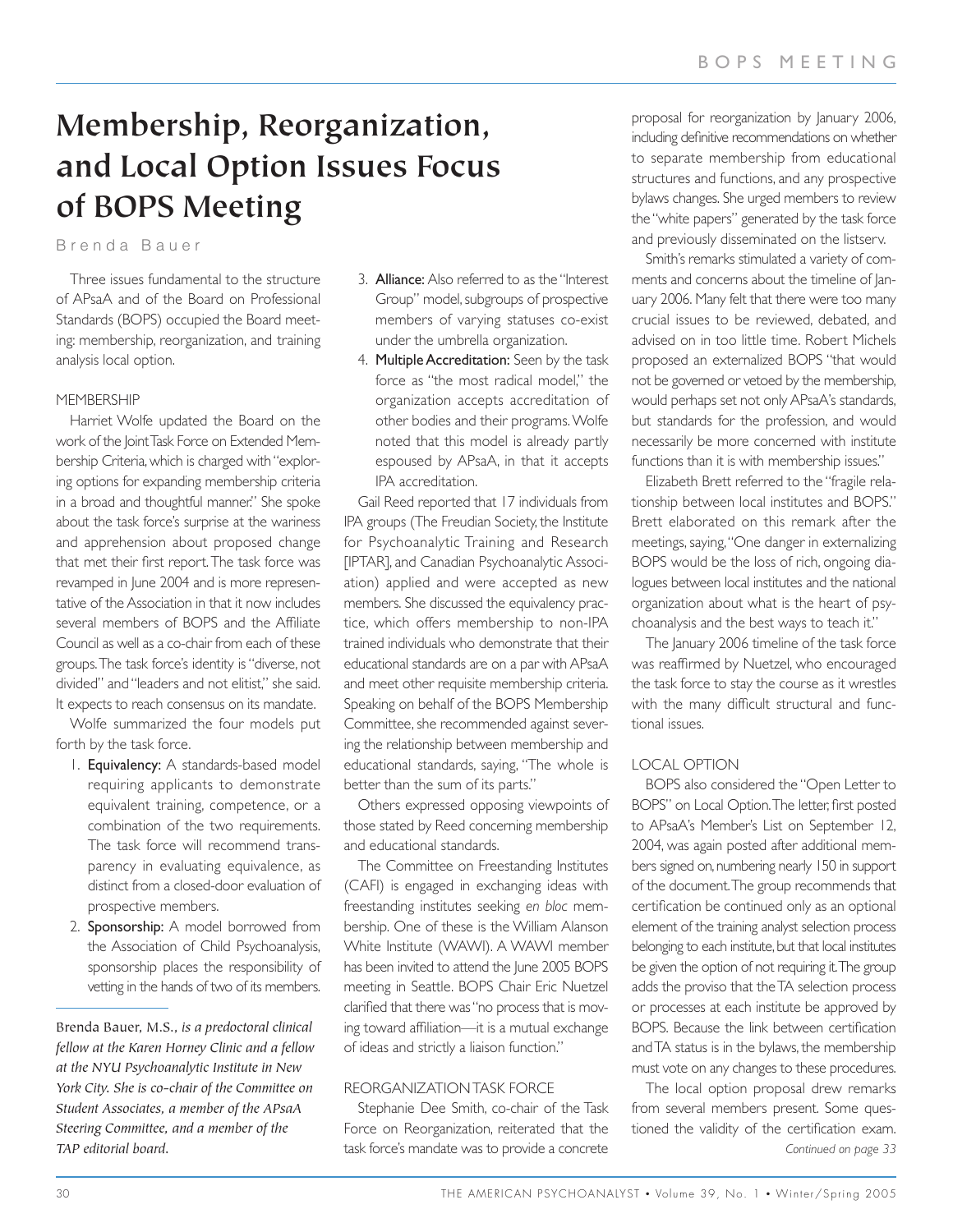# **Awards Spotlight a Variety of Psychoanalytic Achievements**

Michael Slevin

The award ceremonies at the Association's Winter 2005 Meeting marked the accomplishments of an outstanding group of honorees. Their scholarship and their teaching have advanced psychoanalytic understanding, and have taken the services and ideas of the profession into the community at large.

# NATIONAL PSYCHOANALYTIC WOMAN SCHOLAR AWARD

The National Psychoanalytic Woman Scholar Award was presented to Rosemary H. Balsam. The award is presented to an outstanding woman analyst who has made psychoanalytic contributions to the understanding of women and who has served as both a role model and a mentor to young women analysts.

As part of the award, Balsam made a trip to the Cleveland Psychoanalytic Center. Norma Cofresi, a candidate who presented a case to Balsam during that visit, said,"We were all in a trance. In her discussion of the case she was attuned to both the clinical issues, but also the cultural context of the case. There was very active conversation for about an hour and a half."

A member of the Western New England Psychoanalytic Institute, Balsam is book editor of the *Journal of the American Psychoanalytic Association* and co-edited a 2004 issue of *Psychoanalytic Inquiry* on mothers and daughters.

# CHILDREN AND FAMILY COMMUNITY SERVICE AWARD

The Children and Family Community Service Award was presented to the Lucy Daniels Center for Early Childhood.

The Lucy Daniels Center has been in operation for more than 13 years in Cary, North Carolina. It received its award for having consistently demonstrated the value of applying psychoanalytic developmental psychology to support the emotional and social growth of children. The center offers mental health

Michael Slevin *is editor of TAP.*

treatment ranging from brief preventive interventions to extremely intensive care for young children with correspondingly significant atrisk factors or emotional illness.The center has therapeutic classrooms, treatment clinics, and in-home mental health services. It provides a sliding scale—or free—treatment for the approximately 300 children it evaluates or treats each year.

Significantly, the center has gotten broadbased and enthusiastic support from the Raleigh/Durham/Chapel Hill community. Its board of directors is filled with community leaders and prominent corporations regularly support its programs.

# Edith Sabshin Teaching Awards

Earle W. Baughman *Baltimore Washington*

Stephen K. Firestein *Psychoanalytic Association of New York*

> James M. Fisch *Chicago*

Richard A. Frank *Wisconsin*

Andrew C. Furman *Atlanta*

Michael P. Kowitt *Philadelphia*

Richard Lightbody *Cleveland*

William S. Meyer *North Carolina*

Stuart Taylor *Association for Psychoanalytic Medicine*

> J. Mark Thompson *Los Angeles*

### DISTINGUISHED SERVICE AWARD

Glenn Good received the Distinguished Service Award for his skills and leadership in orchestrating the Strategic Marketing Study. The citation noted that he had provided the American Psychoanalytic Association with a "clearer perspective of how the public and other mental health professionals experience psychoanalysis and psychoanalysts.The data from these studies has offered incentive and focus for the Association's many outreach efforts."

# RALPH E. ROUGHTON AWARD

Vittorio Lingiardi and Paola Capozzi were presented the Ralph E. Roughton Award for their paper,"Psychoanalytic attitudes towards homosexuality: An empirical research," published in the *International Journal of Psychoanalysis* in 2004.The award is for outstanding contributions to the psychoanalytic understanding of gay men and lesbians.The authors present the results of empirical research conducted in the Italian psychoanalytic community. Ethan Grumbach, co-chair of the Joint Committee on Gay and Lesbian Issues, notes that, "Their research indicates that IPA institutes are more discriminatory towards homosexual colleagues than are Jungian ones, and that there is a discrepancy between analysts' theoretical positions and their clinical practice."

# CORST ESSAY PRIZE IN PSYCHOANALYSIS AND CULTURE

"Psychoanalytic analysis of the phenomenon of martyrdom is surprisingly rare," writes Naomi Janowitz, whose paper on the subject won the CORST Essay Prize in Psychoanalysis and Culture. She is a professor of Religious Studies at the University of California at Davis and a psychoanalyst.

"Historically, martyrdom appears in the first century B.C.E. Greek text, Second Maccabees, with its lurid description of the torture and death of an anonymous mother and her seven sons," Janowitz notes. "Two small but intriguing details, the fact that the mother has no name and that the family has no father, led me to a consideration of the unconscious fantasies in the text about parenting and family."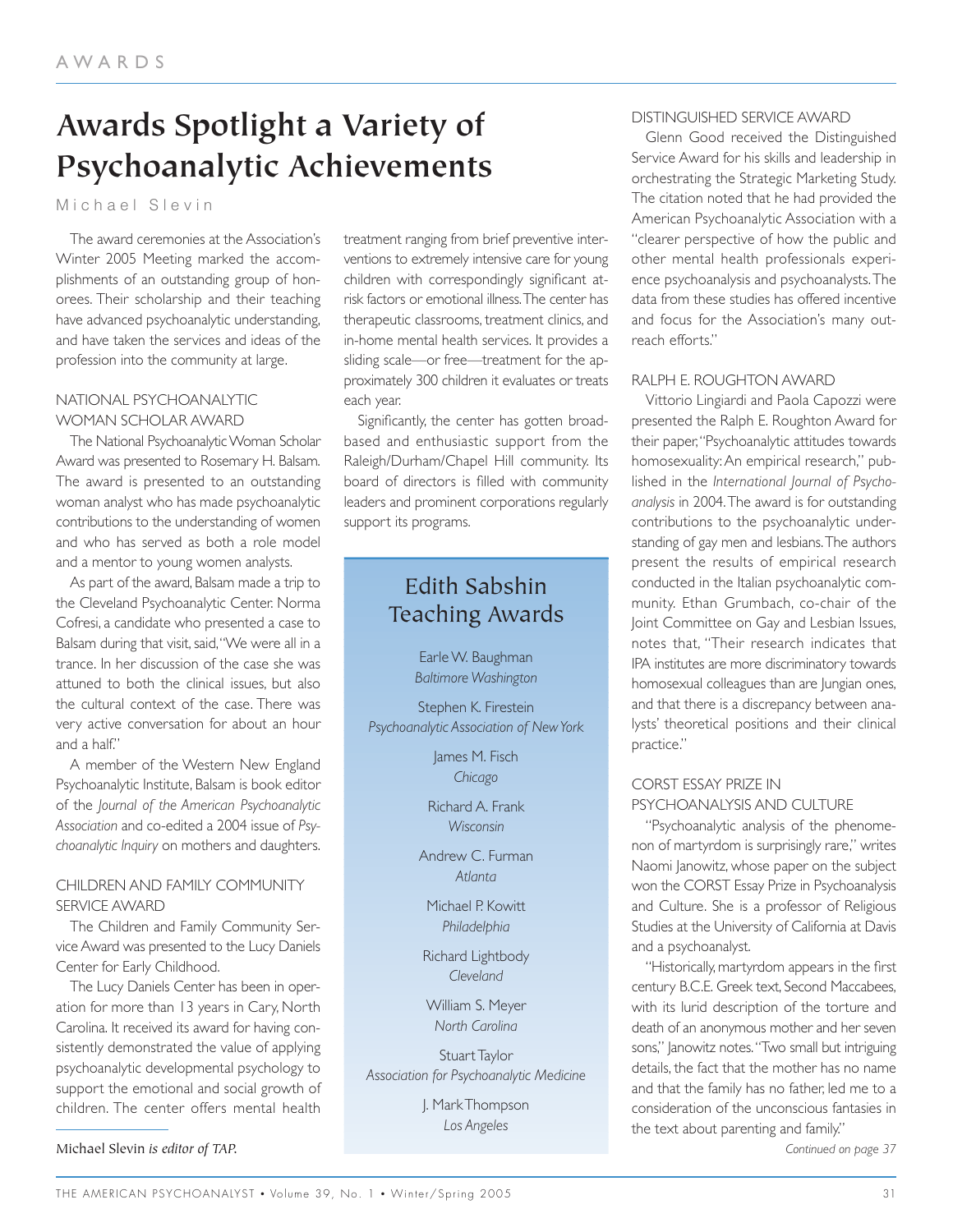# Task Force

**Continued from page 21** 

Our work plan includes an additional retreat, an extended meeting at the spring APsaA meeting, conference calls, continued e-mail discussion, and more meetings with interested members. Still, our schedule is extremely tight and we need substantial resources to accomplish our charge. Jon Meyer informed us that the task force can apply to the Executive Committee for funds for these purposes.

\*\*\*

The task force has lost a valued member, Larry Chalfin, to cancer. Chalfin's deep commitment to psychoanalysis and his willingness to struggle with thorny organizational questions would have helped us greatly in our work. Don Rosenblitt has joined our task force, bringing to it views and experiences similar to Chalfin's and a wide and deep experience with psychoanalytic organizations and education.

### TO THE EDITOR:

**RESTOTHE EDITOR** 

I want to enthusiastically endorse the encouragement given to potential authors in TAP's article on publishing for the trade book market (Fall/Winter 2004). I wrote my trade book, *The Heart of Addiction* (HarperCollins, 2002), to explain to a general audience the theory and treatment of addiction I had developed and written about in psychoanalytic journals. It seemed to me that as useful as it was to publish

TAP welcomes letters to the editor. Letters must be less than 350 words long. Letters will be printed as space allows and at the discretion of the editorial board.

for analysts, it was critical to speak to the For analysts, it was critical to speak to the public in order to have an impact on the way our society deals with this problem. As it turned out, the book became the best selling work in its field on Amazon.com for several months and continues to do well in bookstores, and I have received favorable comments from readers all over the country.

Reaching so many people, I believe, helps to undermine the notion of psychoanalysis (and psychoanalysts) as arcane or inaccessible. For this reason alone, it is well worth pursuing. And since we spend a great deal of time helping a relatively small number of people directly, it is especially gratifying to be able to reach many more people with our ideas.

—Lance M. Dodes

# Residency Training

*Continued from page 27*

In response, Rubin maintained that the negative team was not arguing against the importance of psychotherapy training or opposing didactic training in psychodynamics. "This debate is about elevating a single treatment modality to that powerful level of distinction that occurs by creating a separate competency requirement for that technique," Rubin claimed.

Rubin argued that the ACGME had set forth six general competencies, not individual treatment techniques and that "psychodynamic psychotherapy competency is not in our field's best interest." Rubin emphasized "flexibility and credibility," and argued for maintaining the flexibility to incorporate "clinically relevant advances" in neuroscience, genetics, imaging, cognitive science, and pharmacology. He asked,"How credible are we if we are trying to justify spending a large amount of time teaching a specific individual treatment modality that, at best, has limited evidence of efficacy?"

Tasman, former president of the American Psychiatric Association and of the AADPRT, dismissed the oft repeated and erroneous claim that psychodynamic psychotherapy lacks evidence of efficacy by referring to a century of clinical experience and published literature as well as to the Institute of Medicine's (IOM) definition of evidence-based practice, which includes both clinical experience and research evidence. "The argument that there is inadequate evidence of efficacy uses an inappropriately narrow definition of evidence, one which is clearly not what the IOM explicitly set forth," Tasman asserted.

Joel Yager's arguments centered more narrowly on the language of the regulations, the difficulty of defining and measuring competency, and the risk of punitive administrative action and litigation. However, when asked to comment,Tasman stated that "the argument that the RRC regulations should be set aside because there is no 'gold standard' for measuring psychotherapy competency holds psychotherapy to a higher standard than other areas of required competency given that, at present, there aren't very good

measures of competency in any area of psychiatric clinical practice."

### APSAA SUPPORT

In response to the debate, President Jon Meyer and President-Elect Lynne Moritz sent a letter of support to the new RRC chair, Michael Ebert, which was signed by a number of notable psychiatrists.

"It was gratifying that so many prominent psychiatric colleagues felt that psychodynamic psychotherapy is a treatment standard in practice and that it would be shortsighted to move away from that experience as one foundation of the psychiatric medical specialty," Meyer said. "In our view, psychiatric residency must provide a basic psychodynamic competency to help understand the human mind and motivation and to establish basic clinical skills in coping with patient complexity, making sound diagnostic and treatment decisions, and competently delivering mental health care."

*A recording of the APA debate can be ordered online from Mobiltape at www.mobiltape.com under reference number SKU# 04APA/CD-D1.*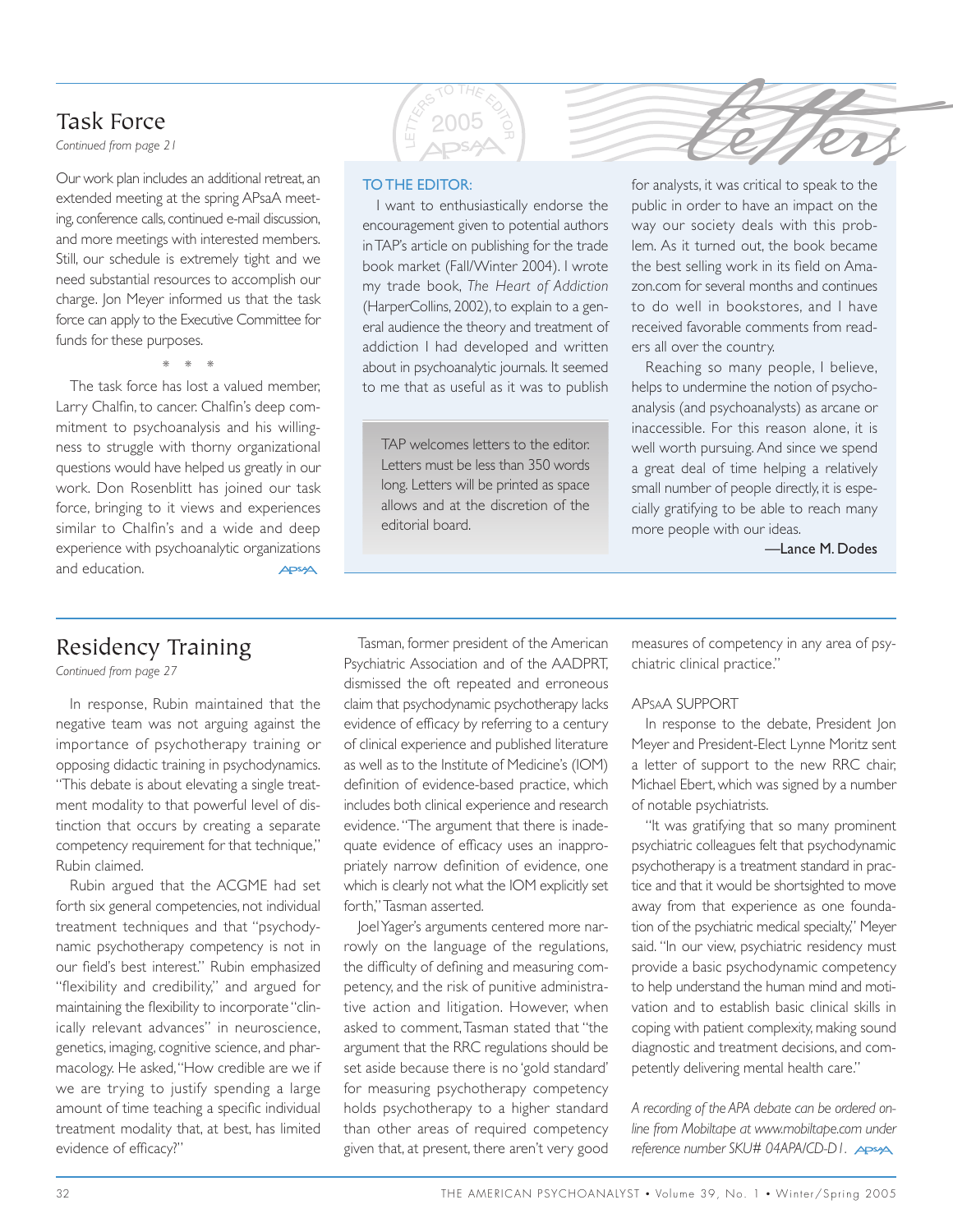# BOPS Meeting

*Continued from page 30*

Katherine MacVicar observed that there was no discernible pattern of clinical or theoretical competence or incompetence in San Francisco applicants who passed or failed the certification examination. Michael Hoit referenced the "moral issue" of not allowing candidates to continue in treatment with non-training analysts. APsaA President Jon Meyer proposed a national standard for a "personal analysis option" that would allow institutes to accept qualified candidates for training who are not presently engaged in an analysis with a training analyst.

The Committee on Institutes has been working with the Psychoanalytic Center of Philadelphia's institute and leaders on a variety of issues, including their institute's plan to adopt a local option to allow local candidates to remain in analyses with non-training analysts.

### OTHER ACTIONS AND NEWS Certification and Certification Examination Results

Cal Narcisi said that the Certification Advisory Research and Development Committee (CARD) is studying institutes whose graduates do not seek certification. Stuart Hauser noted that before the validity of the certification process can be addressed, issues of validity must first be studied.

Kirsten Dahl announced that 17 applicants sought certification for the first time and that 8 additional applicants repeated the certification process. Of those 25 applicants, a total of 16 were certified. It was noted that 70 percent of first-time applicants passed the examination.

### COI Site Visits

The Committee on Institutes (COI) reported that in future site visits it will focus on ethical issues in addition to its usual areas of assessment and consultation.To this end, it has taken steps to educate itself on the workings of the Ethics Committee in order to be of greater assistance to institutes grappling with serious ethical problems.

### Child and Adolescent Analysis

The Committee on Child and Adolescent Analysis (COCAA) updated the Board on the progress of its pilot programs for separate track child/adolescent analytic training at Columbia, Denver, Houston-Galveston, and St. Louis, which are monitored by the COCAA oversight committee.

### **COPAP**

Mary Scharold put forth proposed Committee on Preparedness and Progress (COPAP) standards changes.The proposed changes primarily clarify and streamline standards affecting the waiver of eligibility standards for individuals whose mental health graduate degrees do not

represent the highest educational level generally obtained within their respective professions.

### IPA Educational Standards

Nadine Levinson, treasurer of IPA, described to the Board the sequence of events regarding the proposal to change IPA training standards to include a regional application of a three times per week standard, if desired. IPA had formed a work group to rewrite the procedural code and then "deep division ensued." She shared with the Board Eric Nuetzel's letter concerning the Board's position that the educational model must address "what is optimal to trainees," and that "the regressive aspects of four or five times weekly are seen as necessary to analytic work." Several Board members suggested the systematic study of the educational method's outcomes, including frequency, and that the focus of study should be the trainees themselves, and not faculty attitudes, as has previously been evaluated. IPA plans to research and assess the various training models currently in use by its various societies before promoting concrete recommendations for standards changes.

# Project for Innovation in Psychoanalytic Education (PIPE)

Nuetzel relaunched the former "Project 2000" under the acronym PIPE with Don Rosenblitt as chair, and will ask PIPE to consider Jon Meyer's suggestion for a "personal analysis option." **APSAA** 

# The New Orleans Psychoanalytic Institute

# \$1000.00 Edward H. Knight, M.D., Memorial Prize in Applied Psychoanalysis for papers focusing on cultural and cross cultural studies and their psychoanalytic relevance.

The Prize is open to psychoanalytic candidates and psychotherapy students at Institutes accredited by the American Psychoanalytic Association as well as psychoanalytic candidates and psychotherapy students at independent Institutes accredited by the International Psychoanalytic Association located in the United States.

# Entries are due October 1, 2005. Detailed information available online, www.nopsya.org.

Five copies of each paper and a disc file, preferable in Microsoft Word format, should be sent to: Douglas S. Pool, M.D., New Orleans Psychoanalytic Institute, 3624 Coliseum Street, New Orleans, LA 70115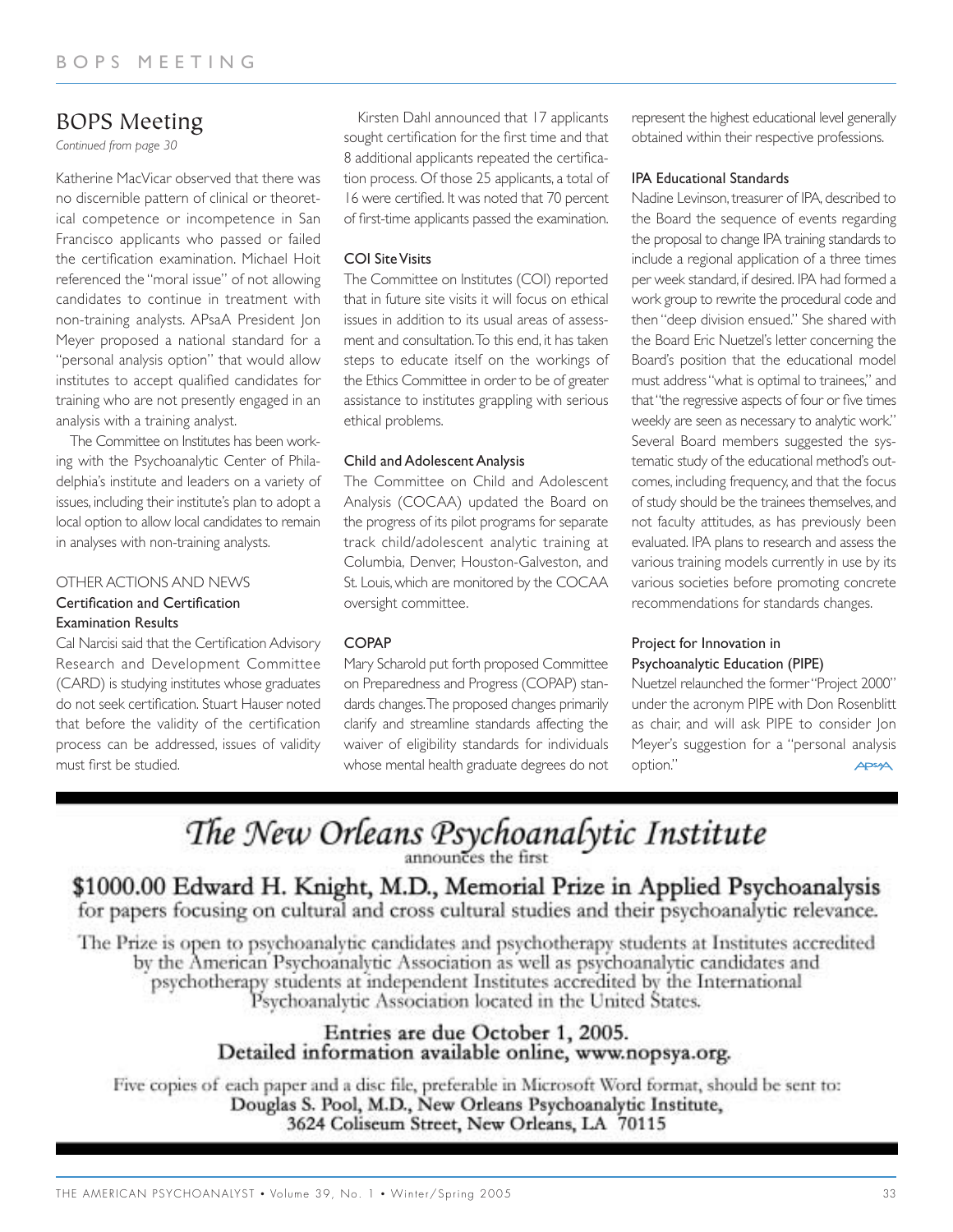# **APsaA Public Service Psychology Intern: Inspired by a Call to Political Action**

In mid-December, Lynn Stormon received a Ph.D. from Pacifica Graduate Institute after completing an internship with the American Psychoanalytic Association that also satisfied New York State's predoctoral experience requirements. Speaking of the internship which he was instrumental in creating, APsaA President Jon Meyer said,"If our mission is to reach the '10,000 best minds' coming out of our universities and graduate schools, then providing the experience of a public service internship as part of our ongoing efforts was a wonderfully productive, effective, and efficient way to do it. It was win/win all the way around."

The internship was linked to Stormon's work on the Task Force on Access to Care. In November 2002, a task force was formed, chaired by then President-Elect Meyer, to combat obstacles to high quality mental health care and to promote access to care for the patients and practitioners of psychoanalytic treatments. Former APsaA president, Newell Fischer, and Meyer also took a decisive step in promoting access to participation in the Association by creating the first task force to invite student associates and psychotherapist associates to join its efforts.

"I received an e-mail from David Steinman, chair of the Student Associate Committee, soliciting interest in serving on the task force," explained Stormon."I had been attending meetings as a student associate member since 1999 and wanted to get more involved at this critical juncture of the Association's history.

"I was also motivated by a recent experience in an acute-care inpatient psychiatric hospital that came under a highly publicized state investigation on charges of child abuse and maltreatment during my practicum." Stormon describes her experience in the hospital as "life altering." "It became clear to me that problems in the hospital were not only the work of a few sadistic or poorly trained staff members but were endemic within the system. I was inspired by Bob Pyles's call to political action in his plenary address to APsaA in 2000, 'The Good Fight: Psychoanalysis in the Age of Managed Care,' and I decided that it was time to respond."

### ENTHUSIASTIC SUPPORT

A year later, Stormon wrote a proposal for an internship that was congruent with New York State's broad definition of the "professional practice of psychology." Meyer responded with enthusiasm and quickly garnered support within the Association for the new venture, which was approved by the Executive Committee. He and APsaA Executive Director Dean Stein negotiated the proposal's many details to arrive at a satisfactory contract between Pacifica Graduate Institute and the Association that offered Stormon a rich experience, which included participating in the Steering and Executive Committees at their June and October meetings.

Meyer also arranged for Stormon to meet her supervision requirement by working with Maxine Gann, a member of the Association and of the New York Psychoanalytic Institute, who generously donated her time. "It was wonderful to work with Lynn," Gann said. "Her intellect, curiosity, positive approach, and commitment made

supervising her a pleasure and an enriching experience for me. APsaA is fortunate to have had such a talented and productive individual as our first intern."

The Executive Committee approved funds for Stormon to travel to New York City from her home in upstate New York. "Supervision was a crucial part of my internship experience. The organization is going through a period of intense tumult and change so there was a lot to talk about," said Stormon, "I live a distance from the major psychoanalytic centers on the east coast.Traveling to New York City widened my world and enabled me to meet with colleagues."

During her internship, Stormon researched, wrote about, and presented on a wide range of issues, including: documentation standards that violate patient rights to confidentiality; the problem of narrow medical necessity definitions; the challenge that evidence-based medicine poses for psychoanalytic theory, practice, and research; and the recent criticism of the regulations that specify that psychodynamic psychotherapy must be taught to competency in psychiatry residency programs. "The work was challenging and satisfying," said Stormon.

Since completing her Ph.D., Stormon has rejoined APsaA as a research associate and was recently appointed to the newly formed Task Force on Psychoanalysis and Undergraduate Education, chaired by Prudy Gourguechon. Stormon has accepted a postdoctoral research fellowship in SUNY Upstate Medical University's Department of Psychiatry and Behavioral Sciences. She plans to go on for psychoanalytic training.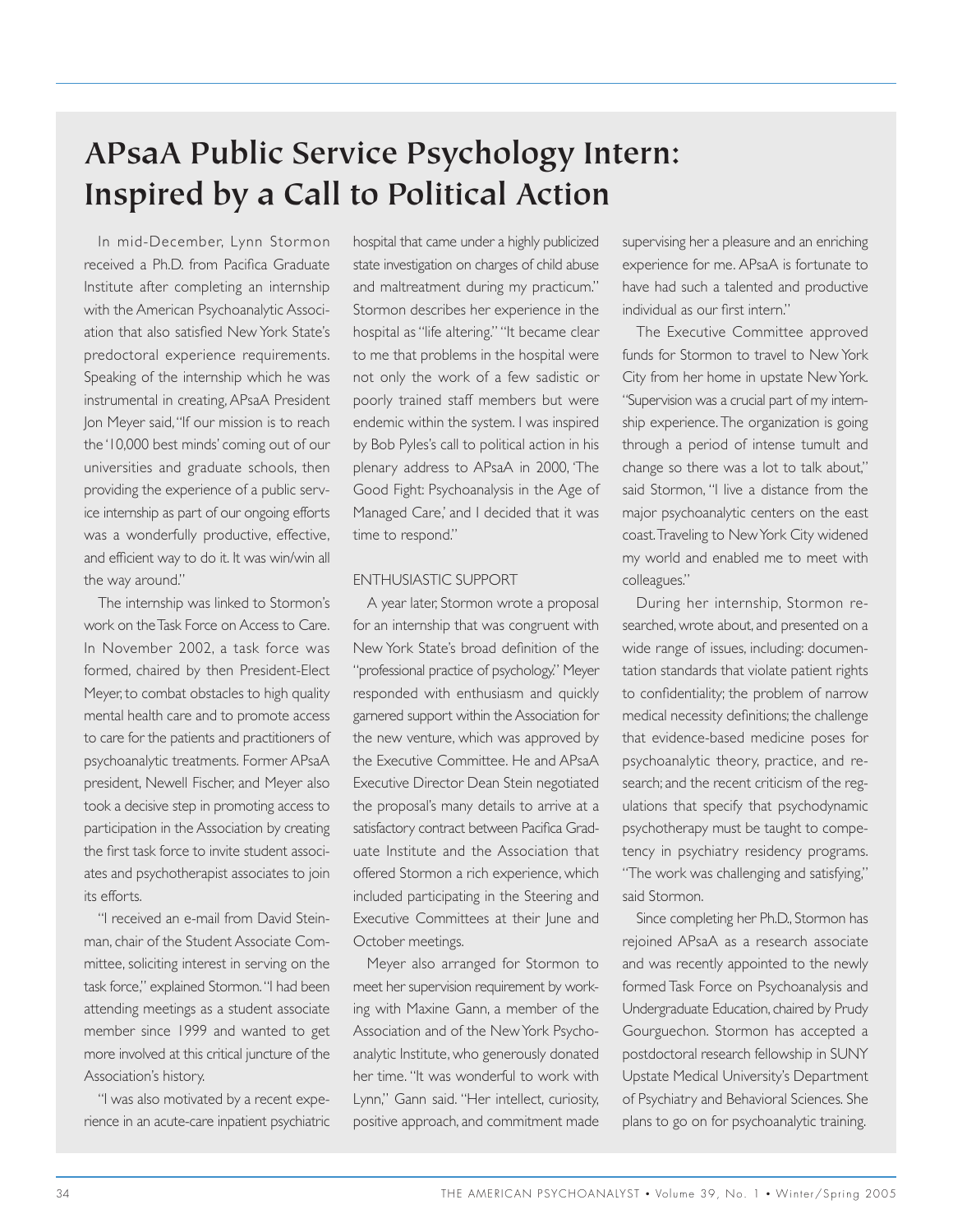# New Members (as of January 2005)

### ACTIVE MEMBERS

Ruth Kotell Aaron, M.S.W. Anne J. Adelman, Ph.D. Anne P. Bartek, M.D. Suzanne K.C. Benser, M.D. Ann C. Birk, M.D. Daniel Blake, Ph.D. Lisa C. Bode, M.F.C.C. Jane F. Buckwalter, L.C.S.W. Gordon Caras, Ph.D. Harold Chorny, Ph.D. Jeanne Bailey Clarke, M.D. Janet Cohen, Ph.D., L.C.S.W.-C. Shannon Croft, M.D. Charles M. Cutler, Ph.D. J.Todd Dean, M.D. Angela Dykstra, L.C.S.W. Edwin C. Fancher, M.A. Elizabeth F. Feldman, Ph.D. Elsa First, M.A. Linda Geurkink, Ph.D. R. Rao Gogineni, M.D. Jason Gold, Ph.D. Jeffrey H. Golland, Ph.D. William Scott Griffies, M.D. Jill C. Herbert, Ph.D. Thomas Hoffman, M.D. E. Shireen Kapadia, Ph.D. Robert C. Lane, Ph.D. Lois J. Levine, L.C.S.W. Carol Bussey Levy, M.N.M.P.H. Marvin L. Logel, Ph.D. Barbara F. Marcus, Ph.D. Barbara L. Mason, M.D. Martin L. Nass, Ph.D. Laurie S. Orgel, M.D. Martha E. Peck, Ph.D. Miriam Pierce, L.I.C.S.W. Daniel W. Prezant, Ph.D. Francesca Profiri,A.R.N.P. Richard Reichbart, Ph.D.

Maria Ritter, Ph.D. Lisa Rosof, M.D., J.D. Dale W. Ryan, L.C.S.W. Shirley Herscovitch Schaye, Ph.D. Merton A. Shill, Ph.D. Matthew Silvan, Ph.D. Harold J. Steiger, Ph.D. Ruth H. Steinman, M.D. Christine Sterkel, M.D. Augusta M.Tilney, M.D. Christine Ury, D.Ps. James M.Youakim, M.D.

#### AFFILIATE MEMBERS

Hans R. Agrawal, M.D. Maria Rita Ataviado, M.D. Thomas B. Avery, M.S.W. Michele Baker, M.D. Gina Benarides Balli, L.I.C.S.W. Lisa Bialkin, L.C.S.W., J.D. Susan B. Bograd, M.D. Sara Bolton, M.D. Alison Brown, Ph.D. John Cardinali, Psy.D. Sandra S. Carlson, L.M.S.W.-A.C.P. Anna Chapman, M.D. Jen-Yu Chou, M.D. Kimberly Chu, L.C.S.W. Cheryl Collins, M.D. Thetis Rachel Cromie, D.Mn., Ph.D. John J. B. Davidman, M.D. Astrid Davidson, Psy.D. Nancy L. Debbink, M.D. John R. DiMartini, Ph.D. Ellen Dolnansky, M.D. A.W. Emch, M.D. Michael Alan Finch, M.D. David J. Fishbein, M.D. Susan Flinders, Ph.D. Sylvia Fogel, M.D. Donna Fromberg, Psy.D.

Jeffrey Gandin, M.D. Claudia Gold, M.D. Jesse A Goodman, M.D. Francoise Graf, Ph.D. Eli Greenberg, M.D. Gwendlyn H. Greene, Ph.D. Elizabeth Groisser, Psy.D. David Gutman, M.D. Susan Hamlin, M.S.W., L.C.S.W. Claudette M. Heisler, Ph.D. Karen L. Horst, M.D. M. Jean Hurwitz, M.S.W. Gina Keys, Ph.D. Regina Koziyevskaya, M.D. Lynn Kuttnauer, Ph.D. Christian N. Linton, M.D. Maria Longuemare, M.D. Greg Lowder, M.S.W. Benjamin McCommon, M.D. Donald McDevitt, M.S., L.C.P.C. Alicia McGill, M.D. Joyce Mendel, M.D. Rebecca Meredith, M.A. Paul A. Morris, M.S.S.W. Heather Morse, M.D. Mona Nicolae, M.D. Lois Oppenheim, Ph.D. Michael M. Papin, M.D. Lori Pellegrino, M.D. Harry Polkinhorn, M.A., Ph.D. David Alexander Powell, M.D. Felecia R. Powell-Williams, Ed.D., L.P.C. Anne E. Rocheleau, Ph.D. William Shuter, Ph.D. Randy A. Smith, M.D. David Straker, D.O. Kevin Udis, Ph.D. William Wu, M.D. Lyn Yonack, M.S.W.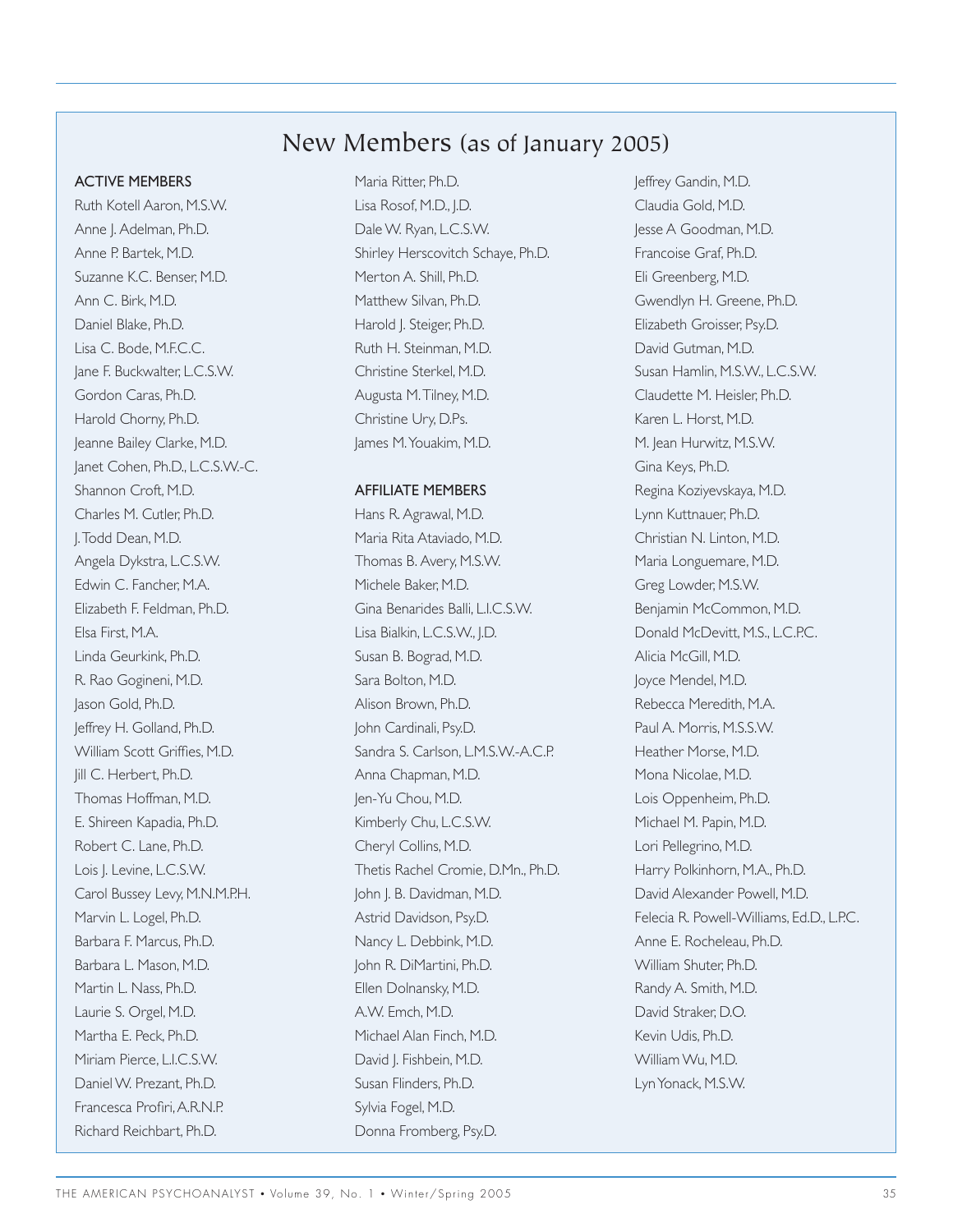# **"Where Are You?"**

Here's a test: Try to find yourself online.

You may already have attempted to do so—and you can be sure potential patients have. But did you or they succeed?

The APsaA membership consists of perhaps the most highly trained and experienced mental health professionals available to help consumers. But it's often very difficult for potential patients to find analysts in general and you in particular.This is an issue I've been discussing with APsaA's Executive Director, Dean Stein.

Dean and I are a lot like many of your patients—we work all day in front of computers (no exaggeration…you should try it) and use them extensively. More and more, people everywhere are utilizing the Internet as their means to communicate with each other and to find all types of information, including healthcare information.

The privacy of the Internet makes particular sense for those seeking therapy…because many still view the need for therapy with some embarrassment.You can call your friends and colleagues to get advice on an internist, dentist or tax adviser but when it comes to therapy, stigma still inhibits many.The Internet allows potential patients to do their research in private—"Is therapy right for me?" "Does this therapist seem right for me?" It's not a matter of choosing just any therapist (that can be done through the Yellow Pages); but rather, finding a therapist with whom he or she can "get along," matching the needs of the patient with the particular expertise of the professional.

Psychology Today's Online Therapy Directory has been designed to meet just this need. A paid listing of licensed mental health practitioners, the Directory features full professional profiles of 3,500 therapists nationwide. Dean and I are in the midst of setting up a program so that APsaA members may join Psychology Today's Therapy Directory at a *specially discounted rate* enabling you to benefit from this user-friendly online service.

We'll be writing you soon with all the details. But suffice it to say that when you list yourself in the Therapy Directory, you are making your practice highly visible on important Internet sites such as Google, MSN,WebMD and the NMHA—and your complete listing will also appear alongside your name in the APsaA Online Members' Roster.The Directory itself has a significant Internet presence with over 7,000 individuals visiting the site every day. And Dean and I believe potential patients in your area, whether or not they're specifically seeking psychoanalysis, will find you with ease.

So in the future, when you run across persons at a gathering who may be interested in contacting you, you won't have to conduct guarded conversations or scramble for a business card. Instead, just say "Google me" and your name will appear on their screens. And then with a click, they're on their way to setting up an appointment with you.

> Jo Colman CEO, *Psychology Today*

# Training and Supervising Analyst Appointments Announced by the Board on Professional Standards

January 19, 2005

*Waldorf-Astoria, New York*

Training and Supervising Analysts Terrence Becker, M.D. San Francisco Psychoanalytic Institute Deborah Pollak Boughton, M.D. Minnesota Psychoanalytic Institute (NTF) Anne Erreich, Ph.D.

NYU Psychoanalytic Institute

Robert P. Gordon, M.D. Chicago Institute For Psychoanalysis

Prudence Gourguechon, M.D. Wisconsin Psychoanalytic Institute (Provisional)

Anastasia C. Keller, M.D. The Denver Institute For Psychoanalysis

Robin Kissell, M.D. Los Angeles Psychoanalytic Society and Institute

Michael P. Kowitt, Ph.D. Psychoanalytic Center Of Philadelphia Cheryl Lawler, M.S.W. St. Louis Psychoanalytic Institute Virginia Linabury, M.D.

Wisconsin Psychoanalytic Institute (Provisional) Susan T. Meixner, M.D., Ph.D.

The Houston-Galveston Psychoanalytic Institute Dionne Powell, M.D.

Columbia University Center For Psychoanalytic Training and Research

Gail Reed, Ph.D. Berkshire Psychoanalytic Institute (NTF)

Steven J. Wein, M.D. Columbia University Center For Psychoanalytic Training and Research

### Geographic Rule Supervising Analysts

Peggy B. Hutson, M.D. Boston Psychoanalytic Society & Institute Sanford Shapiro, M.D. The Greater Kansas City Psychoanalytic Institute (Provisional)

### Geographic Rule Training

and Supervising Analysts Lucy LaFarge, M.D. New York Psychoanalytic Society and Institute Charles Magraw, M.D. Wisconsin Psychoanalytic Institute (Provisional)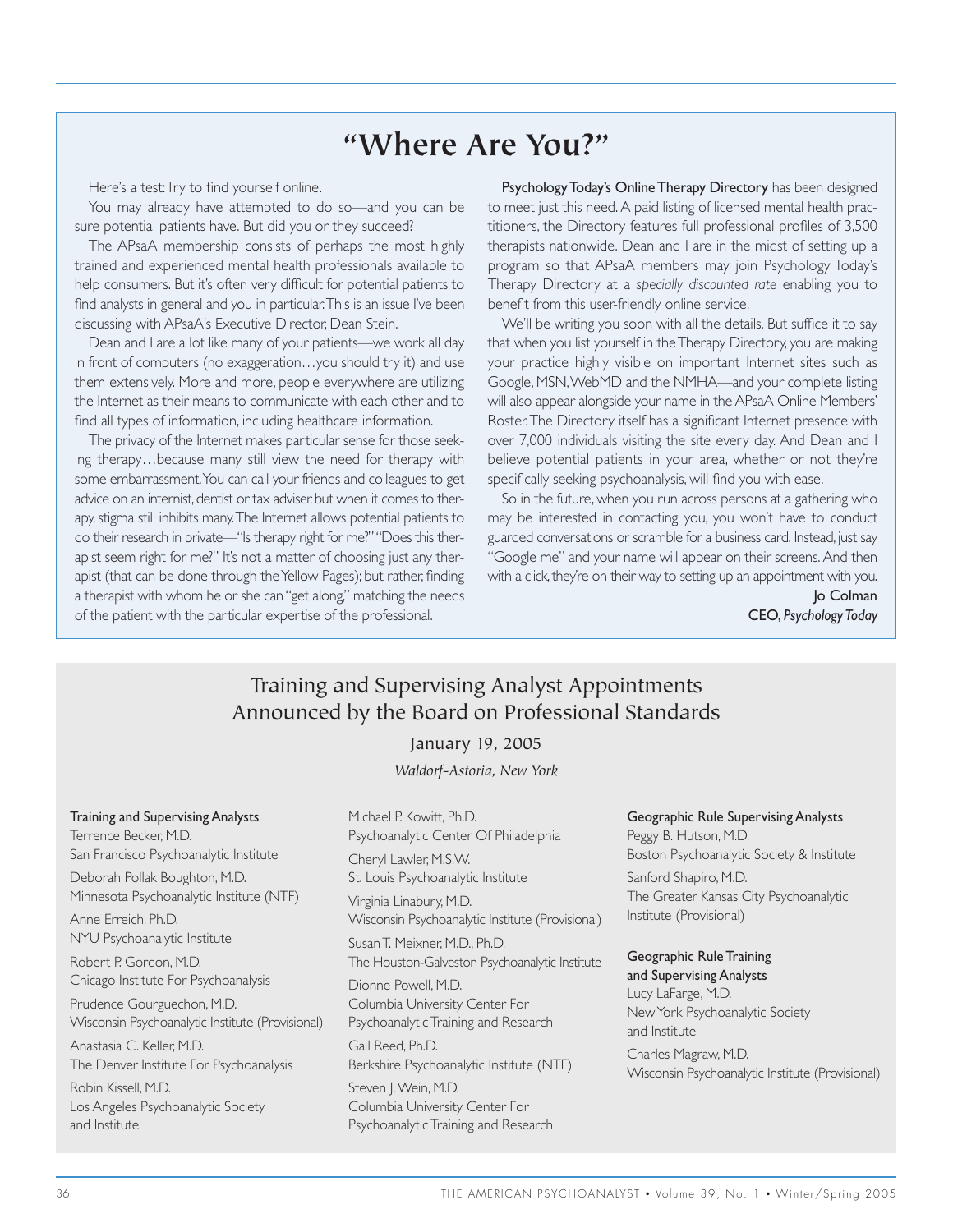# Awards

*Continued from page 31*

### KARL A. MENNINGER MEMORIAL AWARD

The Karl A. Menninger Memorial Award, given for an outstanding paper by a recent graduate, was presented to Mitchell Wilson for his paper, "Nothing Could Be Further from the Truth:Lack, Space and the Analyst's Obsessional Disclosure."

#### EXCELLENCE IN JOURNALISM AWARDS

Both the 2003 and the 2004 awards for excellence in journalism were presented in the January meetings. Marianne Szegedy-Maszak won the 2003 award for her essay on Sigmund Freud in a 2003 special edition of *U.S. News and World Report* on "Minds That Shaped the 20th Century." Her essay, one of three in the issue, was "Sigmund Freud: The Father of Modern Psychoanalysis Transformed Our Understanding of Ourselves and of Each Other." The other articles were on Albert Einstein and Karl Marx.

Joshua Kendall won a Special Recognition Award for 2003 for his article,"Managed Care Tried to Kill Off Freud." It appeared in the Sunday "Ideas Section" of the *Boston Globe* on February 9, 2003.

The 2004 journalism award went to Erica Goode of the *New York Times* for her feature article on suicide. She wrote,"More than 29,000 Americans kill themselves every year. Each death forcibly derails the lives of parents and children, partners and siblings, hurtling them into unfamiliar and sometimes perilous territory."

Of her father's suicide when she was seven, Goode wrote, "Despite the passage of four decades, I still wonder what he felt and thought, how he could have left his children, why he would trade the possibilities of the future for such a bleak certainty."

#### SIGOURNEY AWARD

The Sigourney Award for outstanding accomplishment in and contributions to psychoanalysis cycles through Europe, the United States, and the rest of the world. This year the winners came from Europe: Sverre Varvin of Norway, Alain de Mijolla from Paris, Jorge Canestri from Rome, a Finn who has worked in Barcelona, Terttu Eskelinen de Folch, and two Germans, who work together and shared an award, Helmut Thomae and Horst Kaechele.

# Grant to Help Members Maintain Favorable Malpractice Insurance

At the 2005 APsaA Winter Business Meeting of Members, the New York State Coordinating Committee donated \$24,000 in a one-time grant to the Association. The funds, available as the committee disbands, have been earmarked to ensure favorable malpractice coverage for our members.

In 1986, holders of the American Psychoanalytic Association's malpractice policy were informed of a major change. A sexual *allegation* made at any time during a malpractice proceeding, would now *automatically* reduce the total limits of coverage to \$25,000.The insurance company appeared to be giving itself the discretion to decide what constituted a sexual allegation even when such an allegation was not part of the legal case. The insurance carrier or a claimant would have had a way to abrogate the essentials of its contract.

The APsaA's Insurance Committee was unable to respond effectively. Many members did not understand the threat; others felt that the only protection they needed was to practice ethically.The Association's committee had no funds and met only twice a year.

To address this ominous situation, the New York State societies of the APsaA together with the American Academy of Psychoanalysis formed a statewide committee.They needed skilled insurance lawyers and actuarial data, which involved substantial cost. Each New York State society and the American Academy contributed funds.

This new committee was able to get the full record of the insurance carrier's annual loss records on our behalf for a significant period.These figures showed that, unlike general psychiatrists and other similar specialties, our analyst members had been extraordinarily free of malpractice actions and/or actual damage payments during these years. Our policy was almost pure profit.

The APsaA carrier refused to change the sexual misconduct clause; it refused even to talk with our Coordinating Committee. Yet our data were so compelling that we decided to form our own self-insurance company.Then one small insurance carrier appeared and offered what was essentially our old policy language with lower premiums.Within a week of this new company's bidding for our business, the APsaA carrier offered us the same policy without the offending clause that they had previously refused to change.Two good policies provided excellent coverage in a competitive market for our members.

After six years of excellent service to us, the new carrier experienced financial losses in other areas of its professional insurance coverage and was taken over by the New York State Insurance Commission. Its psychoanalytic policy owners returned to the original carrier, which had eliminated the disputed provisions.

We believe there will be further problems: i.e., attempts to merge our loss data with other groups whose malpractice exposure is much higher. We recommend that the APsaA's Insurance Committee keep in continuous contact with the malpractice insurance market.They need to maintain records of the yearly loss data extending back decades. Finally, they must have the ability to move quickly with appropriate financial backing.The purpose of our grant is to make this possible.

We wish to acknowledge our esteemed colleague, Josef Weisberg, who served with distinction until his death in 2002. Our thanks also to Seth Stein, who gave generously of his professional skill and wisdom.

> —New York State Psychoanalytic Coordinating Committee M. Donald Coleman, M.D., Chairman Barbara G. Deutsch, M.D. Paul Mosher, M.D. Henry Nunberg, M.D. Barbara Rosenfeld, M.D.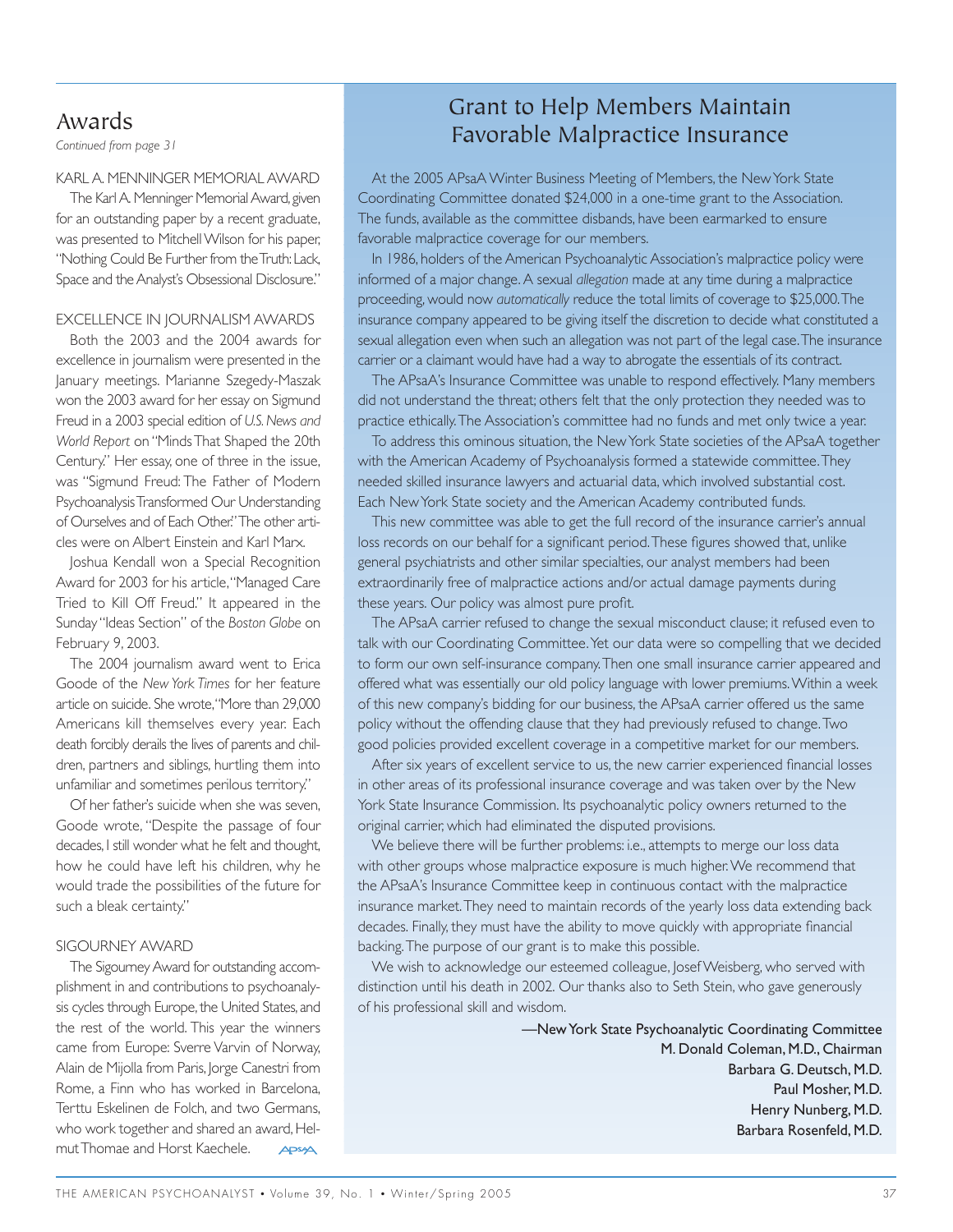# TECH *notes*

# **Firefox Browser Good Choice for Security**

Paul W. Mosher

In an earlier TechNotes column *[TAP 36/4, 2002]*, I suggested that you consider using the free open source browser program Mozilla as an alternative to the ubiquitous Microsoft Internet Explorer. Since I made that suggestion, the Mozilla browser has continued to improve while problems caused by the continued use of Microsoft Internet Explorer have multiplied.

Paul W. Mosher, M.D., *is a councilor-atlarge of APsaA, a founding board member of Psychoanalytic Electronic Publishing and a long time computer hobbyist.*

Microsoft Internet Explorer uses a Microsoft "innovation" called an "Active X," which refers to a system for including small "programs," called "Active X controls," within Web pages. These programs then run on your computer when you access WWW pages that use them. While Active X controls make it possible to create innovative WWW sites, the security model underlying the Active X system is seriously flawed. Day after day, there are new reports of security holes found in the system which allow malicious WWW sites to plant "worms," "viruses," and "zombie" programs

on your computer. Microsoft offers monthly security patches to try to keep this system on its feet, but more and more people are coming to the conclusion that trying to keep Microsoft Internet Explorer secure is now more trouble than it is worth.

Recently, the browser included in the Mozilla suite that I recommended has been issued by the Mozilla Foundation as a separate and updated program called "Firefox." Firefox is now the browser of choice for a growing number of security conscious computer users. Firefox includes a very effective pop-up blocker and the "tabbed browsing" feature which makes the Mozilla family of browsers such a pleasure to use.You can obtain a free copy of Firefox (for Windows, Mac OS X, or Linux) at: http://www.mozilla.org/

For more information about Firefox vs. Microsoft Internet Explorer see: http:// informationweek.smallbizpipeline.com/ security/23900886 or http://ptech.wsj.com/ archive/ptech-20040916.html

# M e m o r i a m

Aron J. Arnow, M.D. *December 31, 2000*

Norman B. Atkins, M.D. *August 5, 2004*

John H. Bouma, M.D. *February 17, 2003*

Lawrence Chalfin, M.D. *January 1, 2005*

Louis R. Conte, M.D. *January 27, 2004*

Bernard Cowitz, M.D. *December 2, 2004*

Marshall Edelson, M.D. *January 16, 2005*

Alice Kross Frankel, M.D. *November 12, 2004*

Howard N. Frederickson, M.D. *June 15, 2002*

Francisco Gomez, M.D. *May 30, 2004*

Bertram Gosliner, M.D. *September 29, 2004*

Albert D. Hutter, Ph.D. *November 25, 2004*

Lawrence L. Kennedy, M.D. *September 8, 2004*

Jill Lovett, Ph.D. *August 20, 2004* Donald G. Langsley, M.D. *January 13, 2005*

Elizabeth Lloyd Mayer, Ph.D. *January 1, 2005*

William L. Peltz, M.D. *September 23, 2003*

Joseph J. Reidy, M.D. *December 26, 2004*

Terry C. Rodgers, M.D. *November 13, 2003*

Arthur Root, M.D. *September 7, 2004*

Philip F. D. Rubovits-Seitz, M.D. *May 31, 2004*

Brandt F. Steele, M.D. *January 19, 2005*

Jacob E. Stump, Jr., M.D. *September 25, 2004*

Joseph Weiss, M.D. *November 7, 2004*

Robert Westfall, M.D. *December 27, 2004*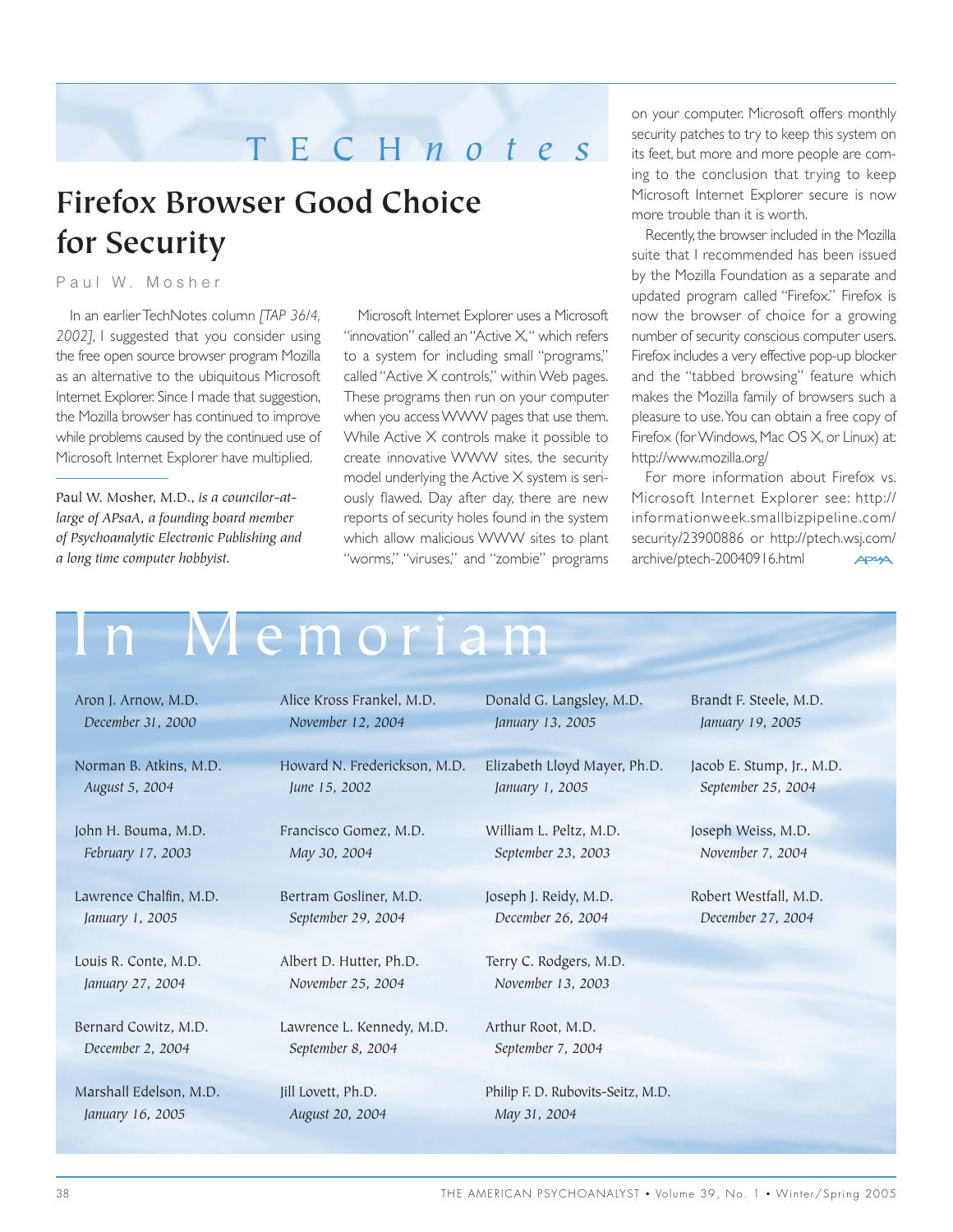

*membership*

# **APsaA Helps Members Get the Best Coverage**

# Debra Steinke

I have heard from many members that one of the reasons they joined APsaA was for the comprehensive malpractice insurance offered as a benefit of membership. Clearly, insurance benefits are important to our members.Therefore, we are working to offer the best insurance programs that will meet your practice and personal needs.

After polling the membership with a Member Benefits Survey this summer, we proudly announced the addition of a new family of insurance products in December 2004.

The insurance family consists of:

- Long-Term Disability—covering income when a disability resulting from a covered injury or illness occurs.
- Long-Term Care-covering services such as nursing home, assisted living facility, or home-care services.
- Accidental Death & Dismemberment covering the financial gap that can occur when the primary wage earner accidentally dies or is dismembered.

Through our life and benefits broker, Frenkel Benefits, LLC, we are able to offer low group rates. These insurance products have limited enrollment periods annually.The next open enrollment period will begin in January 2006. For information on these new insurance products, please contact Stephanie Mauro, vice president, Individual Life Division, at 212-488-0278 or browse our Web site: http://www.apsaainsurance.com

#### MALPRACTICE INSURANCE

APsaA continues its relationship with Frenkel to bring you a malpractice insurance program that is unique to psychoanalysts.The policy, through American Home Assurance Company, is an occurrence policy and therefore covers claims made during your policy period even after you have retired. Tail coverage is not needed. In addition, the malpractice insurance policy contains the following key elements:

- No deductible
- Defense in addition to the limit
- Premises liability
- Administrative hearing sub-limit
- Consent provision

All claim inquiries are assigned to a claims analyst who will track it as well as keep you up to date. For additional information on the malpractice insurance program, please contact Margaret Church, program administrator, at 201-356-3422.

Many of our members who are physicians let us know that the malpractice premiums they receive are substantially lower than those offered by other professional associations and the premium discount usually offsets their annual dues. We are pleased that we have been able to offer this important member benefit for over 30 years. We also want our non-physician members to know that we are listening to them and are working with Frenkel to develop an equally comprehensive malpractice insurance program at competitive rates.

As with all insurance programs, there are limitations depending on what insurance coverage a member chooses. Additional coverage eligibility requirements or limitations may apply and your Frenkel advisor can assist you with any questions. In addition, APsaA members

must be in good standing with respect to dues. If you are uncertain of your status, please contact me and I will be happy to update you.

APsaA will continually assess your needs but it is always helpful to receive your direct input. Let us know if you are taking advantage of these insurance products or how we can better improve on them. As always, I look forward to hearing from you.

# Council

*Continued from page 28*

- Council was asked to discharge the Committee on Professional Insurance. The committee was seen as redundant since the executive director is involved in the various insurance coverages offered to the membership. After debate, Council decided to continue the committee as a watchdog group on malpractice issues.
- The Committee on Council proposal that an audit committee be created as a standing committee of Council passed unanimously.
- IPA Secretary General Don Campbell urged members to vote on upcoming IPA bylaw proposals to simplify election ballots and streamline the structure of IPA companies. He also spoke about the IPA "Fellow" credential. **APSAA**

# Honorary Members Approved by Council

Susan Coates, Ph.D. Ellen Fertig Arthur Leonoff, Ph.D. Paul Roazen, Ph.D. Jonathan Shedler, Ph.D.

*For membership assistance, please contact* Debra Steinke, *manager, Education & Membership Services, 212-752-0450 x26 or e-mail: dsteinke@apsa.org.*